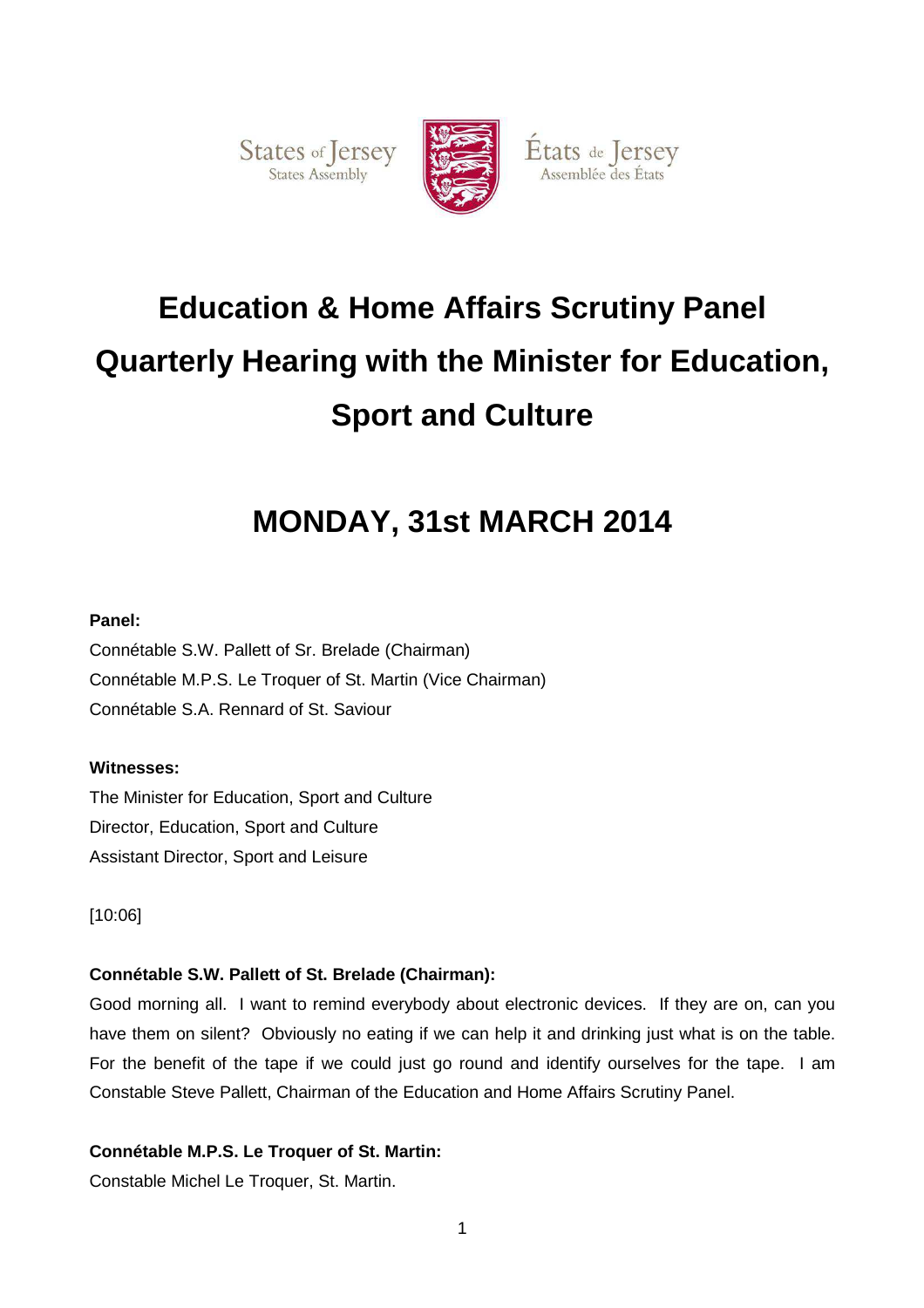## **Connétable S.A. Rennard of St. Saviour:**

Constable Sadie Rennard of St. Saviour.

#### **The Minister for Education, Sport and Culture:**

Deputy Patrick Ryan, Minister, Education, Sport and Culture.

#### **Director, Education, Sport and Culture:**

Mario Lundy, Director of Education and Culture.

#### **Assistant Director, Sport and Leisure:**

Derek De La Haye, Head of Sport and Youth.

## **The Connétable of St. Brelade:**

I thought where we would start this morning because I think it will lead us into a few different areas which I think could be quite useful is obviously we had a press release a little while ago regarding underspends - 2013 underspends. I just would like to go through some of them and maybe give us some comments on what they are going to be used for and why. You have a sum of £3 million, or nearly £4 million, of underspends that you obviously have been given for other projects. Obviously we have some questions around one or 2 of them, but do you want to give us just a brief overview of what your plans are for that money?

#### **The Minister for Education, Sport and Culture:**

I do not have the detail in front of me because obviously as you can imagine for a department of this size there is quite a lot of detail that goes behind it. But what I can say is that pretty much all of our underspends are fully committed for next year. If you want to ask specific questions around some of them I believe that the officers here could answer you and give you the detail.

#### **The Connétable of St. Brelade:**

It is an interesting one. There are 4 or 5 subjects in here which we would like to go through. One I have not heard before, and it sounds very exciting, is the collaborative arts project with St. Malo. Do you have any details on that?

#### **Director, Education, Sport and Culture:**

That will not be a major expenditure. I do not have the details on that with me. I mean, I do not have a breakdown of the underspends with me, but I can tell you that the biggest portions of the underspend relate to schools and to higher education. You may be aware that we operate a scheme of delegated financial management so that the money goes out to the schools and the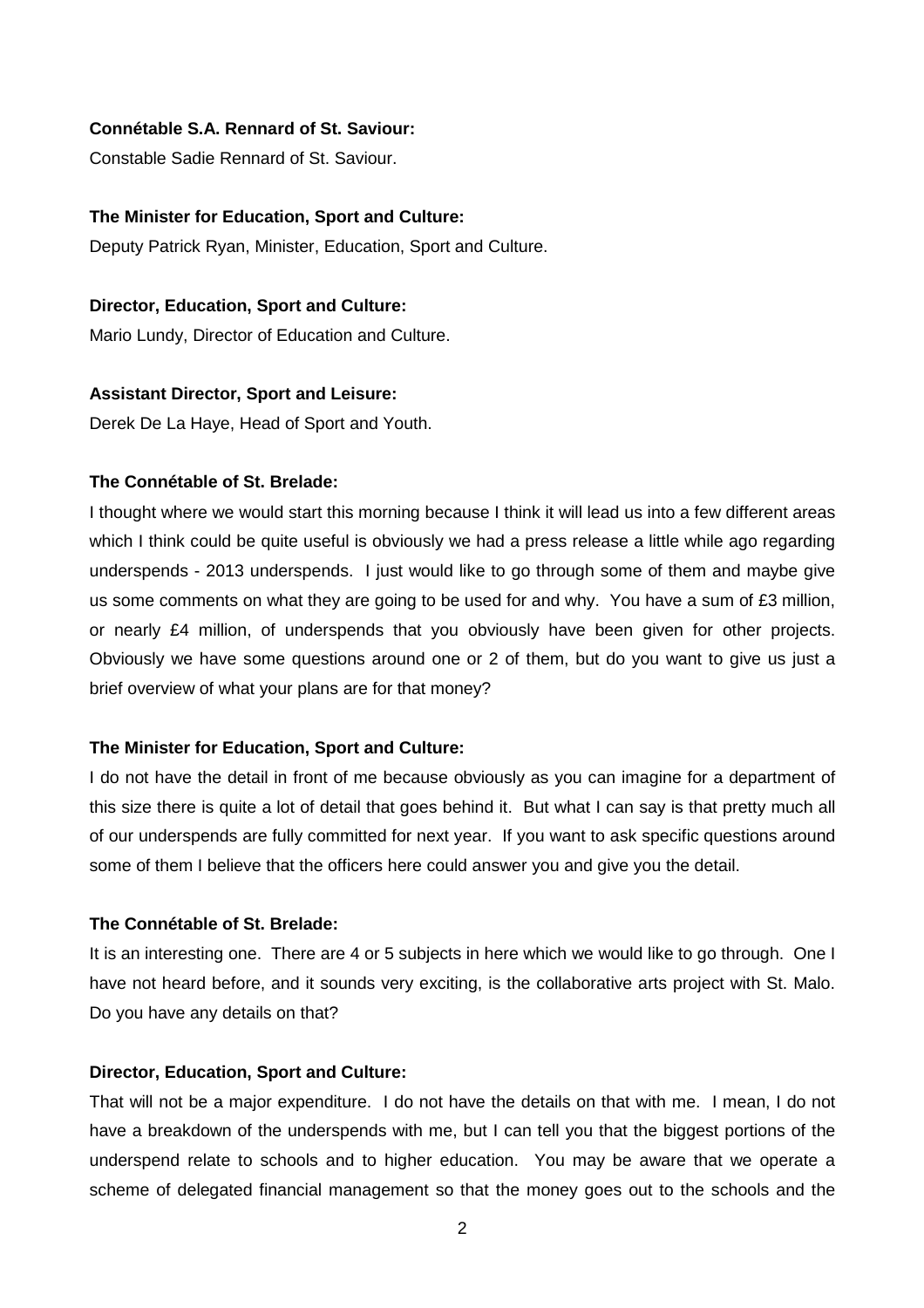school year is different from the financial year. So the school year is from September to July; the financial year is from January to December. So schools are allowed to carry over balances in order to manage the difference between the financial year and the school year. So for example, if a school has increased its staffing or knows that it is going to increase its staffing, it is too late for it to do it in January. It will have to do it from September. So the school needs to make sure that it has funding available to be able to do that. A significant proportion of the schools' underspend will be in the fee-paying colleges because, of course, some of that funding will be money that is coming from fees from parents. So essentially when the parents pay their fees towards those schools it goes through the States accounts. So that money would be in the schools. The school underspends a significant part of it. Then higher education, you know, where the significant amount of money going each year for approximately 1,400 students in higher education. But it fluctuates. It needs to fluctuate because it is dependent on a number of factors: (a) the number of students who go in any one year; (b) the courses that they study because some courses are more expensive than others, particularly sciences, medicine; and (c) the income of the parents, because in any one year it will be the income of the parents that determines the amount of grant that we will provide for students. So you find that we carry over the higher education money to help flatten our aid and we do not use that for any other purposes. It is not a question of: "You know you have X million at the end of the year and higher education needs to use it for something else." My view is that if you have an underspend in that current year you might have an over spend in the subsequent year.

#### **The Connétable of St. Brelade:**

Have the changes for higher education fees already kicked in?

## **Director, Education, Sport and Culture:**

Yes, but they are ready to change again in England. At the moment for an average course it is about £9,000 in tuition fees and that has been frozen by the English Government for a few years now. The question is whether or not they will release the cap on that, and if they do, how much latitude they will give universities, because for every £1,000 the fees in England go up by it costs us about £1.4 million.

## **The Connétable of St. Brelade:**

Obviously I like the underspends that you are going to support the higher education tuition fees. Is it costing you more than you thought it would cost you? Is that why you are having to support it through the underspend?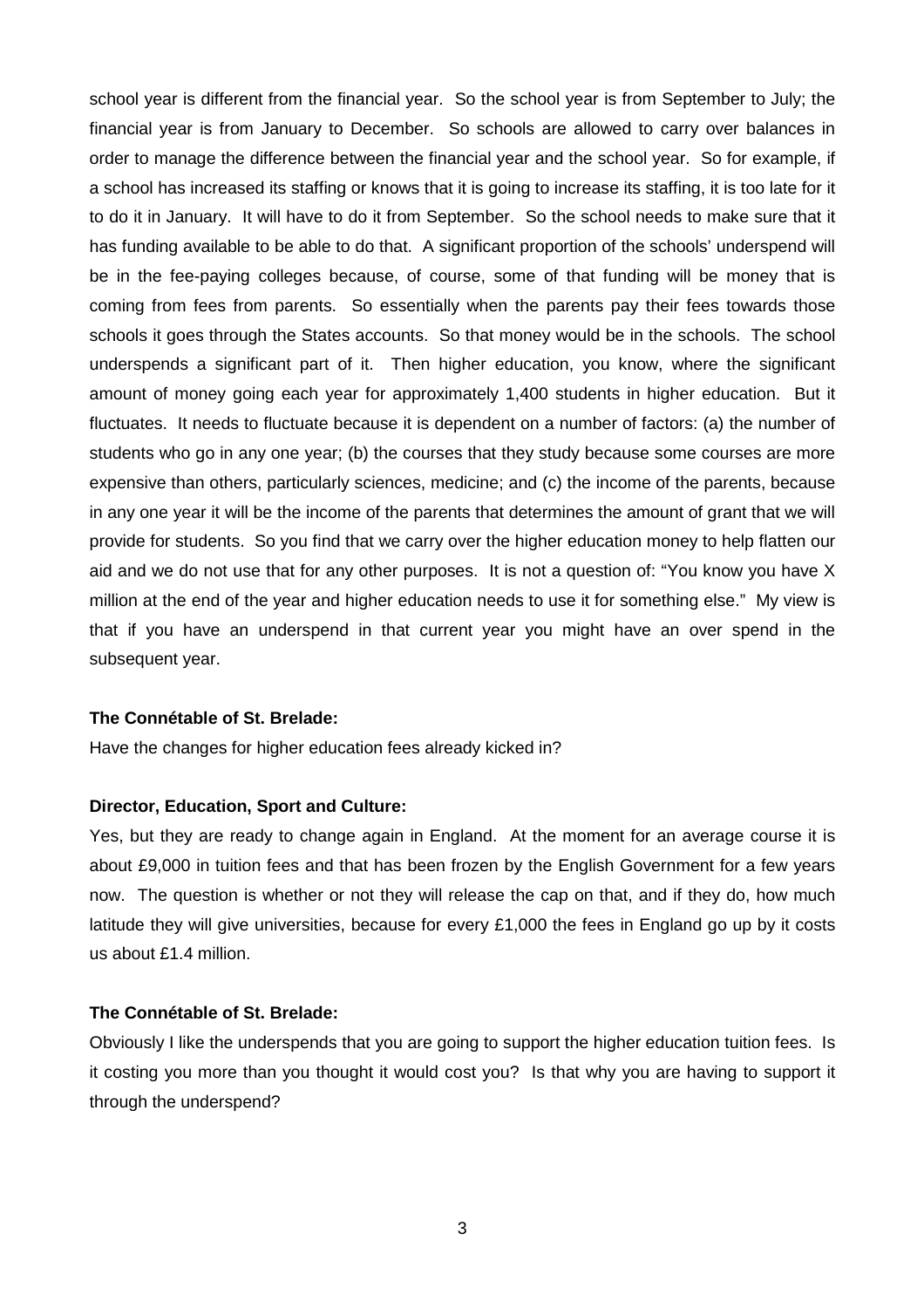No. It is costing us about as much as we predicted. The question will be whether or not that will be enough if the cap is taken up. So, for example, if the U.K. (United Kingdom) Government decided to give universities the latitude to increase the fees by £3,000, that is rather a lot of money for us.

#### **The Connétable of St. Brelade:**

What negotiations are you having with the universities in the U.K. around these potential increases?

## **Director, Education, Sport and Culture:**

We do not really have the clout to negotiate with universities in the U.K. like that. Our negotiations in the past led to us getting an arrangement with the universities where most of them would charge us the same as they would charge for an English student. There are only 2 exceptions to that now: Cambridge University and the Imperial College. The others charge us basically what they would.

## **The Connétable of St. Brelade:**

That has been a historical approach, that from Cambridge, is it not?

## **Director, Education, Sport and Culture:**

It has been a historical approach from Imperial College, but no, the Cambridge situation has really only occurred since the U.K. Government changed its policy on higher education funding.

## **The Connétable of St. Martin:**

On the underspend, the cynics among people would say you do a budget to spend so much, but you want that money for something else. Do not spend it on something and then use it later. Is there any answer to that?

#### **Director, Education, Sport and Culture:**

Yes, we do not do it. Essentially, you know, the budget is ring fenced. So what I am saying there is if there is a £2 million, for example, underspend in higher education, if you looked back through the books you will not see that £2 million being spent on something else. You will see it being carried forward for higher education. There are some areas where you might have a bit of flexibility, but they would be for far smaller sums of money, where you might have identified what was a priority for that particular year, but some set of circumstances has changed and you may want to invest some of that money in something that suddenly becomes a higher priority. But that is rare. In the Education budget the majority of the money is going out to schools. We do not take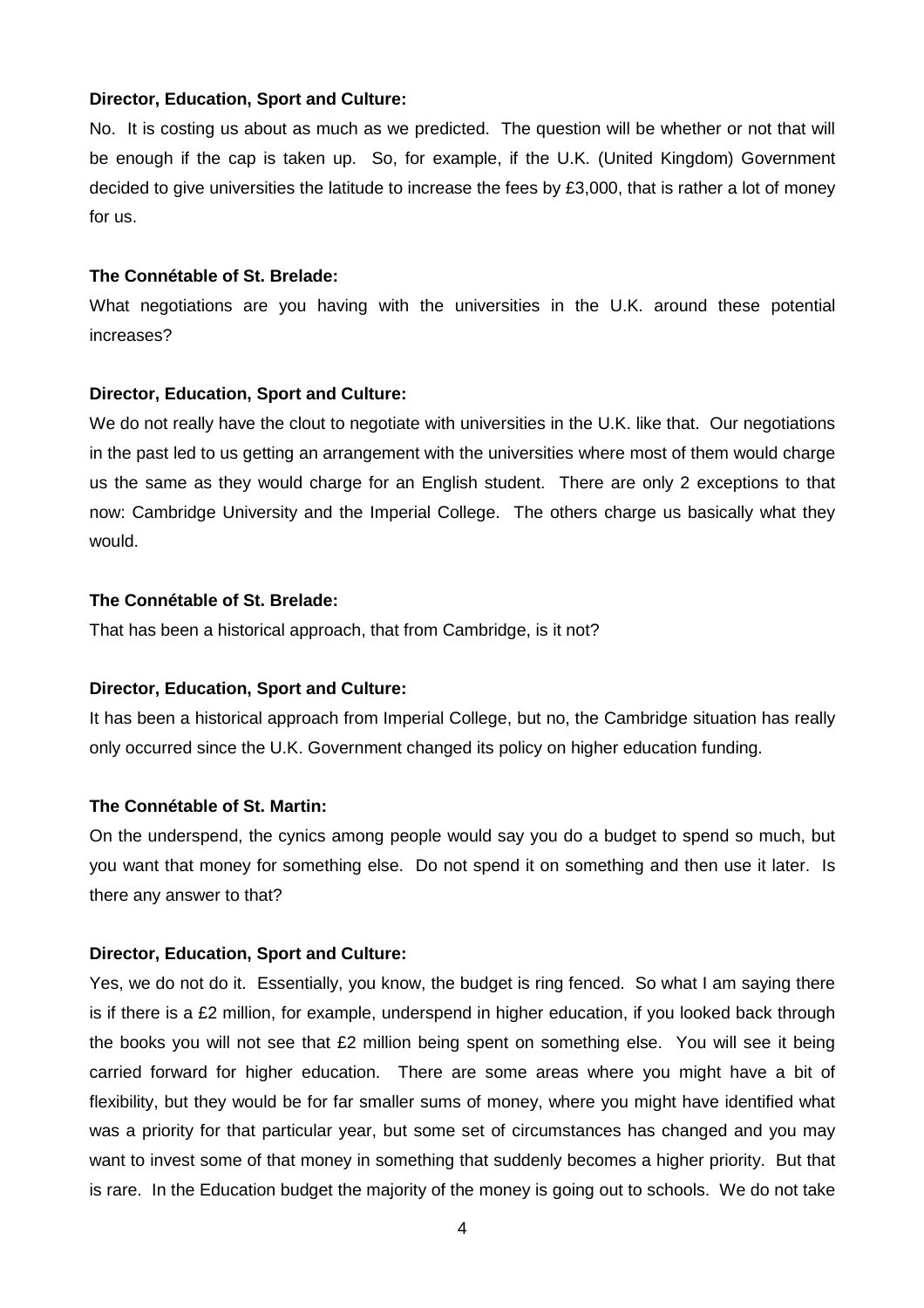that money back from schools, although when you put it all together it looks like a big sum of money for a small primary school, it is only a few thousand pounds. For a secondary school it might seem a lot more, but it is important that the secondary schools are able to manage their staffing. To give you a good example would be, if you take an 11 to 16 secondary school that has been funded for the year from January, that 11 to 16 secondary school could lose between 12, 14 young people to 30 young people to Hautlieu during the course of that year. Now if 30 young people leave the school and go to Hautlieu, that is 2 members of staff because the school is funded on the number of students. So that school now needs to be able to pay its staff for the following year. So the schools will be very prudent and they will make sure that they have the funding available to pay those members of staff, because obviously you cannot change your staffing in the middle of the year.

## [10:15]

You have already started your courses. So that is an example of how schools need to manage in the financial environment and the difference between the finance in the academic year.

## **The Connétable of St. Brelade:**

As pupils move from school to school, does under funding follow them?

## **Director, Education, Sport and Culture:**

It does not follow them because the funding is ...

## **The Connétable of St. Brelade:**

Or are they extra funded if ...

#### **Director, Education, Sport and Culture:**

If they move from one primary school to another primary school, yes, the funding would follow them essentially the following year. There would be an additional pupil so you would get additional money. But it does not follow them in the sense that they get the same funding if they move from primary to secondary because as you go through the system and you get older, the amount of funding that goes towards your education increases because the cost of doing A-level subjects, for example, is much in excess of the cost of a primary pupil.

## **The Connétable of St. Martin:**

For those who say then putting the money back into the pot, it just would not work.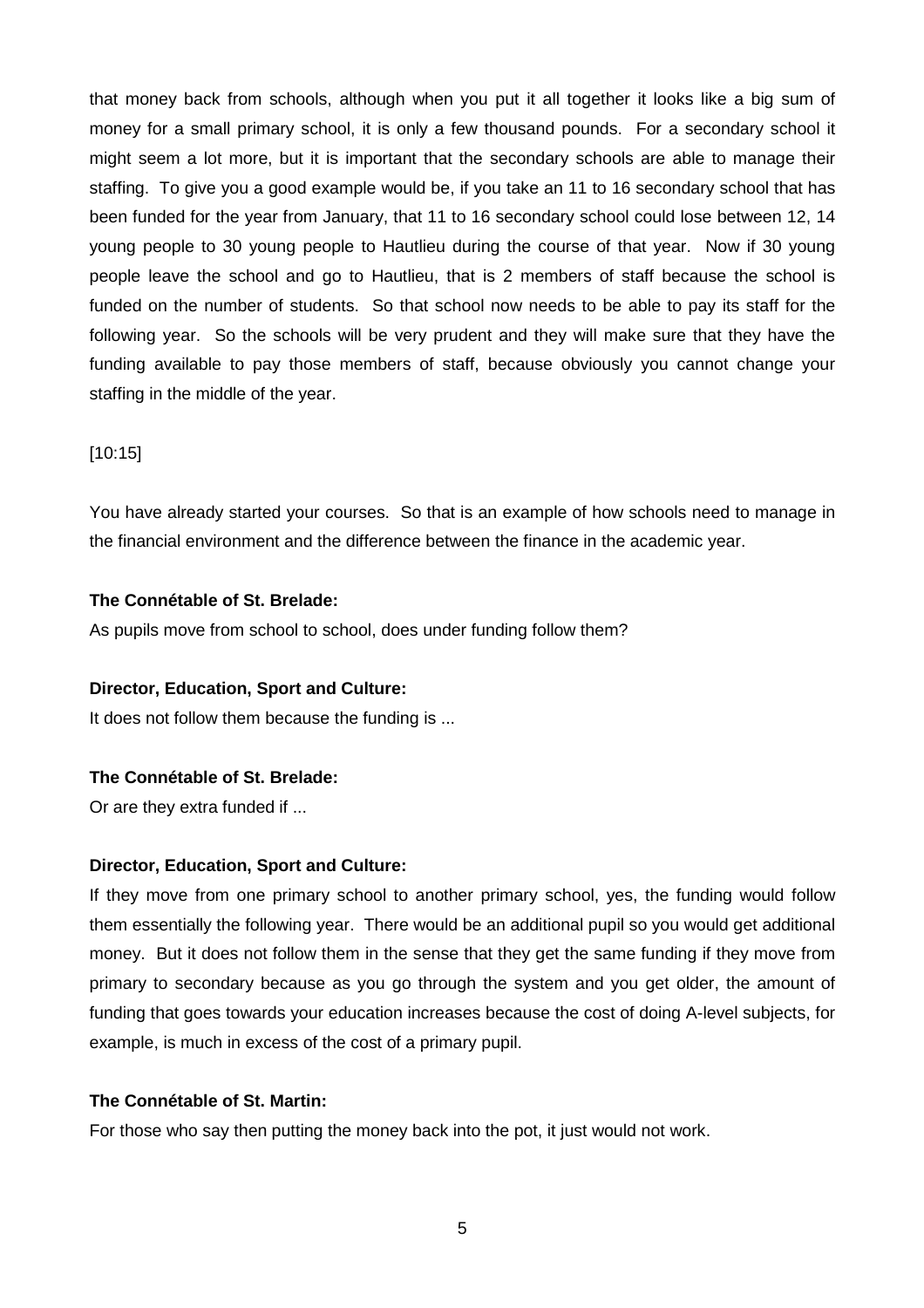Well, it would not, but if you look at any business - I mean, if you take £100 million business, how much would you expect £100 million business to be able to carry forward each year in order to be solvent and fluid and be able to manage its pressures in the financial year? I do not think ... it is important to be able to carry forward money because carry forward money, and this is from my perspective as an accounting officer, takes away any temptation that there might be to spend up all your money before the end of the year and it also means that you can plan more prudently. So if there is something that you need, for example in a school there might be a big one-off purchase but you do not have enough money for it, you could say: "Well, over the next 2 years I am going to put this amount aside in order to be able to make that purchase." So I think carried forwards lead to more prudent spending.

#### **The Connétable of St. Brelade:**

One of the other areas that you are using the underspends for is for the adaptations to the curriculum. Is this around the adopt and adapt in the new curriculum moving forward?

#### **Director, Education, Sport and Culture:**

Yes. It will be essentially around training and the development of materials for schools, we are working with schools.

#### **The Connétable of St. Brelade:**

Do you think we are taking the right approach in terms of giving enough flexibility to our curriculum moving forward? Because obviously some areas of the U.K. have moved to a more independent approach, moving away from ... certainly Wales have taken their own approach to the curriculum. I think Guernsey is going down a different route as well.

#### **The Minister for Education, Sport and Culture:**

You are moving on to a different area now I think, Constable, are you not, which is rather than the carry forwards I think you are talking specifically about the right or wrongs of our approach to education.

## **The Connétable of St. Brelade:**

Well, I am looking forward at the adaptation to the curriculum, adopt and adapt which I presume is based around changes in the curriculum that allow us to adapt to an approach that is more suitable to Jersey.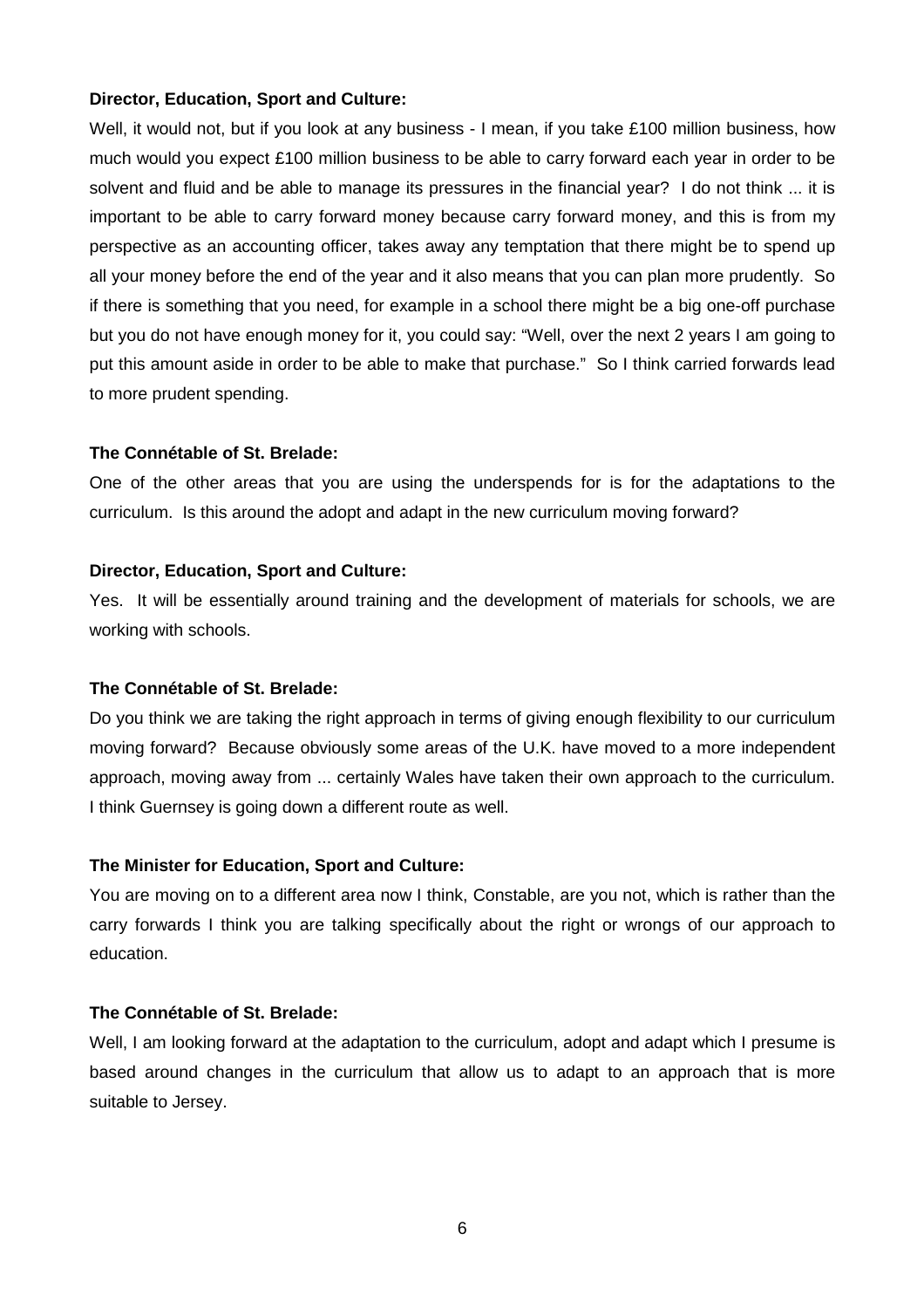Guernsey are consulting on it; they have not decided which route they are going to take as yet. There have been a number of curricula reforms over the past 15 years. The approach that we tended to take is to watch what happens in England and lag slightly behind, and to do the things that seem to work and not to do the things that do not seem to work. Our young people mostly attend universities in England. The universities expect them to have A-levels, although we also have the International Baccalaureate and they do receive students from Scotland. But for the most part A-levels are the currency that you would use to get yourself into a university. The English curriculum, while it is a statutory curriculum for most schools in England, the Government has also decided to give the new academies the flexibility to choose whether or not they follow it. We can give our schools as much flexibility as we believe is in their best interest. But we also make modifications - traditionally we have made modifications to the English curriculum to suit our needs. So for example, until this new curriculum, modern foreign languages were not compulsory in primary school; but modern foreign language as French is compulsory in primary school from key stage 2, and has been in Jersey for some time. We have always made modifications to the geography curriculum and the history curriculum because we want to make sure that it reflects the history of the Island and the geography of the Island. So we have the flexibility to be able to do that, and it is less of an issue, less of a concern at primary level where we can give additional flexibility to the schools. But of course the key thing in secondary is basically the examination syllabus for any particular subject. So our young people have been able to enter the Welsh Board examinations. I am not aware that we have ever used the Northern Ireland Board, but schools have the flexibility to determine the examination board that they think best meets the needs of their particular students. So the difference between the 2 examination boards and the sets of examinations at the moment is that a significant proportion of the Welsh Board will be course work. So certain students will feel that that is a better approach for them. The English approach now is going to be more linear. It is a bit more traditional in that you study your course and at the end of the course you sit the examination. So on the one hand you have course work and modules that you can take over 2 years and on the other hand you have study for 2 years and you sit down and you take the final examination. Our schools do have the flexibility to choose each of those examination boards, but in general terms we have decided to stick with the English curriculum because that is the one we are most familiar with and we can manage the changes that will be brought in effectively.

#### **The Connétable of St. Brelade:**

Are there specific subjects that in terms of any changes and the way you are adapting those changes that you are going to look at first?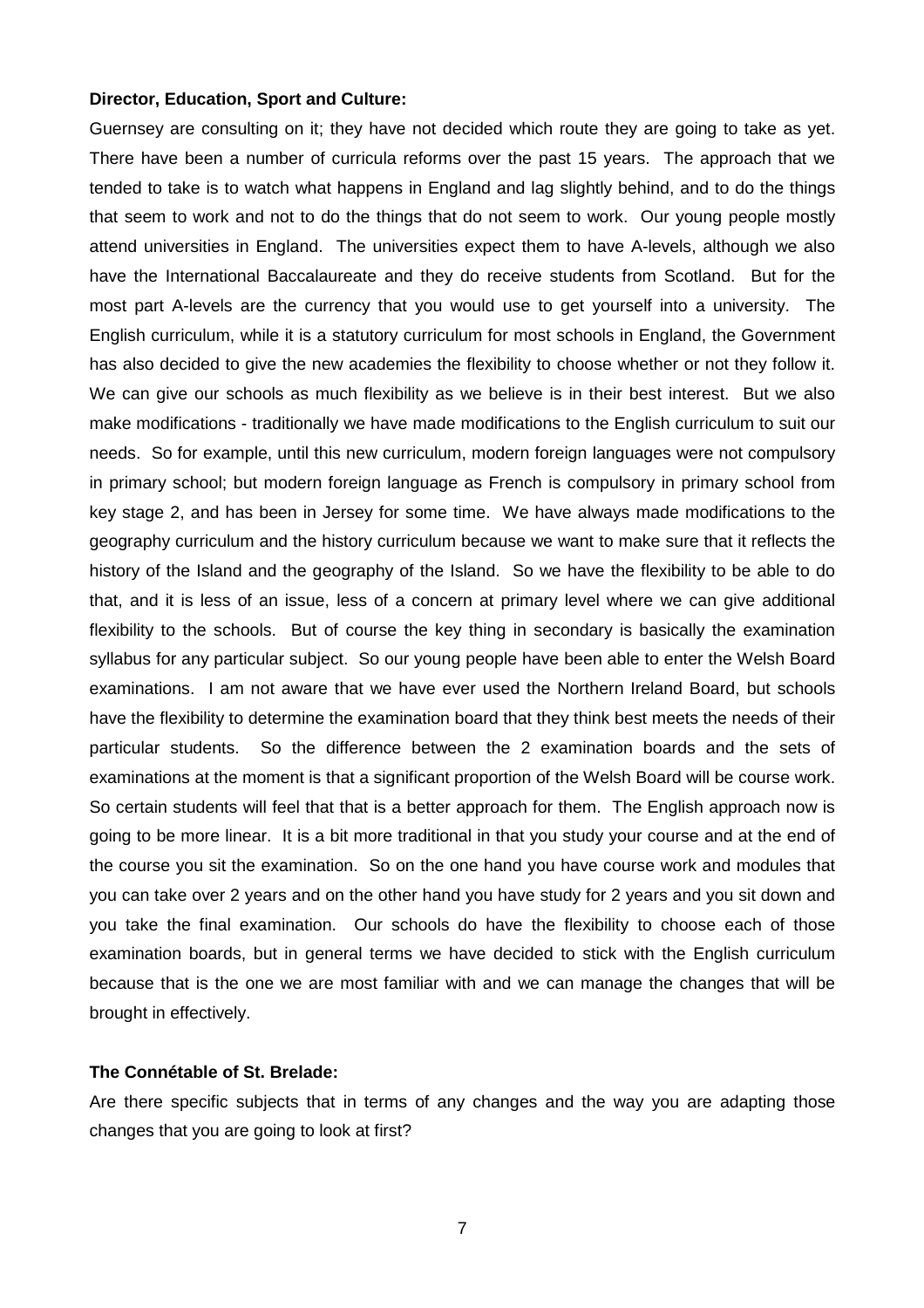There are some. It is not so much changes to the curriculum or to the examinations, but to the way that they are counted in what are essentially the league tables in England. For example, with the new English Baccalaureate which is essentially a set of subjects that the English Government expects students to study, our young people will still study those subjects. But whether the subjects that England identifies as the subjects that it wants to count as the highest priority, we could take a different approach to that. That is important when it comes to the balance between academic subjects and vocational subjects, because the English reforms are about trying to reestablish the importance of a rigorous academic curriculum and of course what we are trying to do here is to have a good balance between an academic curriculum and a vocational curriculum. So the changes in the U.K. may have an impact on where we would sit in any of the league tables, but it does not have to have an impact on what we think is the most important or the most important elements of a good curriculum. So we want to say: "Well, it is going to be English, mathematics, modern foreign language, but you can count 3 vocational subjects in there as well." That could be our Jersey Baccalaureate for want of a better word. But the English Baccalaureate can make it something else. I think that is important because we have some data now; we have an analysis over the last couple of years about the effectiveness of our schools compared to schools in England and as you will know, this has been in the media for about 2 or 3 years. If I give you a good example, last year 81 per cent of the subjects taken at G.C.S.E. (General Certificate of Secondary Education) in England were at A\* to C, compared to 71 per cent in Jersey - so a 10 per cent difference. We have done some analysis to see why that is the case, and what is happening there. When we look at it, our English results are exactly the same as England. Our maths results are exactly the same as England. Our science results are exactly the same. In fact, when you go right down the subjects there are only 3 subjects where England outperforms us. We are either the same or we outperform them. Those subjects are religious education; I think it is geography and one of the smaller core sciences. So you have to ask the question: if we are as good or better, if our results are as good or better than the English results in virtually every subject, how come they got 81 per cent and we got 71 per cent? What we discovered was that in about 2010 there were something like 1,300 plus vocational G.C.S.E.s that schools were using that counted as equivalents to G.C.S.E.s in order to boost their league tables. But what we also discovered from the Woolf Review in England that only 4 per cent of those subjects were up to a G.C.S.E. standard; that about 96 per cent of those subjects did not make the standard. So we know that that is why the English results look more favourable that ours do. But in fact we think that our curriculum ...

#### **The Connétable of St. Brelade:**

But ours are comparable if not better.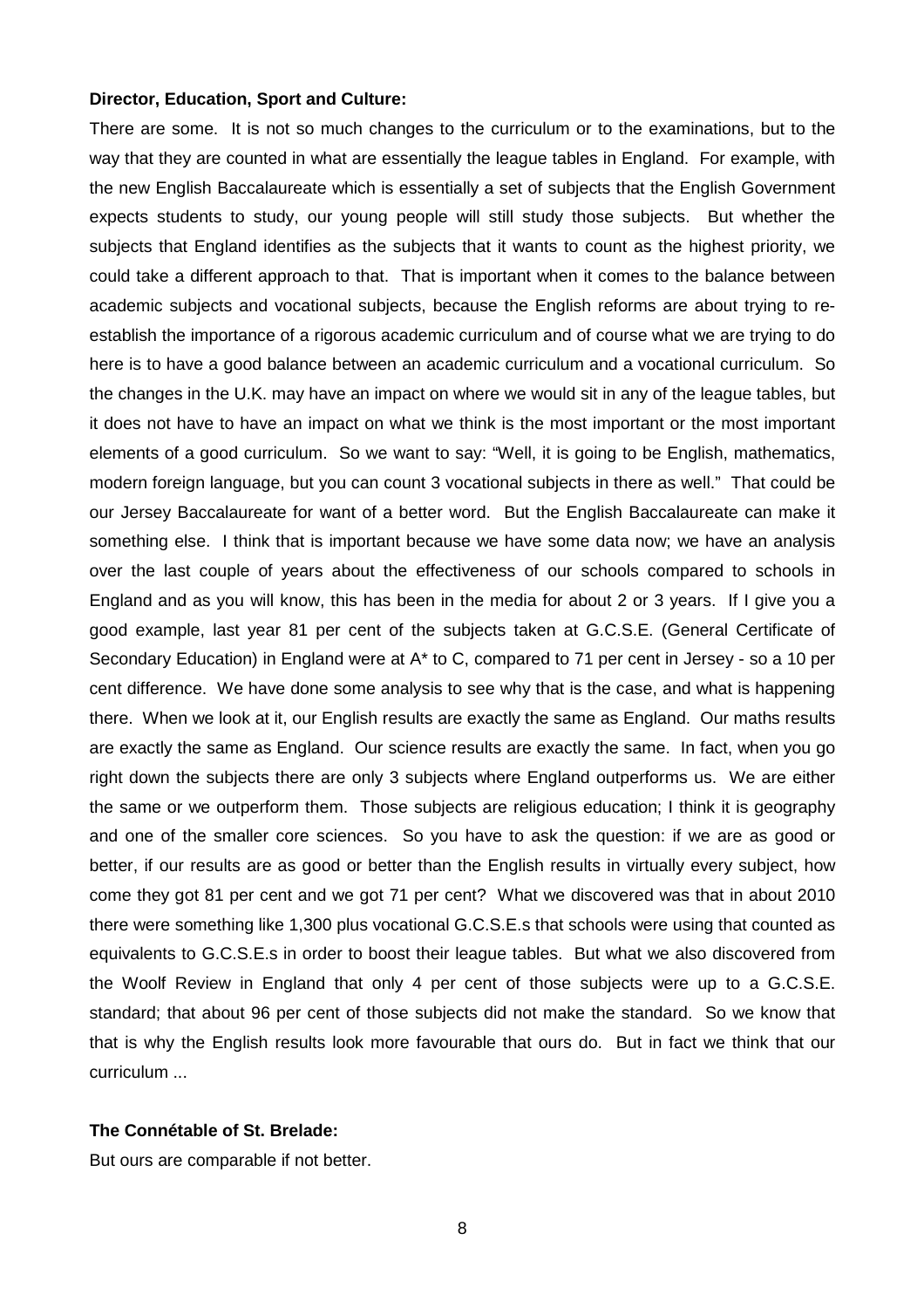Well, we think ours are more rigorous.

## **The Connétable of St. Martin:**

But how can you show that?

## **The Minister for Education, Sport and Culture:**

Can I just interject there for a minute? This information that the Director is talking about is literally hot off the press. It is only probably 2 weeks ago that we had the results of this analysis, and we are still to a degree assimilating this research that we have done. What I might suggest is that we have a separate meeting with the Scrutiny Panel, just around that area to share that research which is very detailed and quite complex.

## **The Connétable of St. Brelade:**

More than happy to.

## **The Minister for Education, Sport and Culture:**

We need to go into quite a lot more detail. To do it kind of off the hoof at this meeting probably is not a good idea, because ...

#### **The Connétable of St. Brelade:**

Probably needs an hour on its own.

#### **The Minister for Education, Sport and Culture:**

It is. It is a whole specialist subject on its own and I think you would benefit from, might I say, that. It is an important subject and we want you to be very clear on what we discovered.

## **The Connétable of St. Brelade:**

I had a brief conversation with the Director about it before and I think it is something that we do need to have a good understanding of, and I think it is something that the public need to have an understanding of as well.

#### **The Minister for Education, Sport and Culture:**

Yes, indeed. It is crucial. Just to kind of conclude on the question of adopting and adapting the English curriculum, there is a news release on 24th March. I think probably I could do worse than read out the key statement in it really for me, which is that the U.K. Secretary of State Michael Grove, introducing change quickly. Once he has made the decision to make the changes, he is introducing it very quickly.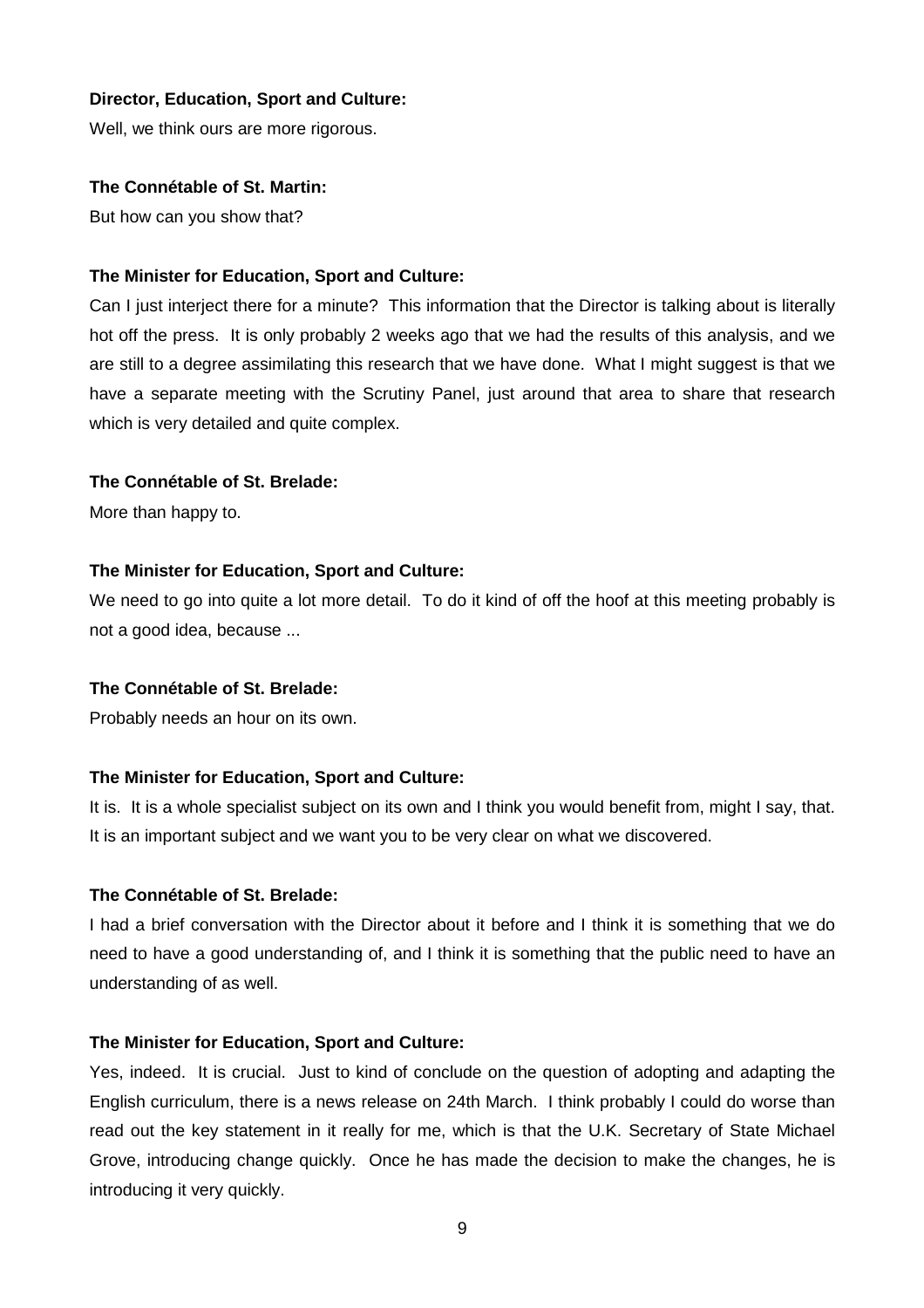## **The Connétable of St. Brelade:**

Is this for September 2014?

#### **The Minister for Education, Sport and Culture:**

This is for September ...

#### **The Connétable of St. Brelade:**

This year?

#### **The Connétable of St. Saviour:**

It is this September.

#### **The Minister for Education, Sport and Culture:**

It is really just September 2014, yes, for examinations in the following year. We have been consulting and thinking about this for some 2 years now, because it has been being consulted on, these changes, for about that period of time in the U.K. But the decision was not made, and there was a degree of, shall we say political uncertainty whether Labour would change it in any way, and the whole question of education in the U.K. is somewhat of a political football. It has been knocked about between the various political parties in the U.K. for almost as long as probably all of us can remember. So these changes were mooted, but it was not clear that they were going to happen until probably 9 months to a year ago - I am guessing a little bit; do not quote me on that. So we then had to make a decision fairly quickly and we needed to respond decisively and in a way that minimises disruption and ensures that the children are not disadvantaged in any way through examinations and the qualifications that they will lead to. So we have decided - this is finally what we have decided to do, is to adopt once again the English curriculum and to adapt it to suit local conditions in whichever way, with consultation through the Curriculum Council, that we feel is appropriate for Jersey. I know that there has been some recent publicity about Guernsey, for example, consulting on a different form. What I would say about that is that moving to the Scottish system is not really feasible in our opinion, and that is because it would require an extra year in the primary schools.

#### **The Connétable of St. Brelade:**

Can you explain that?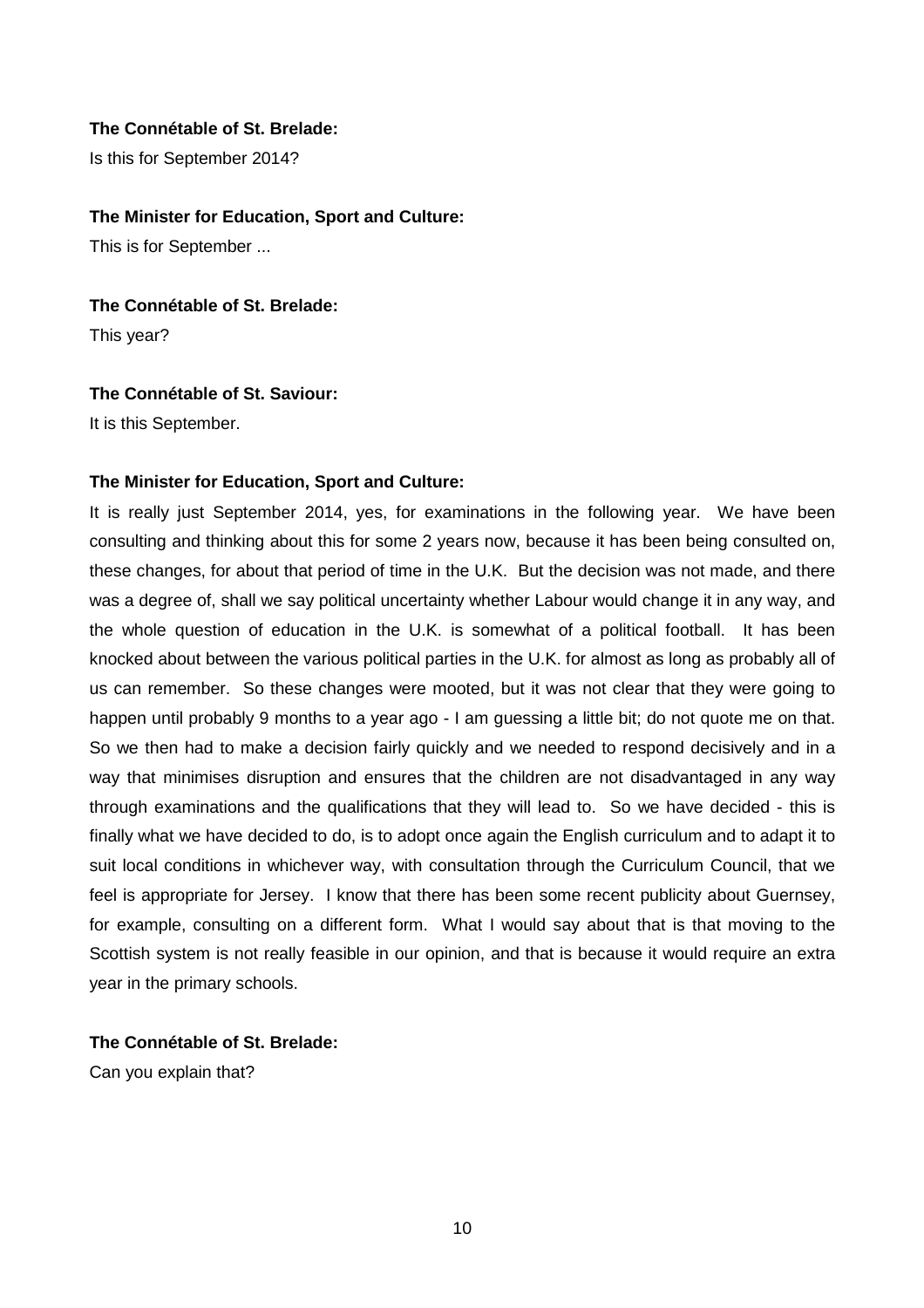## **The Minister for Education, Sport and Culture:**

Well, the Scottish system does have an extra year in front; that is it. It is as simple as that. That is how the Scottish system works. It would require a complete restructure of our system. We simply do not have the time to do that. It is not viable.

## **The Connétable of St. Brelade:**

Too disruptive?

## **The Minister for Education, Sport and Culture:**

Too disruptive and it is not viable in the short time scales that we have. That is really it as far as ...

## **The Connétable of St. Martin:**

How much extra work is created for the teachers? We are talking about the pupils and the exams.

## **The Minister for Education, Sport and Culture:**

It is creating some extra work for teachers. There is a lot of training. In fact the Director has talked to you about it - some of the carry forwards will be used for retraining and recalibrating, is perhaps the best way that I can describe the teaching. The exams are more linear than they used to be. By linear I mean that there will be more emphasis placed on the final exam than on course works throughout the year, and there are various other changes. So there is quite a lot of change that the teachers have to cope with.

## **The Connétable of St. Martin:**

Out of your scope?

## **The Minister for Education, Sport and Culture:**

Training obviously costs and, as I say, the Director has been through that. That is part of the cost involved.

## **The Connétable of St. Saviour:**

Do you think not taking the course work into consideration is fair, because not everybody can do exams? People tend to panic sometimes when they have an exam where with their course work through the years they are quite happy and they are quite relaxed.

[10:30]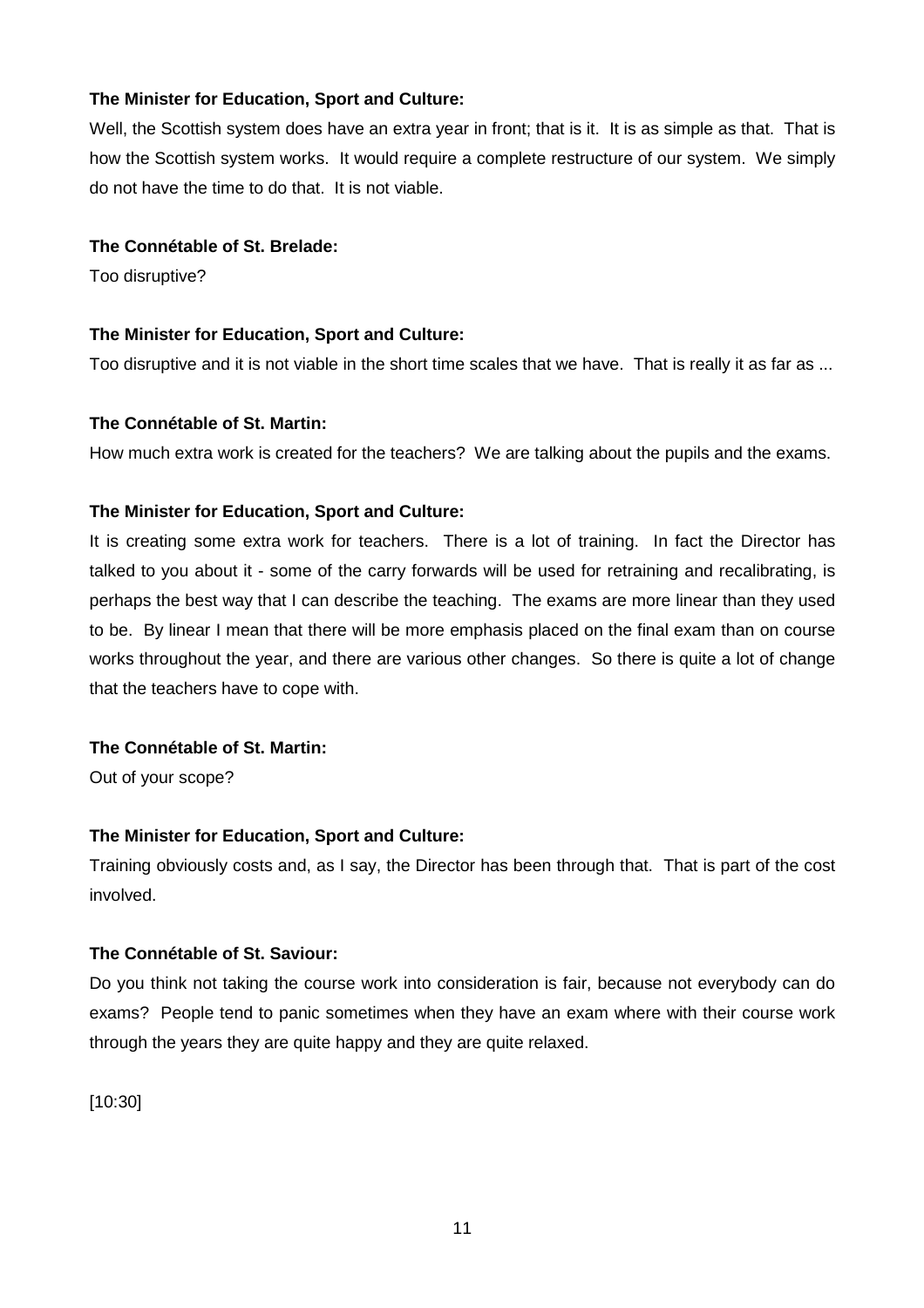Once they get an exam paper in front of them, they tend to panic. So do you not think that course work should be brought into it, or are you quite happy with the final exams being the be-all and end-all?

#### **The Minister for Education, Sport and Culture:**

I do not think we have much choice, as I have said, but our students are going to have to go through those final exams either way.

## **The Connétable of St. Saviour:**

Why do we not have any choice? Because you are going with the British?

### **The Minister for Education, Sport and Culture:**

If we are adopting the English curriculum and bear in mind, do not forget, that the students have to get those exams in order to get access to A-levels and to get A-levels which then will carry on into access to U.K. universities.

#### **The Connétable of St. Saviour:**

So the youngsters in Guernsey who are going with the Scottish thing are going to be slightly penalised because they will not have the same curriculum as ours. They will not be able to go to university or they will not be able to do their A-levels?

#### **The Minister for Education, Sport and Culture:**

I do not think I really want to make any comment other than we do not believe it is viable to make the change to the Scottish system in the timescale.

#### **The Connétable of St. Saviour:**

You think that exams are going to be vital. Even if a child does panic their course work is not going to be taken into consideration.

#### **The Minister for Education, Sport and Culture:**

Children will have to pass these same exams, the exams that the English curriculum has. I do not really have a choice other than to make sure that the children are not disadvantaged in any way.

#### **Director, Education, Sport and Culture:**

There are 2 things here at play. First of all there is the curriculum; and then there are the examination syllabuses. At G.C.S.E. level the Welsh Board will retain some of the arrangements that they have at the moment for course work. There is nothing to stop our young people from being entered into Welsh Board examinations and to having a course work approach if it is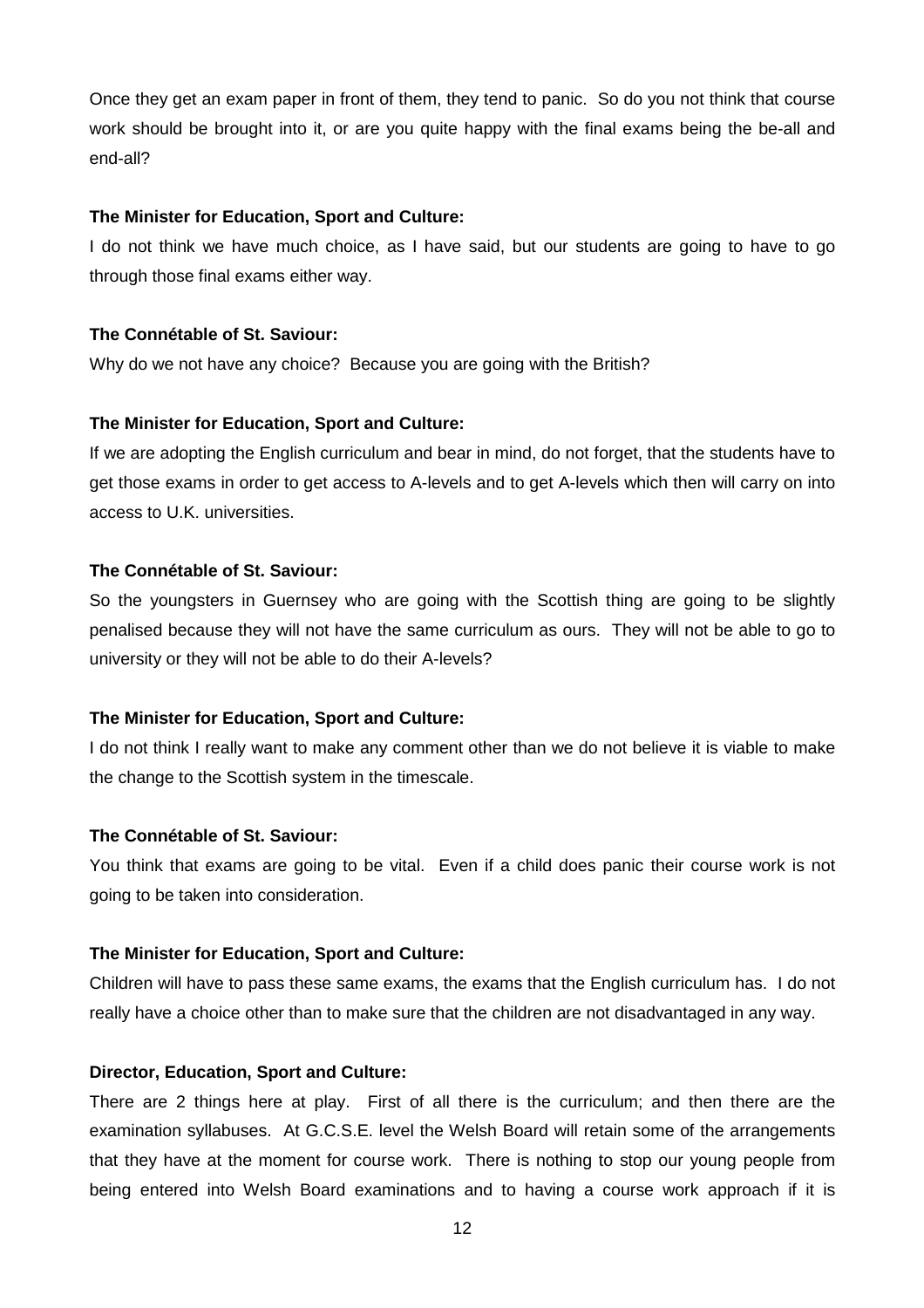available. The schools will make that decision based on their student cohorts. In any student cohort you do have young people who do very well at course work who do not do well at examinations. But you also have young people who do very well at final examinations.

## **The Connétable of St. Saviour:**

Well, anybody can learn anything.

#### **Director, Education, Sport and Culture:**

Interestingly there is some - though I cannot remember where it comes from now - but there is some research that suggests that some boys benefit from the end of year examination whereas girls tend to enjoy the course work approach. But quite simply, the schools know the students and the schools will know what the best approach is for their students. Regardless of the curriculum, the examination syllabus that they follow will still be down to the school. There is also, some of the examinations are modular. So for example, you can take part of the examination in mathematics a year early and you build up your credits. U.K. Government has changed in that schools were able to enter students for modules 2 or 3 times in order so the student could get the best result. Now the Secretary for State in England says that only the first result will count towards the league tables in England. But Jersey does not have to do that. As long as it is comfortable that its league tables, if you want to have league tables, that the data that you use for those league tables is down to whatever we want for the young people. You can have whatever examination result you want counted in there. So we are not really constrained by some of the things that have been introduced in England because some of those measurements are about league tables which have traditionally been less important in Jersey. It does not stop you doing the best thing for the student.

#### **The Connétable of St. Brelade:**

But by staying with the English curriculum and the English examinations in terms of feeding on into the universities, does that give our students an advantage if we stay within the English curriculum?

#### **Director, Education, Sport and Culture:**

The majority of our students go to universities in England and I would not say that it was an advantage in the sense that with the International Baccalaureate they would still be able to apply for universities and if they did do the Scottish exams again they would still be able to apply for universities. It is really ...

## **The Connétable of St. Brelade:**

Even though those examinations are different.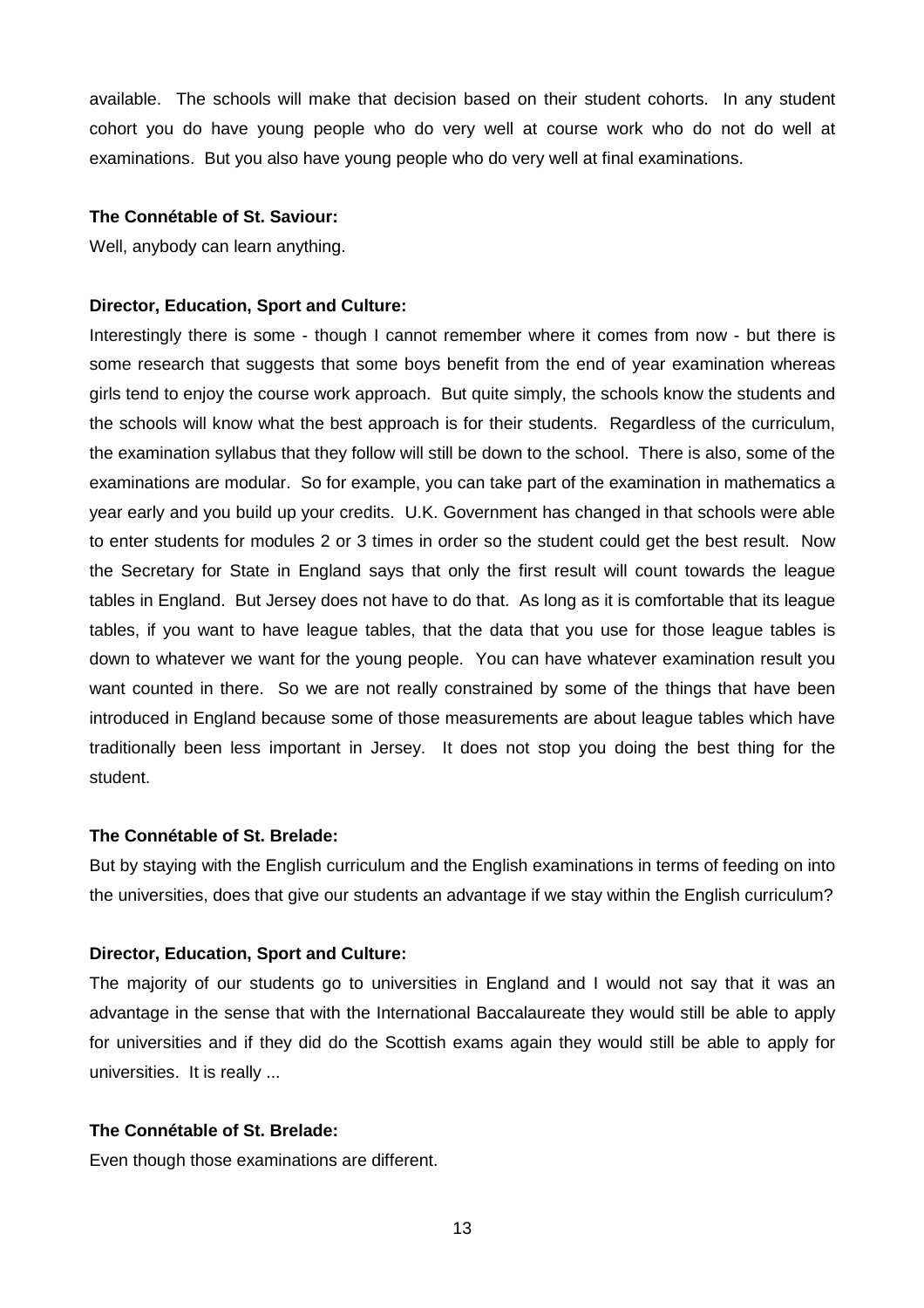Even though examinations are different. It is that level 3 standard that universities are looking for which is the equivalent of A-levels and they want to make sure that the student has reached that standard before they would gain entrance to the university.

## **The Connétable of St. Brelade:**

Can I ask you a more general question? This is all coming on to some of the reviews that you are carrying out. I am aware that you are doing it yourself as Director, in terms of a review of the structure of secondary education. Am I not correct?

## **The Minister for Education, Sport and Culture:**

Yes.

## **The Connétable of St. Brelade:**

Could you give us an idea of how that is progressing and when that is likely to be completed by?

## **The Minister for Education, Sport and Culture:**

Well, the Director is retiring on 31st August.

## **The Connétable of St. Brelade:**

That gives us a clue, then.

## **Director, Education, Sport and Culture:**

We are collecting data for it at the moment. We have a lot of data but we are bringing that together to date and then it is a question of pulling it all together and presenting that after. You are probably looking at around the end of June.

## **The Connétable of St. Martin:**

Is that done by the new Director or an outside agency?

## **Director, Education, Sport and Culture:**

It is being done by me.

## **The Connétable of St. Brelade:**

From a timing point of view obviously you do need to look at the curriculum for September 2014. But if your review of the structure of secondary education says one thing and yet you have gone down another route with the adoption of that scheme, is there any conflict there or is your review in more general terms than that?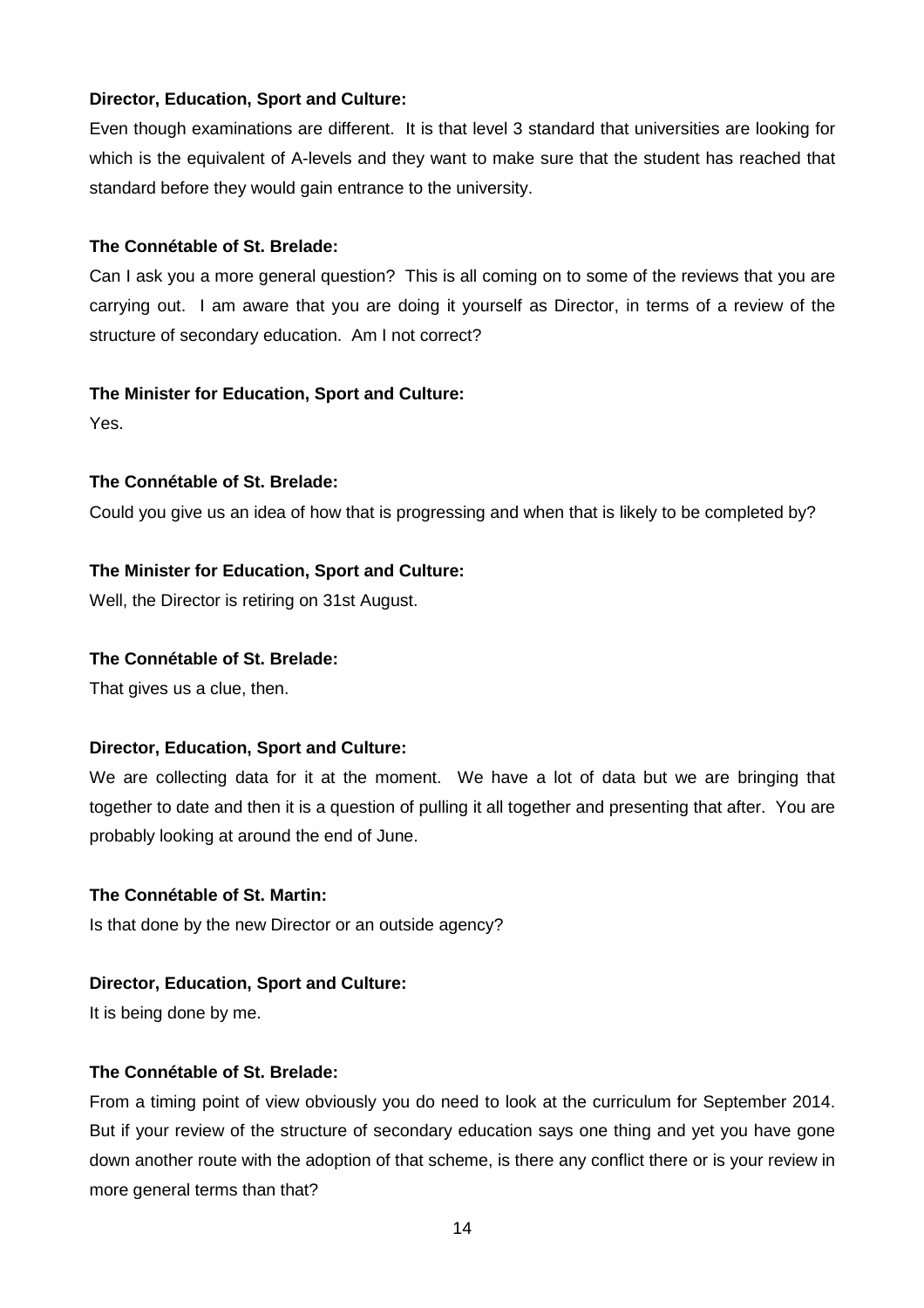I think the review may not be the best word. It is sort of a state of the nation report from an outgoing Director.

#### **The Connétable of St. Brelade:**

Where we are

#### **Director, Education, Sport and Culture:**

It is where we are and some of the challenges that the service will face in the future. It is really a political decision after that as to whether or not the education structure needs revising and changing.

#### **The Connétable of St. Brelade:**

Is that the system that we currently run?

#### **Director, Education, Sport and Culture:**

That is right. It is not for me to suggest an alternative structure, but simply to point out the issues with the current structure, the things that we would need to consider if we were going to make that better. So the issues will be around the quality of opportunity - we know about that now - and the highly selective nature of the system. These are issues that have an impact on the performance of the system and an impact on the opportunities that young people get.

## **The Connétable of St. Brelade:**

Will that also be looking at sixth form education and current structures?

#### **Director, Education, Sport and Culture:**

Well, that would all be covered from within it, yes. But your question was: "Will going with the English curriculum have an impact on that?" Not necessarily because the exams will be the exams. They will be there whatever your structure will be. The students will still take them.

## **The Connétable of St. Brelade:**

Okay, staying with schools, obviously we would all hope that work is progressing in terms of preparation for Les Quennevais School. I think it is at the feasibility study stage at the moment. Could you tell us whether the fundings have been available for that and, if so, how far you have got with it and how it is progressing?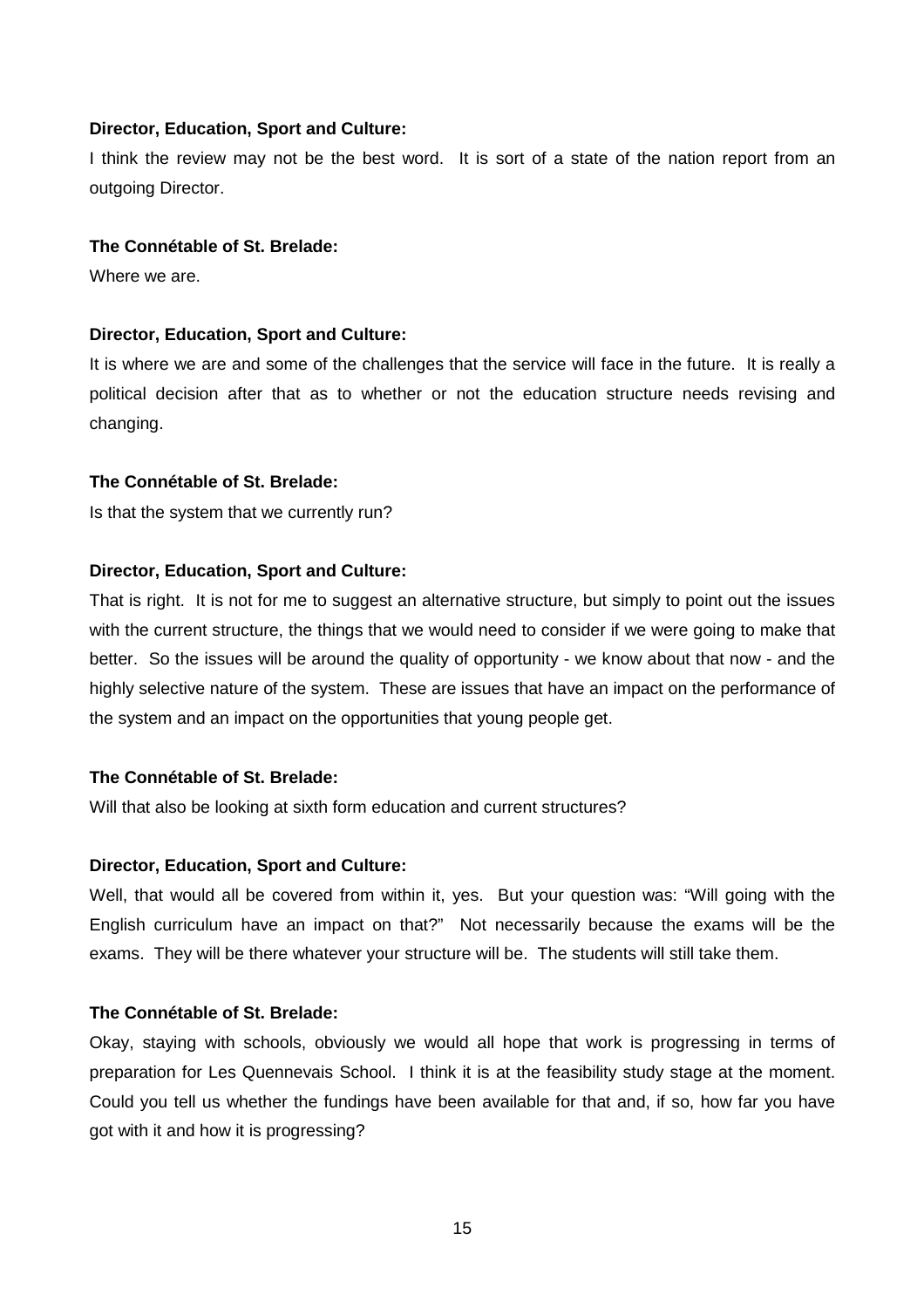#### **The Minister for Education, Sport and Culture:**

The funding is in place for it. Property Holdings are progressing. It is obviously quite a large and detailed piece of work. They are not just looking at one side. They are looking at 2 or 3 possibilities and we are hoping that towards the end of June, we will have those results and will be in a position to make up our minds on what finally our preferred option is.

#### **The Connétable of St. Martin:**

In the meantime, are the pupils, not suffering, but is it affecting the current pupils at Les Quennevais School? They do not get a second chance, do they?

#### **The Minister for Education, Sport and Culture:**

Well, Les Quennevais School has been working under its current, shall we say, circumstances both in terms of its teachers and its facilities now for quite some time. So, in some ways, it is business as usual for Les Quennevais School, as you would expect. The current children that are there have to pass exams and have a good education and not suffer so we are doing our best to minimise anything but there is no doubt that a new Les Quennevais School will make a significant difference to the quality of learning opportunities. Otherwise, we would not be doing it. The 2 are, I suppose, inextricably interlinked. But I suppose it is also true to say that with the facilities they have, it inherently has some inefficiencies as far as the costs are concerned of running that and the costs of maintenance, for example, for the school on an old building. The costs of probably having some extra teachers, for example, might be there in order to help supervise the children in their break periods or when they need to move around the school. It is quite difficult because of practical difficulties like the size of the classrooms, like the ease of moving between spaces is difficult in Les Quennevais because the school was designed for the number of children that it was which is approximately, give or take a little bit, half of the number of children that are there now. That was why I made the decision that enough was enough and it was at one time when I first came into office, it was suggested that there would be a refurbishment at the school. It rapidly became clear that, certainly in my opinion - and I will be quite honest about it - this was rather like if I was in the private sector, which I have been used to for years and years and years, this would be throwing good money after bad. There comes a point in time where you have to say: "Enough is enough. We need a new school." I made that decision quite firmly as soon as I had the chance to look at Les Quennevais School and that is what I did. Inevitably, therefore, there is an interim period of time. I cannot say that there is not. I am afraid that is the reality of life. Let me say this. I think the teachers do a fantastic job at Les Quennevais in spite of the conditions they have. I have made that statement several times and I will say it again. They do a fantastic job in spite of some of the difficulties with the facilities that they currently have and we do our best in the department to help them. We provide the budgets to enable them to have temporary classrooms,

16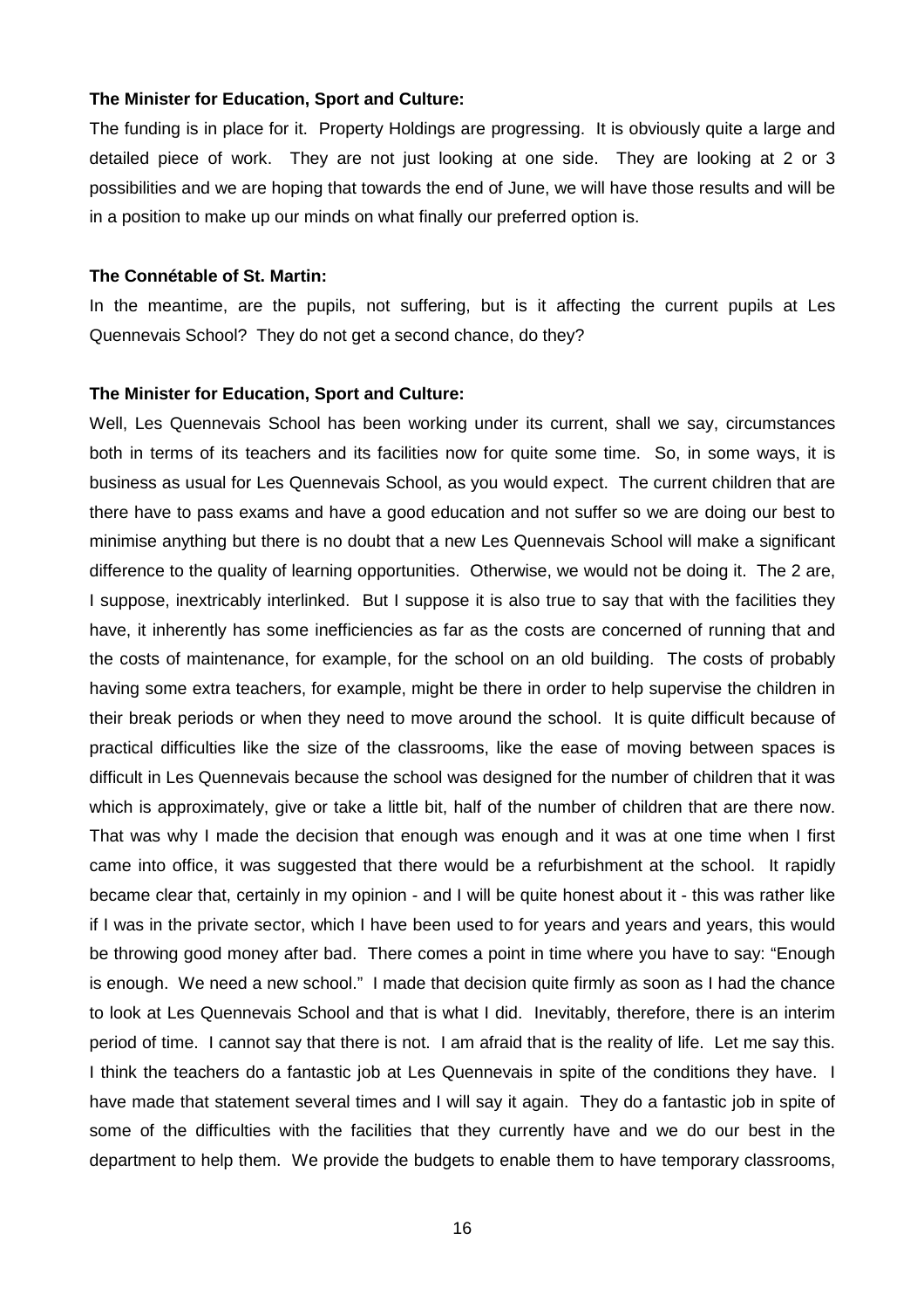for example, and all of the other things that we need to do to assist the school to be as successful as it undoubtedly still is and continues to be.

## **The Connétable of St. Brelade:**

What is the actual physical nature of the feasibility study? Is it purely looking at one site or is it looking at several sites getting to the view that there is a preferred site?

## **The Minister for Education, Sport and Culture:**

We started with this feasibility study by looking at those sites that were within States ownership so that includes various things in the west of the Island; others schools. It looked at other States owned sites. For example, there are a lot of sports facilities around and playing fields around and, as you know, there is the Les Quennevais playing field so we looked at all of those areas. It also looked at the feasibility initially of rebuilding the school on the existing site. I have to say that very, very rapidly, we came to the conclusion, for all sorts of reasons that I think are no more than common sense, that that was the least attractive of all of the options. What do you do with 800 odd children on a small site?

## **The Connétable of St. Brelade:**

I think decanting pupils in and out from one school into another is not the preferred option.

## **The Minister for Education, Sport and Culture:**

I came to the conclusion - and I think I am fully supported by anybody who looks at it with some measure of reasonable understanding - that to try to rebuild a school of that size on a site which is already probably, I do not know, less than half of the actual size of the footprint that the school needs to be for the site and the number of children - do not quote me on that because I have to check the figures but which is certainly considerably a very small and very cramped site already was just, I am afraid, a nonstarter.

#### **The Connétable of St. Brelade:**

It needs to be a west of Island school, that there is no doubt about, but does it have to be at Les Quennevais? Are we looking at any other sites?

#### **The Minister for Education, Sport and Culture:**

Well, I think it has to be close to where the majority of the students inevitably will live and that is the main area for that. We have topographical maps which show where the students live and it is quite clear that all of the dots are concentrated in the Les Quennevais area or the vast majority of the dots. You can see it visually on the wall.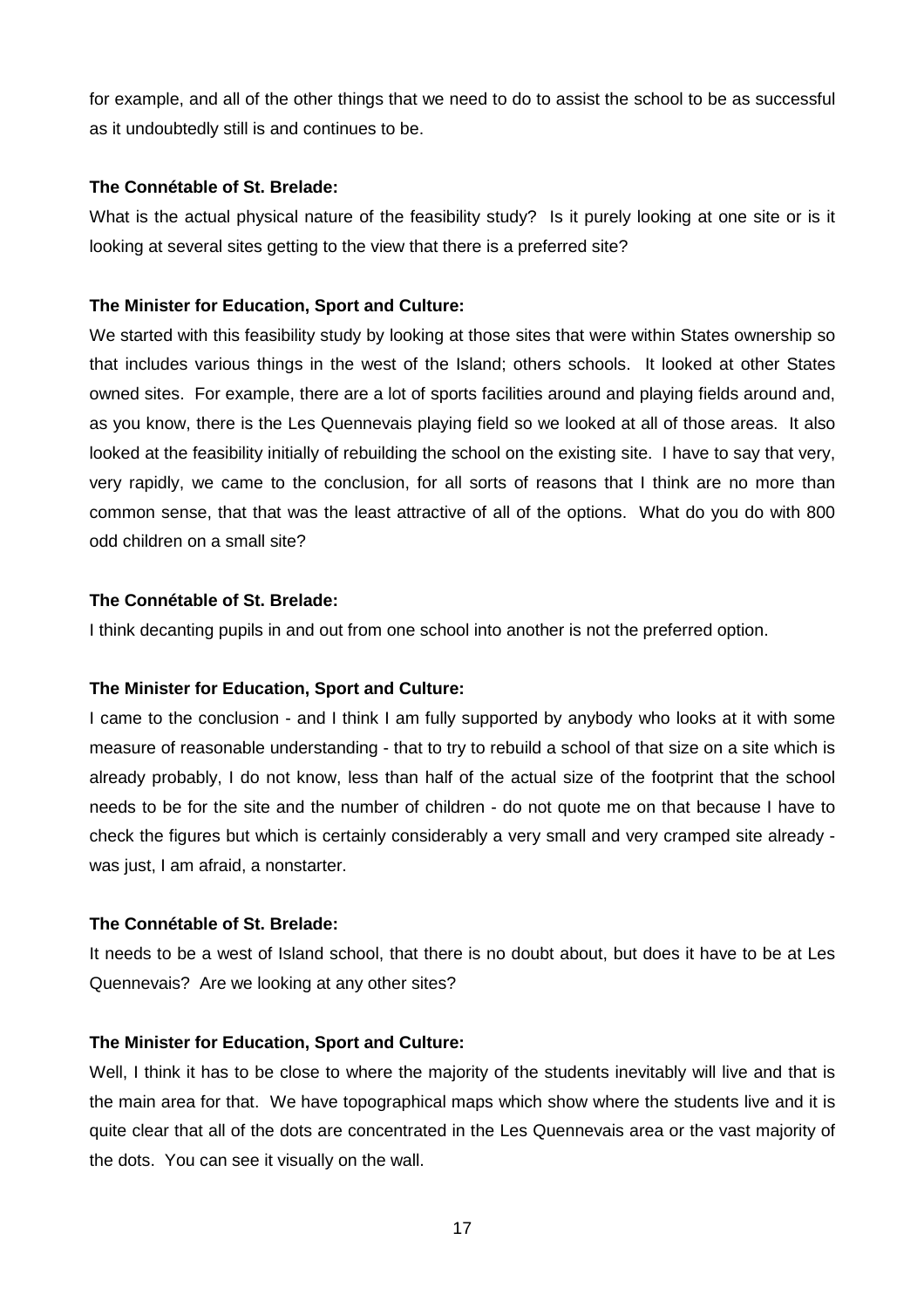## **The Connétable of St. Brelade:**

So the feasibility study will take in transport and all the other issues around ...

#### **The Minister for Education, Sport and Culture:**

All the things. Yes, public transport access and whether it is on cycle routes; the congestion that would possibly be around the school at points in the day; the sports facilities; the ease of access for the children to carry out outside of school activities; a whole range of everything you would expect.

## **The Connétable of St. Brelade:**

I do not want to prejudge ...

## **The Minister for Education, Sport and Culture:**

Also, in a school of this size, there will need to be a very, very detailed environmental impact assessment for the school which I suppose will cover all of these things we have been talking about.

## **The Connétable of St. Brelade:**

This will be a large public consultation?

## **The Minister for Education, Sport and Culture:**

This will be a very, very large public consultation and it has always been the case. It would be inconceivable to think that it would not be.

## **The Connétable of St. Brelade:**

Will that consultation be implemented around the planning application? Do you think that is ...?

## **The Minister for Education, Sport and Culture:**

No, I think the planning application has certain statutory consultation exercises embedded in it but quite separately from that, the department will carry out a much ... I hesitate to say "bigger" but certainly perhaps a less formal consultation more connected with the community kind of consultation except it will be targeted. We will be proactively targeting the consultation with different parts of the west of Island communities.

[10:45]

## **The Connétable of St. Brelade:**

So that is your next stage? After the feasibility study, that is the next stage?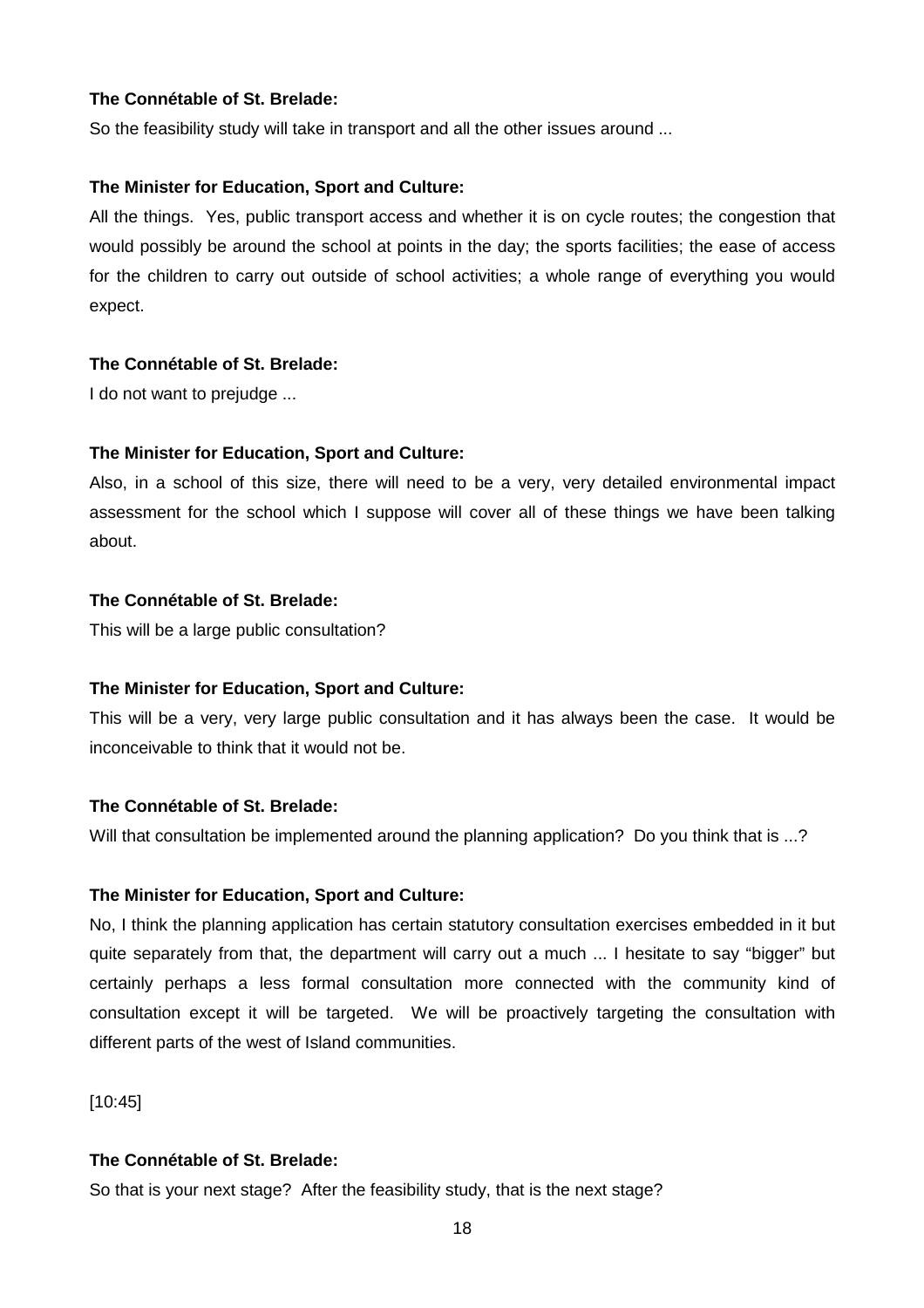#### **The Minister for Education, Sport and Culture:**

Yes, I am not absolutely clear what the consultation exercise would be in the planning process because I am not the Minister for Planning and it is not my specialist subject, I am sorry, but it is not. But what is my specialist subject is education and I know that the parents and the community and everybody in the west of the Island that has an interest that is a stakeholder in this will need to be very, very carefully brought up to speed with all the thought processes that have gone into this, all the research and all of the conclusions that we have come to.

#### **The Connétable of St. Martin:**

Looking at the west of the Island - and I accept what you are saying and I am sure those are the intentions - are you getting any pressure from the Council of Ministers because what happens to the site at the existing school? We have seen this happen with the police station that we had to have the police station moved because we needed more housing. What will happen to Les Quennevais School?

## **The Minister for Education, Sport and Culture:**

Well, States policy is if and when we build a new school and all of the students move into it, everybody is very happy, hopefully, and off it goes into the sunset, then we will have vacated an existing education site. If we, as the Education Department, wish to make a ... it has to go automatically back to the States Property Holdings who own all of the property in the States portfolio including all of the schools. But if we wanted to keep it for any purpose, we would have to make out I think a very, very strong case. Having built a new school on a new site, we would have to make out an extraordinarily strong case for keeping it, I do not know, for some other educational use. I cannot at this stage see - and that is not to say that it might not suddenly appear over the next couple of years - that we would have a really strong case for retaining that in educational use. I cannot somehow see that.

#### **The Connétable of St. Brelade:**

So future use is not necessarily a matter for education?

## **The Minister for Education, Sport and Culture:**

As far as the Education Department is concerned and as Minister for Education, I do not have a view on what it should be used for following a new Les Quennevais School. Of course, as a separate States Member, I might have a view, and I am sure most States Members will have a view.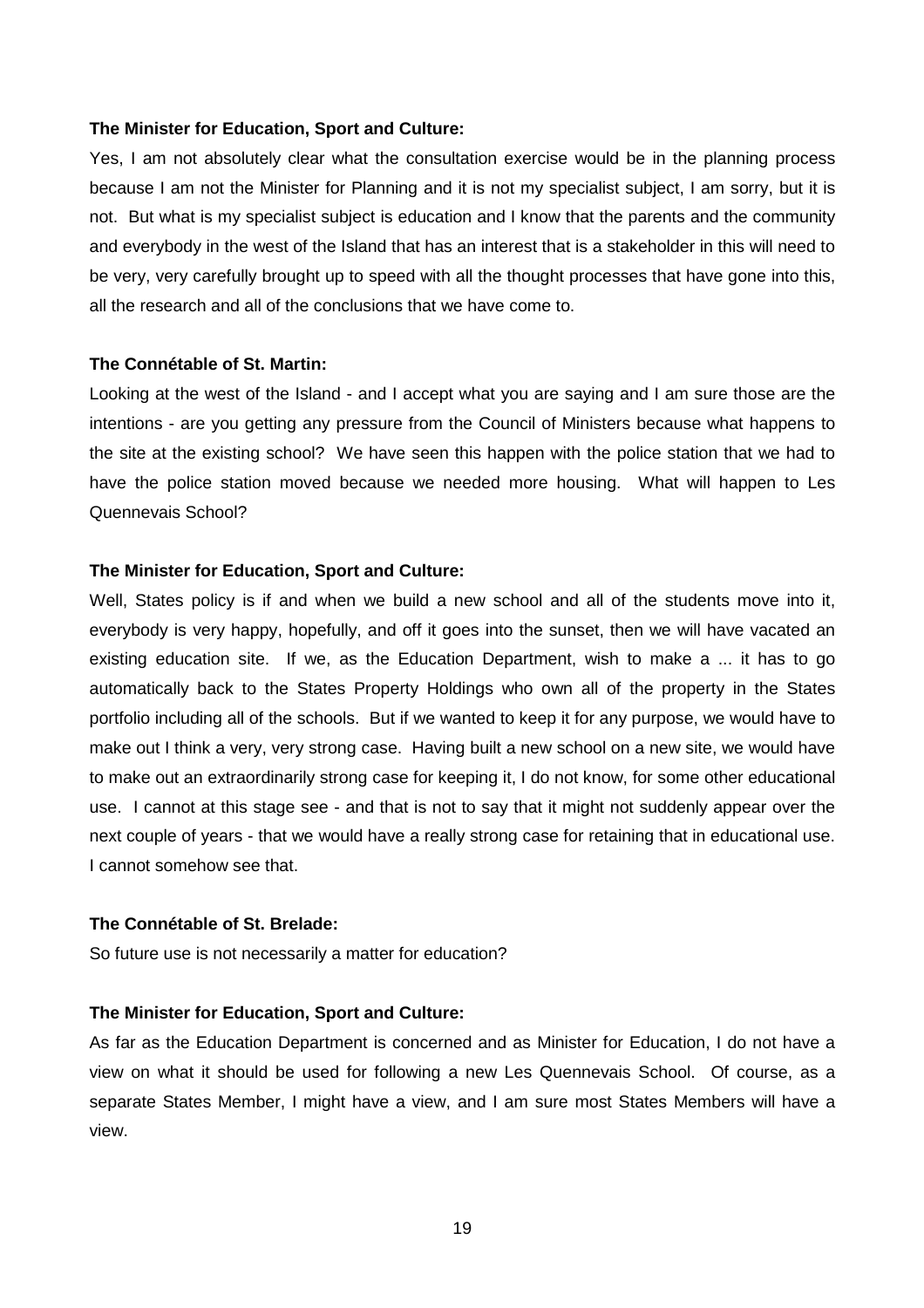## **The Connétable of St. Martin:**

Well, the public could say that we are losing a green field to a new school in which there is no way the States would be able to build homes on but if we put a school, we are more likely to get a new school on a green zone site and then we gain more land as they have done for the new housing.

#### **The Minister for Education, Sport and Culture:**

Yes, the problem with building a new secondary school on any new site frankly anywhere in the Island is that there are very, very few sites that are available, if any, already in public ownership because you need a relatively large area and, as we know, land is everything in this Island. So you do need a relatively large area of land. Okay, you could knock other things down and clear the site that way but that is fraught with difficulty and it certainly might be fraught with compulsory purchase issues. That could go on and on and on, that kind of debate, could it not, for years, one would expect? We have located certainly one site not in public ownership. I think that is wellknown in the west of the Island and where it is. We have not finally decided yet that that is our preferred option. It would be wrong for me to make that kind of statement until Property Holdings have done their job and we have a properly evidenced rationale for coming to that conclusion. But it is hard to find sites so that is the difficulty in a nutshell.

## **The Connétable of St. Brelade:**

I am going to move on and I have one last question on this. Obviously, if we are going to build a new school in the west of the Island, has there any consideration been given - and I am just thinking from a transport point of view of transporting children from one side of the Island to the other - of having a sixth form facility within that school?

## **The Connétable of St. Saviour:**

Yes.

## **The Connétable of St. Brelade:**

The Constable of St. Saviour is very happy with that.

## **The Connétable of St. Saviour:**

Yes, and it would help T.T.S. (Transport and Technical Services) and the people who are transporting the children from one part of the Island to the other to relax too.

## **The Minister for Education, Sport and Culture:**

I think there are a lot of implications to what you are suggesting that the Minister for Transport and Technical Services and the Minister for Planning and Environment would have a view on.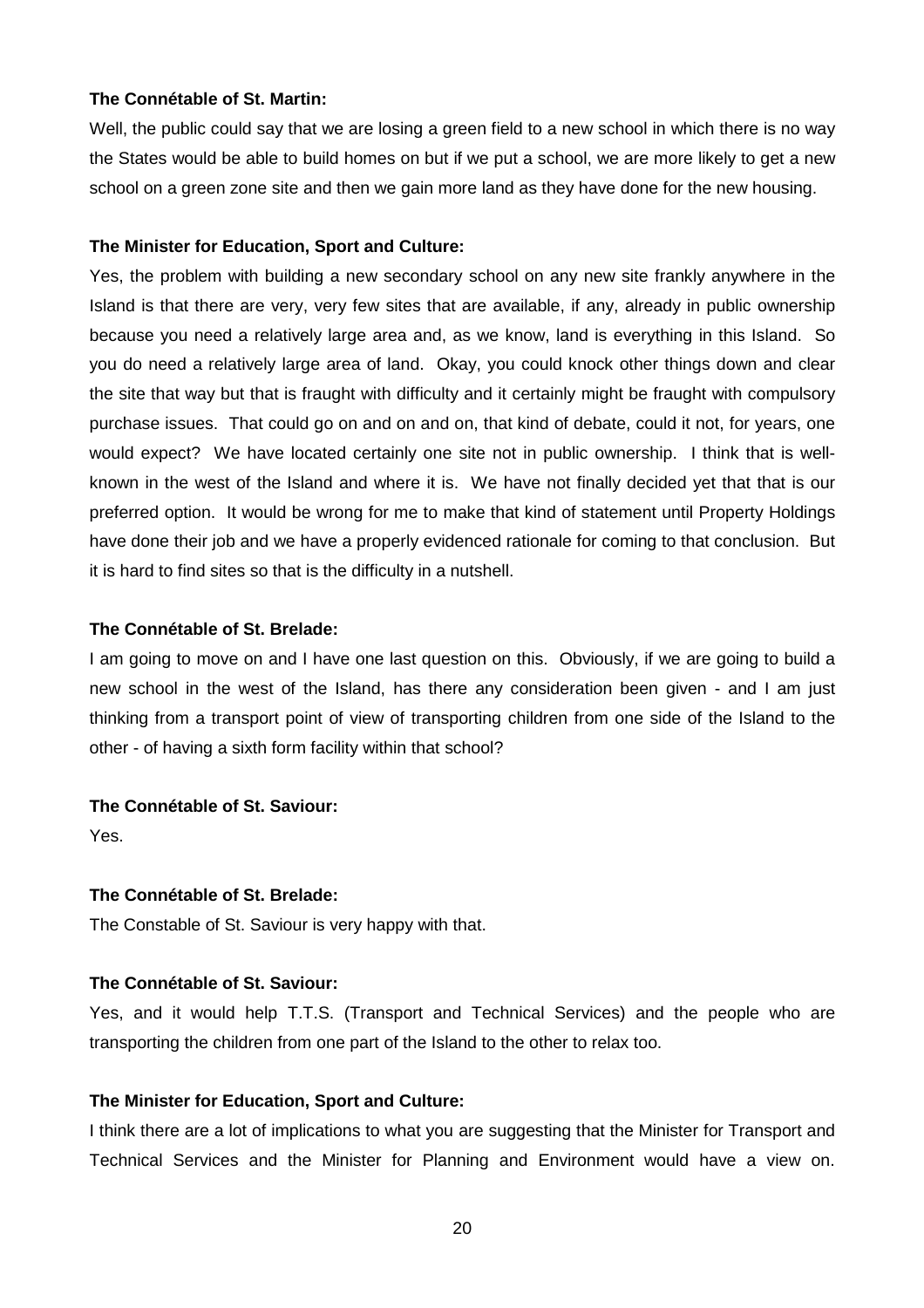Fundamentally, that would create lots of vehicle movements that most people in the Island would feel were unnecessary, if I am understanding what you are suggesting correctly.

## **The Connétable of St. Saviour:**

I do not know what the Constable of St. Brelade is saying but as far as I am concerned, I think it would be very sensible, being a St. Saviour's Constable, to have a sixth form college at the west of the Island so that the children did not have to transport themselves half the way across the world to attend a school. I do not see how transporting them is going to help the environment when they have just got to go from A to B when they are already in the west of the Island if we are trying to save the planet.

## **The Minister for Education, Sport and Culture:**

We are starting to talk about sixth form college.

## **The Connétable of St. Saviour:**

Yes.

## **The Minister for Education, Sport and Culture:**

Which is a whole new subject matter.

#### **The Connétable of St. Saviour:**

Yes, well, if you are building a new school, maybe we could consider it.

## **The Connétable of St. Brelade:**

In terms of building a new school, obviously there is going to be pros and cons. I can see some of the negatives to it.

#### **The Minister for Education, Sport and Culture:**

First of all, the case has not finally been made for a sixth form college yet. That is the first thing to be said and I am sure that that, in itself, is a whole new debating area but if one were to assume that it would be a good idea for a sixth form college, it would need to be put in a place where the majority of students would have access. If you take the U.K. as an example, in order to get the range of subjects into a sixth form college, you would need probably - I do not know but I am guessing a little bit - shall we say 75 per cent to 80 per cent of all sixth form students to attend that college in order to give it the kind of pupil size that would justify the range of subjects that that sixth form would need to offer. One of the problems that we have is that with 5 sixth form providers separately at the moment, although there is a degree of co-operation between them, it involves moving students around 5 different sites to get any kind of co-operation and none of them can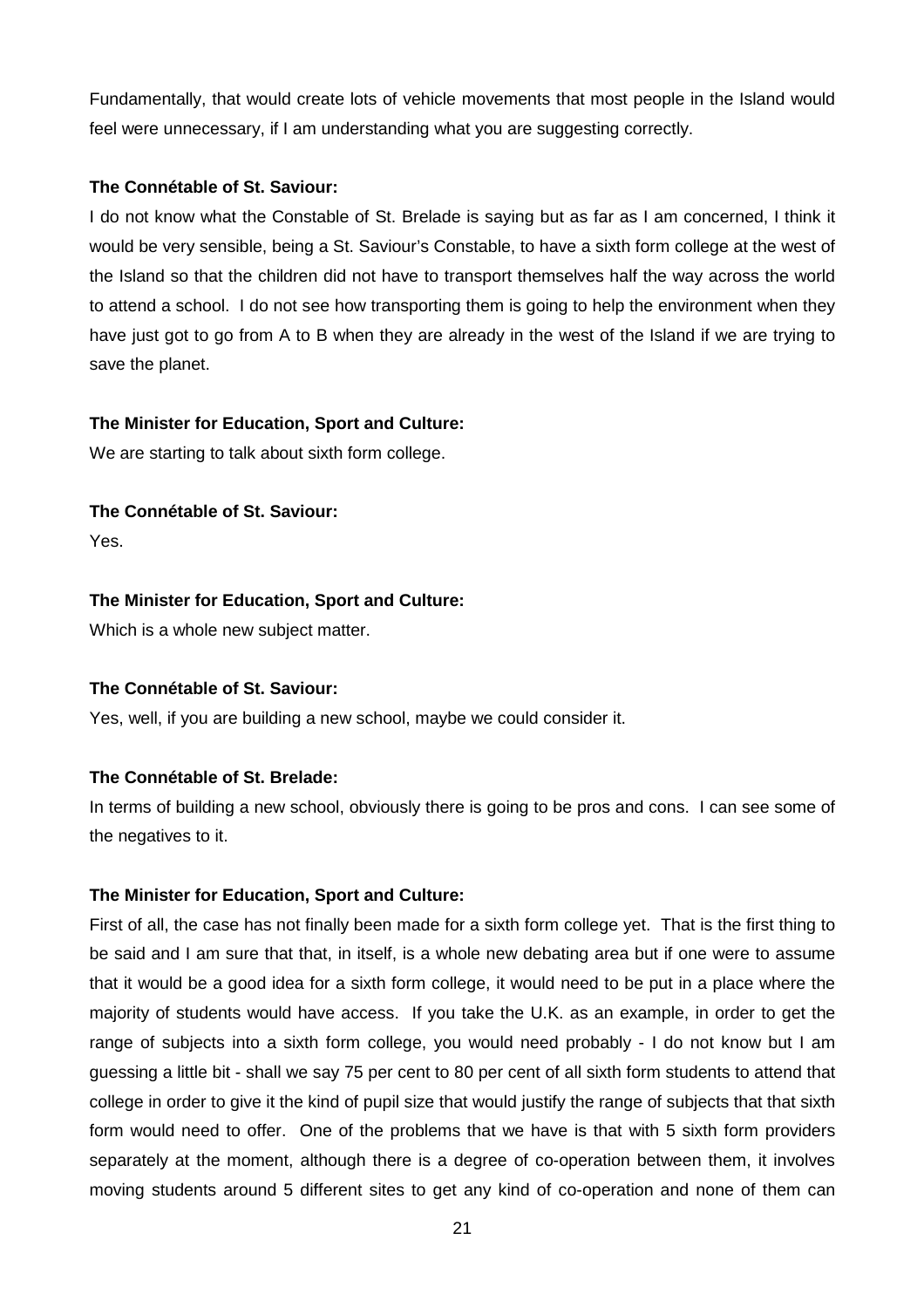really provide the bandwidth of choice of A-Level subjects that are available to their equivalent students in the United Kingdom. You simply cannot do it because of the size of our education system as a whole is relatively small.

## **The Connétable of St. Brelade:**

So it is not in but it is not out.

## **Director, Education, Sport and Culture:**

Could I just seek clarification because I think there is a bit of a terminology issue? I think what you are suggesting is that a sixth form becomes part of Les Quennevais School so they come to an 11 to 18 school and not an Island sixth form.

## **The Connétable of St. Brelade:**

Correct.

## **Director, Education, Sport and Culture:**

So we are not talking about a sixth form college.

## **The Connétable of St. Brelade:**

Because I have spoken to some students that have been at Les Quennevais and obviously one of the disappointing aspects they have is they have to leave at 16 to go to a school on the other side of the Island, lose those friendships they have made over a period of time and also lose contact with the school that is going to be replaced. It is really whether we can build something that that incorporates.

## **The Minister for Education, Sport and Culture:**

Well, you would then move from 5 sixth form providers to 6 sixth form providers so you would be limiting the overall choice. The cohort of sixth form from Les Quennevais alone would not do.

## **The Connétable of St. Saviour:**

All these subjects could not be moved to one sixth form and then they could all go from this end of the Island to the other end of the Island where the facilities were new, purpose-built and they would have all the curriculum that they desired.

## **The Minister for Education, Sport and Culture:**

So you would have to move everybody who lives in St. Martin and St. Grouville to Les Quennevais?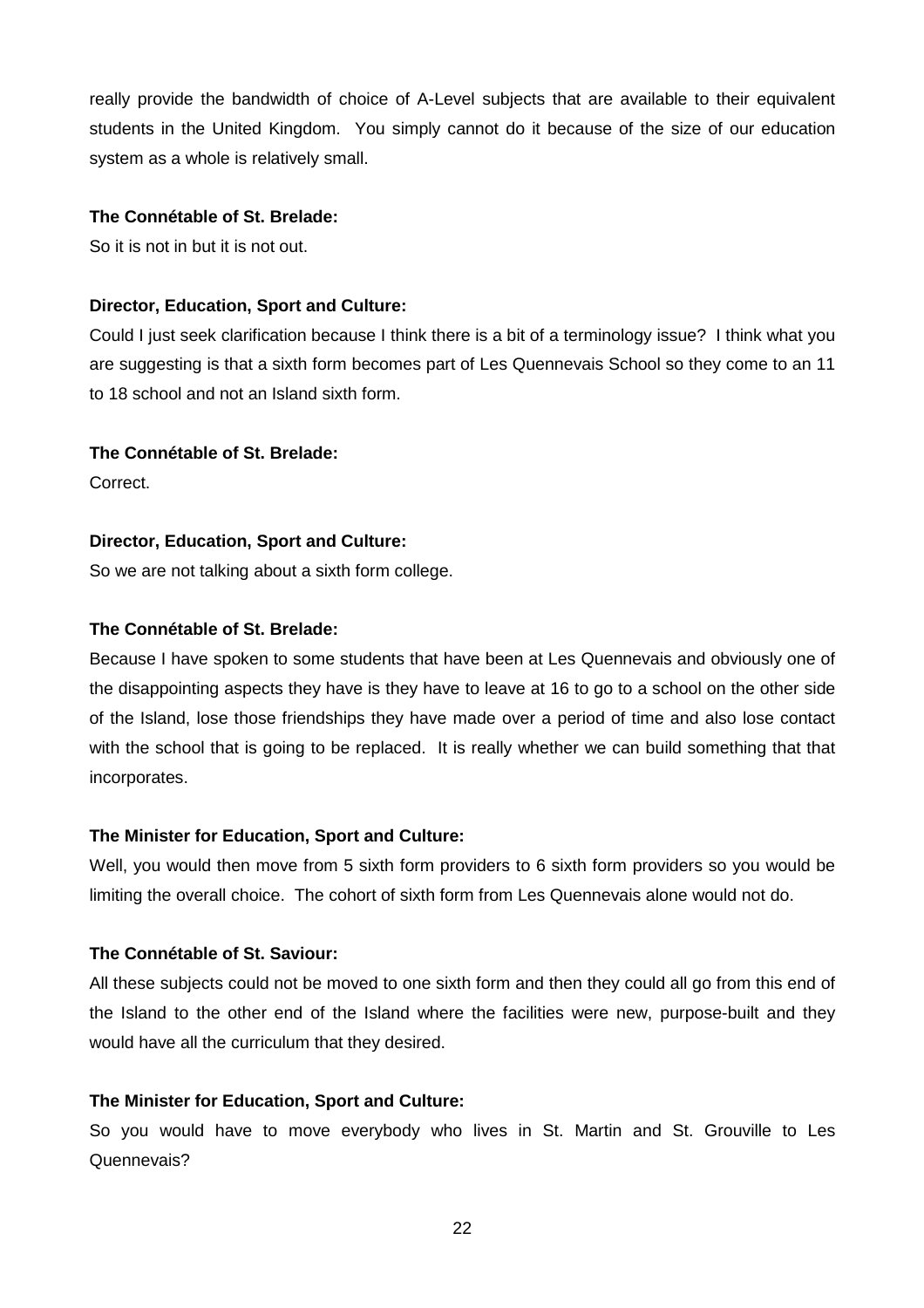### **The Connétable of St. Saviour:**

Well, they move everybody from Les Quennevais down to me anyway now. Where is the difference? But at least they would all be in the one area and all the facilities would be in one collection.

#### **The Minister for Education, Sport and Culture:**

Well, the difference is simply that there would be a lot more students that would have to move from St. Helier and the east of the Island going west.

## **The Connétable of St. Saviour:**

And St. Saviour.

## **The Minister for Education, Sport and Culture:**

And St. Saviour going west than there would be for the relatively - still a significant number, I give you that - smaller numbers that would need to move from the west to the centre which is effectively where the sixth form college potentially might be.

## **The Connétable of St. Brelade:**

It is a consideration ...

## **Director, Education, Sport and Culture:**

I cannot tell you whether it is a political consideration or not but I can advise you on the impact of it. If you have - and you do have - just over 1,000 students in sixth forms with 5 providers and you now have 6 providers, you will not be delivering a very efficient sixth form provision for students.

## **The Connétable of St. Brelade:**

You will be reducing the provision you had at the prior school.

#### **Director, Education, Sport and Culture:**

Well, you might be but you will also be reducing the capacity of those schools to provide a broad curriculum so it is a fact.

#### **The Connétable of St. Brelade:**

They might not be viable in themselves if you ...

## **Director, Education, Sport and Culture:**

Well, they will not be able to offer the same breadth of opportunity that they currently offer because the number of students would reduce. So if you have 6 providers for 1,000 students, then each of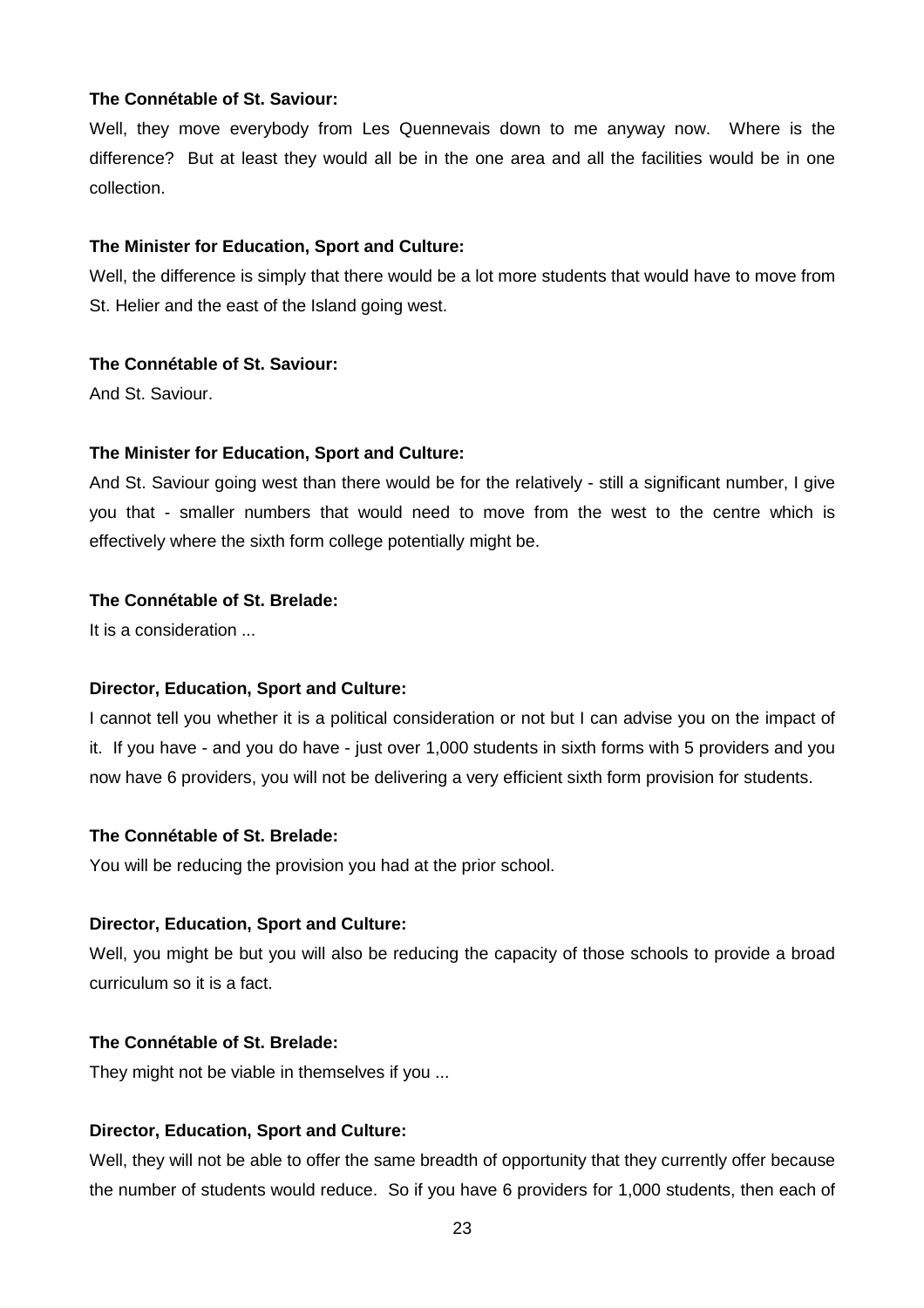those providers - unless you are prepared to seriously overfund it - would be trying to offer a breadth of opportunity so a breadth of subjects and that would be quite costly.

## **The Connétable of St. Brelade:**

But it could have an impact on the fee paying schools.

## **The Minister for Education, Sport and Culture:**

There is one further element to this which I think has probably not come out yet and that is this. Alongside a sixth form college, the most advantageous model would be to also have your higher education tertiary college in very, very close proximity so they are tied for all sorts of reasons of movements and pathways between the 2 institutions.

## **The Connétable of St. Brelade:**

Moving on because Derek has been very quiet this morning.

## **The Minister for Education, Sport and Culture:**

When I say "pathways between the 2 institutions". I am not talking about a young person walking down to ...

#### **The Connétable of St. Saviour:**

Walking from one to the other.

## **The Minister for Education, Sport and Culture:**

I am talking about the academic and the access to course materials pathways; movements between the 2.

#### **The Connétable of St. Brelade:**

Okay, we are going to move on to my favourite subject; a 50-metre pool feasibility study. There was a talk of a feasibility study and whether there was funding available for that. Could you give us any idea whether that has been considered and whether money is available?

#### **The Minister for Education, Sport and Culture:**

We are considering the viability of a 50-metre pool but there are lots of, shall we say, other departmental possible interest in this or not, as the case may be. For example, Economic Development. One of the cases for a 50-metre pool is that it would attract events to the Island. That is not our remit. That is the remit of the Economic Development Department. The Jersey Amateur Swimming Association put forward a report which suggested that the AquaSplash could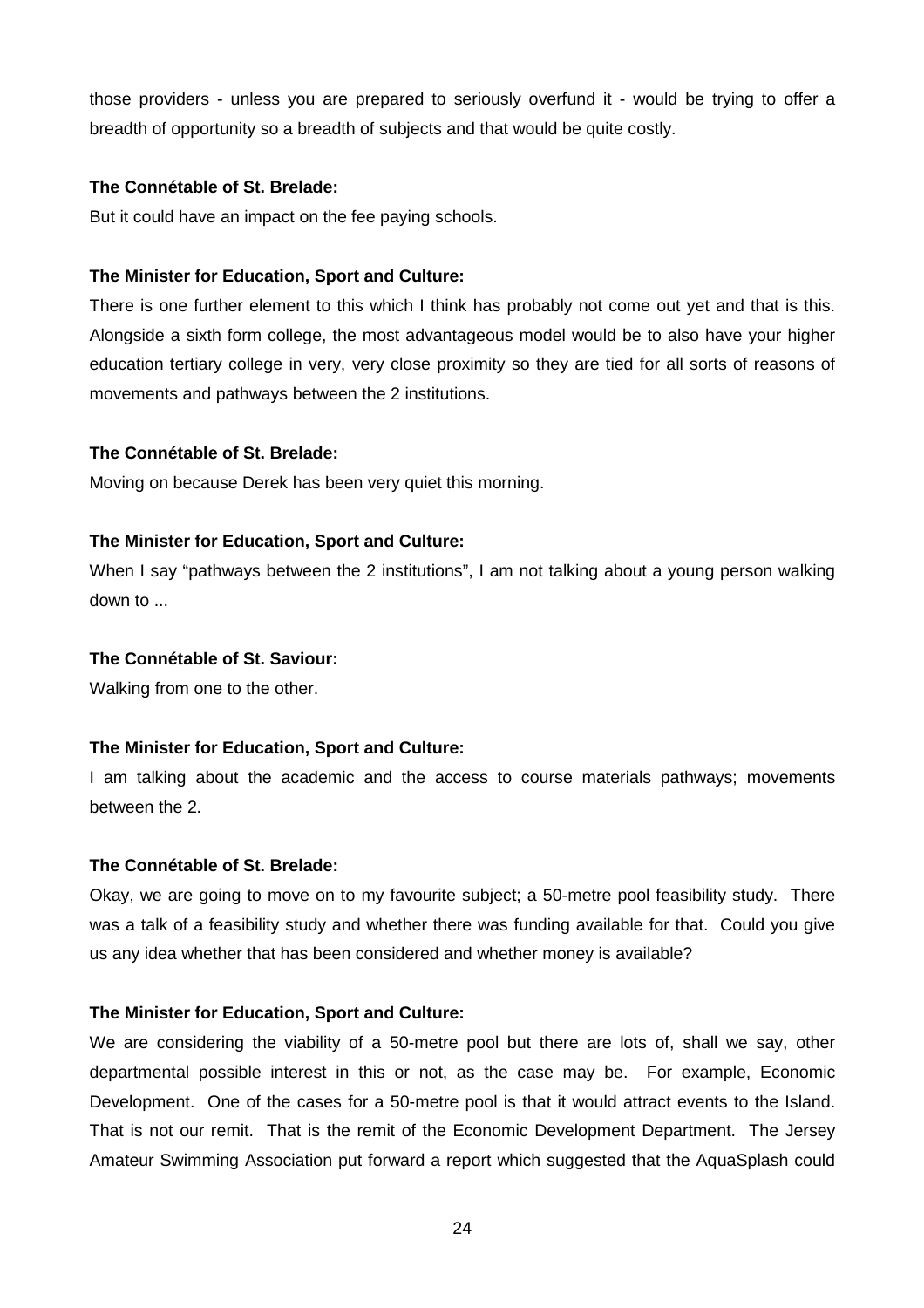be changed from what it currently is into 2 25-metre pools with a pool in the centre. I do not think it could be even termed as a feasibility study. It was an idea.

#### **The Connétable of St. Brelade:**

There were firm proposals but they were ...

#### **The Minister for Education, Sport and Culture:**

It was an idea that someone had and we do not have the funding to carry out a full feasibility study on that at the moment and I think it is true to say that when we consulted on this with the sports community generally, it was more that their focus was a dedicated learn to swim pool rather than the sort of high level pool. Obviously, the Jersey Amateur Swimming Association is highly respected and been around for a long time and it does take children for learning to swim but its focus is also on competition. The Fort Regent Steering Group Working Party is also still considering sites at Fort Regent so it would seem a bit premature to start doing too much work on it until they have finally concluded what they want to do.

#### **The Connétable of St. Brelade:**

I sort of agree with you in terms of the Fort Regent side of it but in terms of the AquaSplash - and you say that there is no money available for a feasibility study in 2 proposals put forward by the Amateur Swimming Association - they had offered a group that could have done that feasibility study, KPMG.

## [11:00]

In terms of timing, obviously the lease on the AquaSplash or the re-leasing of that is up for renegotiation at the end of the year. Are you saying that that will go ahead now and there will not be any review of pool facilities at AquaSplash prior to that lease being signed?

#### **The Minister for Education, Sport and Culture:**

Discussions are opening with AquaSplash on the next 5-year period which will be from 2015 to 2019 so there is time yet but I think there are so many difficulties with this that are not yet being bottomed out. For example, how viable would a 50-metre swimming pool be? Okay, it is inspirational. I am sure that all of us would aspire to a lovely 50-metre pool to compete with the best that there is or the other 10 that there are in the whole of the rest of the United Kingdom.

## **The Connétable of St. Brelade:**

I think what was being put forward, to be fair to the group - and I have had no personal contact with that group other than an independent report proposal by a group from the Amateur Swimming

25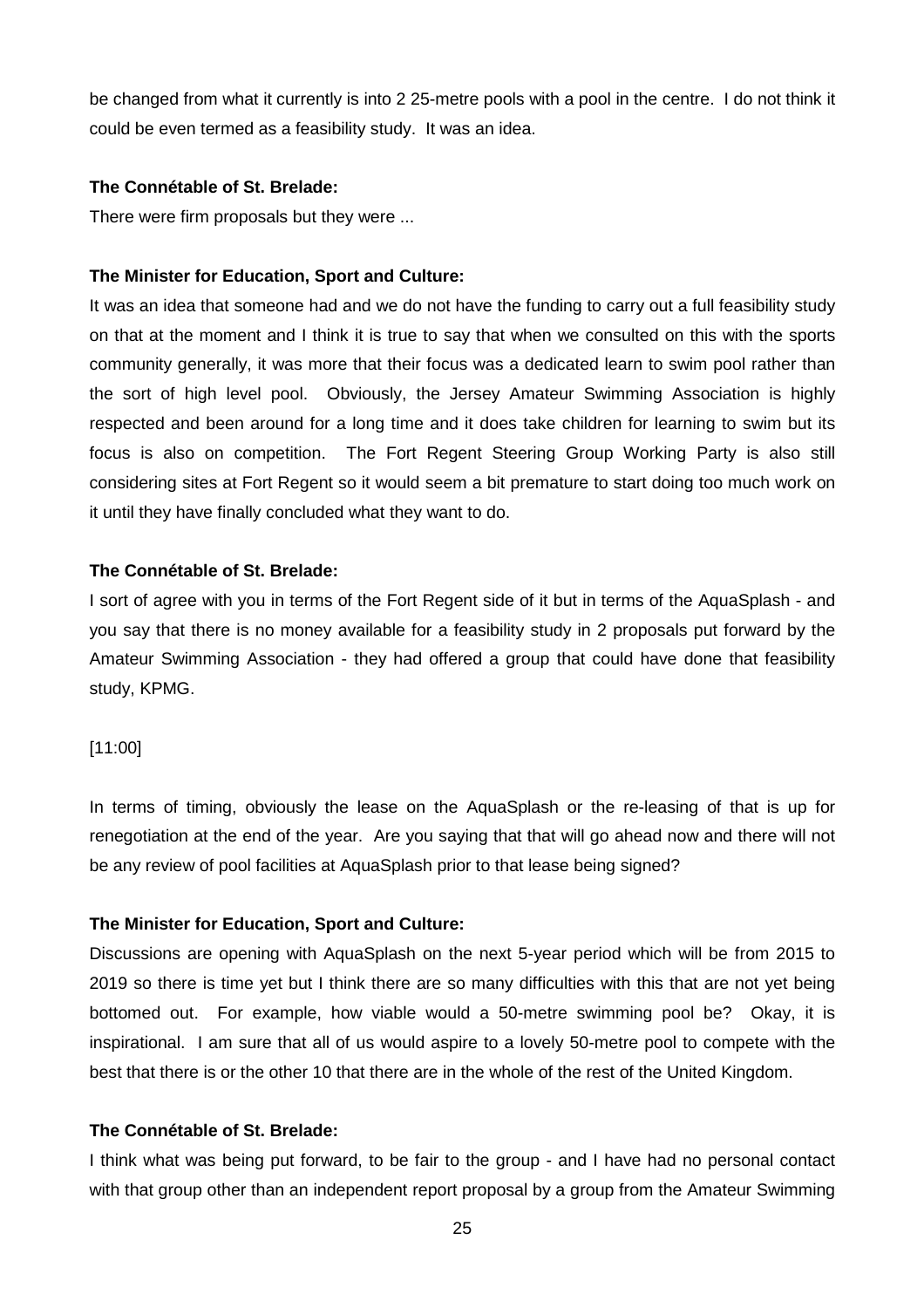Association - you are right. It is a 50-metre pool in essence but it is 2 25-metre pools which would give us that extra teaching facility we have been talking about.

## **The Minister for Education, Sport and Culture:**

Yes, I understand that but, nevertheless, it is a 50-metre pool and the building of a 50-metre pool is a lot more expensive than building a 25-metre pool.

## **The Connétable of St. Brelade:**

Well, it is if the building is not there but the building is there.

## **The Connétable of St. Saviour:**

Yes.

## **The Connétable of St. Brelade:**

All we need is a big hole in the ground and then simplifying it.

## **The Minister for Education, Sport and Culture:**

It is and if you would not mind me saying I think it is somewhat oversimplifying it because you would have to completely rebuild. It is not so much the building shell which costs the money. I think it is more likely to be all of the infrastructure inside the building for a 50-metre pool that might be a major part of the cost of a swimming pool. You have got all of the other things to think about like how do you man it? What do you have to do in terms of manning it? You have to think about the other facilities that exist at the AquaSplash and all of the people that are currently using it. I am not just talking about swimming clubs now. I am talking about leisure facilities and the flumes and those other things and the children's parties and goodness knows what else.

## **The Connétable of St. Brelade:**

Because there are arguments now that it is a pretty poor use of space. It is a huge building.

## **The Connétable of St. Saviour:**

Yes, there is a lot of waste.

## **The Minister for Education, Sport and Culture:**

I am sure there are discussions either way but that does not mean to say that those arguments can just kind of wipe out that area of consideration and sweep it aside.

## **The Connétable of St. Brelade:**

No.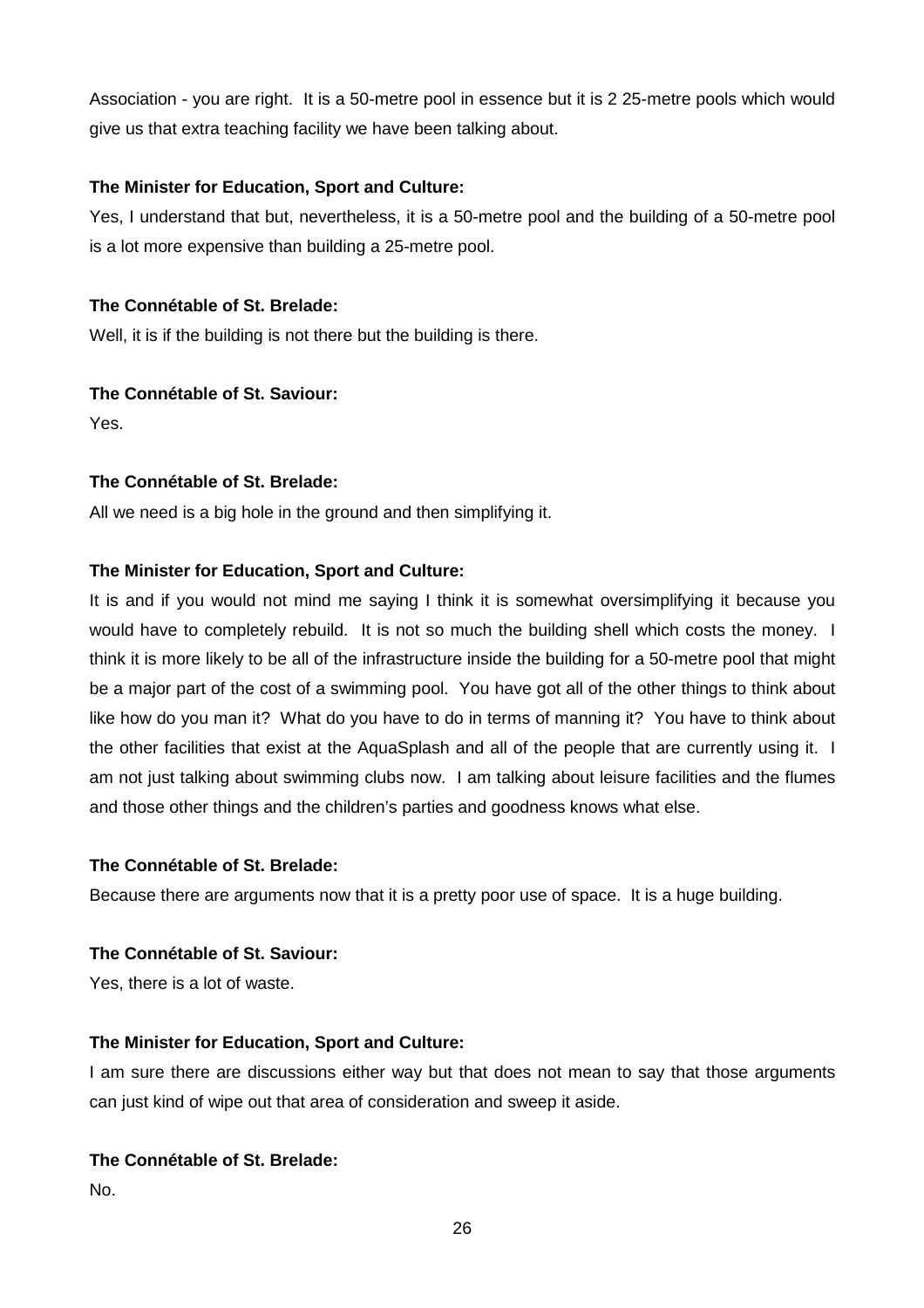#### **The Minister for Education, Sport and Culture:**

I think that this is an interesting concept. It does warrant - as I have already said I will do - a small amount of time being dedicated to consider it and see whether it is an option. We would naturally have to talk to other stakeholders in this and, not least, would be the Fort Regent Working Party.

## **The Connétable of St. Brelade:**

Where have you got with the negotiations with Serco regarding the pool?

**The Minister for Education, Sport and Culture:** It has not started yet.

## **The Connétable of St. Saviour:**

Could I just go back to where we were originally?

## **The Minister for Education, Sport and Culture:**

Could I just handover to Derek?

## **Assistant Director, Sport and Leisure:**

Could I just add something to that? The Minister is correct that they have not started but we have the first meetings with the Treasury Department because they are the people with the responsibility there. With AquaSplash, Serco, we know, are keen to begin those discussions because, clearly, the current period ends at the end of this year and we believe that it is fair to be talking to them at this stage so we intend to be undertaking those discussions fairly soon. I think there are a couple of issues that I would add to that because there is a little bit of uncertainty around what the Jersey Amateur Swimming Association were saying within the report because while suggesting that we should look at a 50-metre pool, aligned to that was they suggested that we close down some other facilities at the same time. Clearly, there are significant implications about doing that if, indeed, we did go down that route. Particularly, there are 2; one at Haute Vallée and also at Langford.

## **The Connétable of St. Brelade:**

But to be fair, I think they really wanted to see AquaSplash being a centre of swimming excellence and sporting excellence.

## **The Connétable of St. Saviour:**

Yes.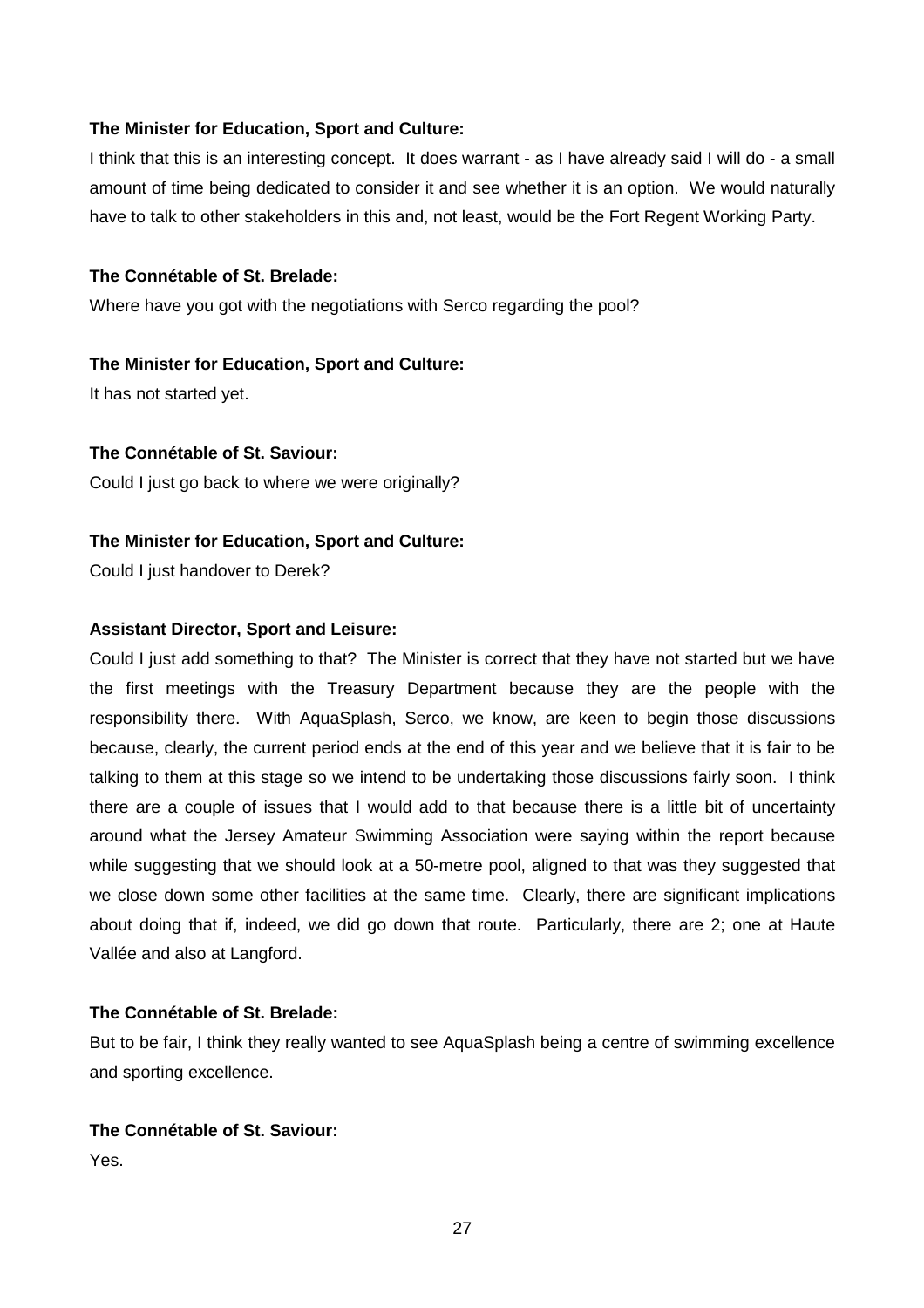## **Assistant Director, Sport and Leisure:**

Correct, and they did and I understand what they were saying. So I think there are a couple of things. We will, we think, begins those discussions with Serco fairly soon. We need to do that.

## **The Connétable of St. Saviour:**

Yes.

## **Assistant Director, Sport and Leisure:**

Even if we did come forward with some idea that we should indeed develop a new 50-metre pool in Jersey potentially at the AquaSplash, that is not going to happen immediately. We need to have research about how the pool is going to be operated from 2015 onwards presumably for the next period of 5 years until 2019 and I think we need to be making those decisions fairly soon. So we intend to begin those discussions with Serco because I think that is the right thing to do.

## **The Connétable of St. Brelade:**

But any leasing over the next 5-year period could contain break clauses, could contain flexibility within that that if a proposal comes forward, that is something you could work with with Serco. Nobody is saying we are going to rule Serco out of being involved with this. It is more a case of having the option to be more flexible in terms of pool provision.

## **Assistant Director, Sport and Leisure:**

The current contract has a break clause anyway and, clearly, you would not intend to do anything than that and, clearly, within the discussions, we need to consider what might happen in the next 5-year period and be fair to both sides so that there is certainty for Serco to a certain extent. But even as we stand, there is a break clause I think of 6 months where either side could say there needs to be a change for whatever reason.

## **The Connétable of St. Brelade:**

Nobody makes money running pools, I think. That is pretty clear. Do you think the past record with Serco being value for money for Islanders and the taxpayer?

## **The Minister for Education, Sport and Culture:**

I think that is a political question.

## **The Connétable of St. Brelade:**

I think it might be.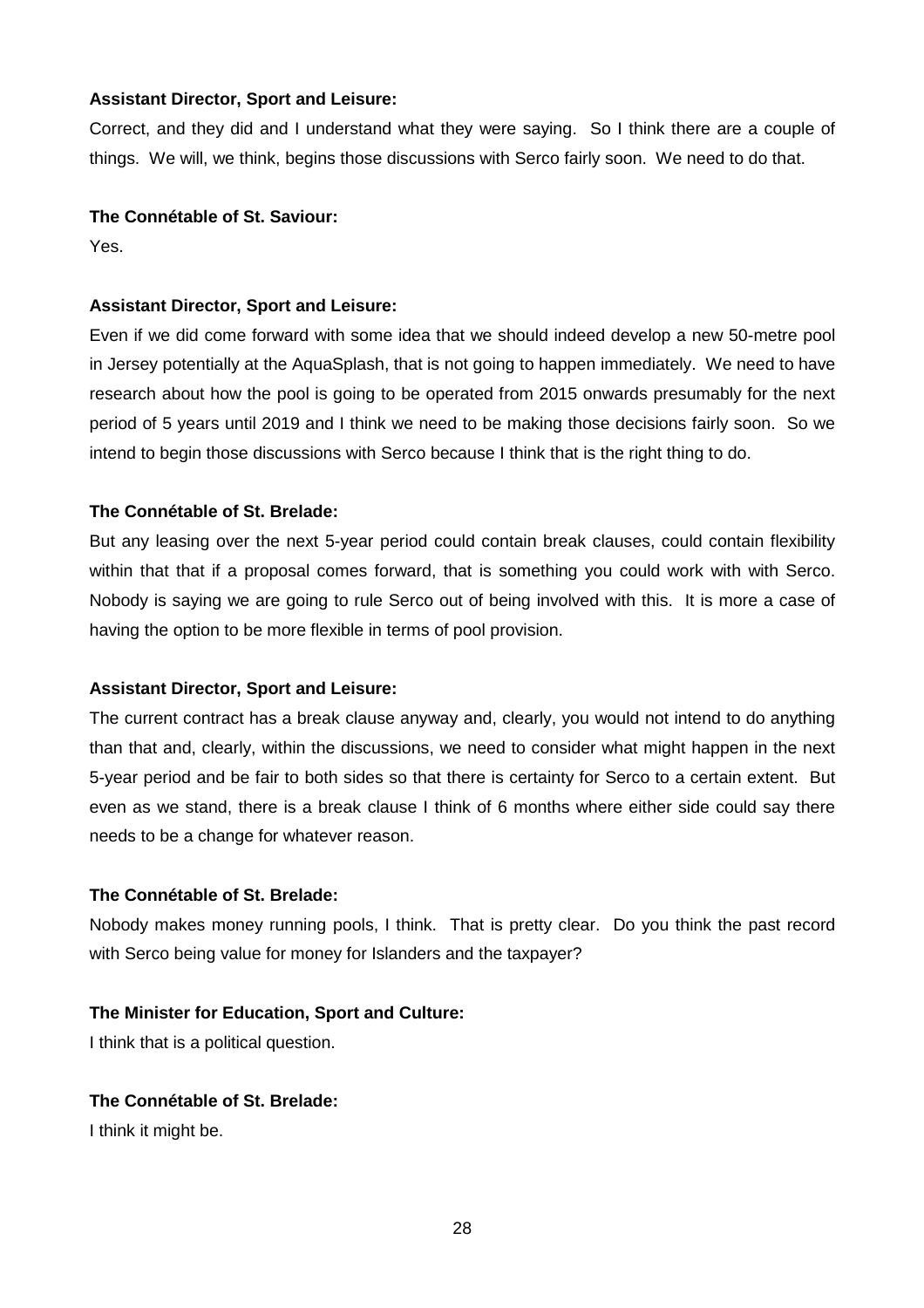## **The Minister for Education, Sport and Culture:**

I think that is the kind of political question that needs to be aimed at the Treasury Department who are responsible for the lease.

## **The Connétable of St. Saviour:**

Could I just ask now, just going back to where we were at Les Quennevais School which is hopefully going to have a purpose-built school, at the moment the swimming pool is used a lot and we have just had the swimarathon and it was fantastic. Are we going to have a new swimming pool facility, are they going to keep the old facility or are we going to have this new facility swimming pool? If we are, can we not have a 50-metre one up there?

## **The Minister for Education, Sport and Culture:**

I think a lot of the same arguments apply to wherever you put a 50-metre swimming pool, to be honest; average viability.

## **The Connétable of St. Saviour:**

But are we going to have a swimming pool at Les Quennevais?

## **The Minister for Education, Sport and Culture:**

Well there is an existing one there and it is working.

## **The Connétable of St. Saviour:**

Yes, but if it has to go back to Housing ...

## **The Minister for Education, Sport and Culture:**

No, that will not be affected.

## **The Connétable of St. Saviour:**

That will not be affected? The swimming pool will stay completely separate ...

#### **The Minister for Education, Sport and Culture:**

No, there is no swimming pool in the existing Les Quennevais school.

## **The Connétable of St. Saviour:**

No, no. So that will stay completely separate so we will not have a new swimming pool?

## **The Minister for Education, Sport and Culture:**

The students from the new Les Quennevais school ...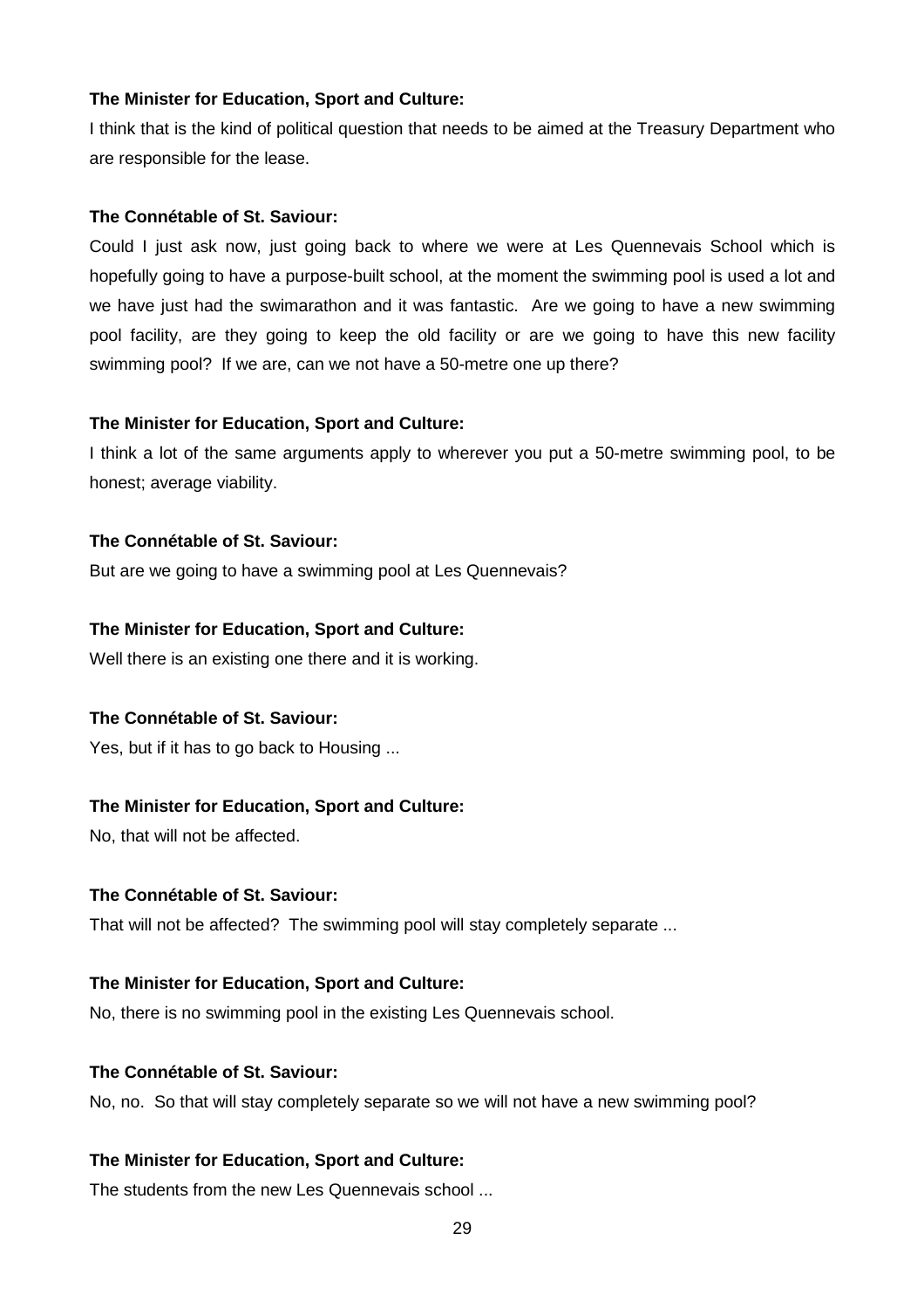## **The Connétable of St. Saviour:**

Yes, will go down there.

#### **The Minister for Education, Sport and Culture:**

... will have access to the Les Quennevais swimming facilities as well as the sports facilities.

#### **The Connétable of St. Saviour:**

Or up there, depending where the school is.

#### **The Minister for Education, Sport and Culture:**

In fact, one of the things that I think should be pointed out quite clearly is that within the plans for any new Les Quennevais School certainly we would hope that there will be lots of opportunities for enhancement to the community access to all of the sports facilities that will come as a result. So I think there are lots of spin-off advantages in the new Les Quennevais School for the community and the rest of the Island. Lots of spin-off advantages.

#### **The Connétable of St. Brelade:**

It is an interesting point the Connétable of St. Saviour makes because we are just about to refurbish Les Quennevais sports pool but it has a limited life on it. This might be the last refurbishment of that particular pool. Most people say 25 years for a pool is pretty good going. I think we will be pretty well up to that if we do another 5 or 6 years.

## **The Minister for Education, Sport and Culture:**

Well that is operational, it is not with us.

#### **The Connétable of St. Brelade:**

Will that be part of the thinking in terms of pool provision as we move forward?

#### **Assistant Director, Sport and Leisure:**

First of all, if I can answer the bit about the refurbishment; we are undertaking that, as you would be aware, in the summer period. Normally there is a recommendation that you do that between 5 and 7 years and we are keeping that. We do not envisage that the life of the pool is coming toward its end at this stage. It has been well maintained and we continue to do that. So we see that as being viable on an ongoing basis. Within the future capital programmes going forward, and I am talking beyond 2020, we have begun to identify the need for major refurbishment of the sporting facility. But no detailed work has been done upon it at that stage as to whether that is an existing facility or indeed anywhere else.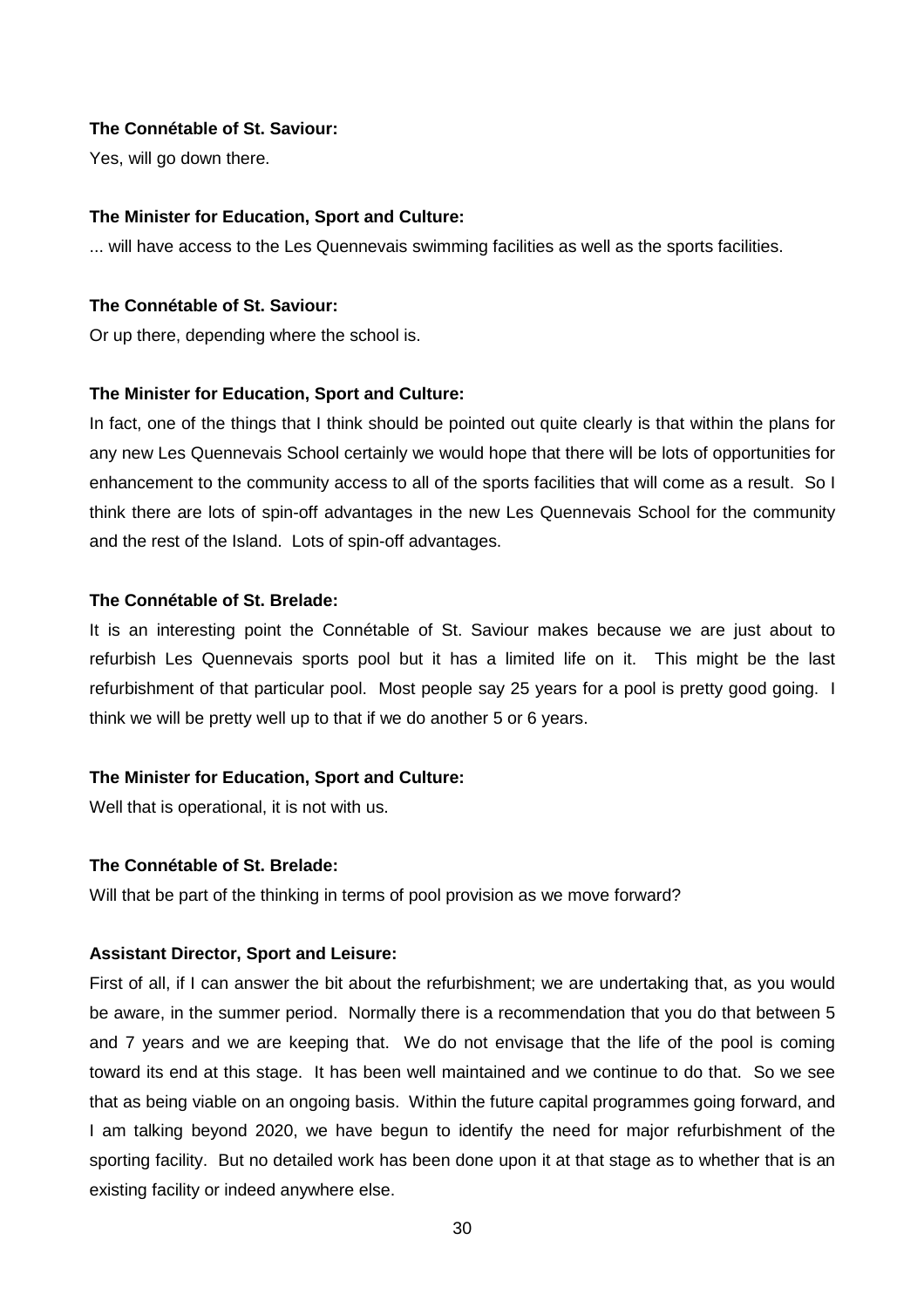## **The Connétable of St. Brelade:**

Well it is good that you think the pool has a longer life scale than that because I think it is important. Just moving on a little bit to, linked into that, the Fit for Sport strategy. Obviously you have got a pretty extensive swimming programme within that Fit for Sport strategy in certain schools. Have we got enough provision within the current setup to allow for that in terms of pool provision? If so, how is that going to be managed?

#### **Assistant Director, Sport and Leisure:**

We believe that we have. We are currently doing some work on an audit of how facilities are being used. We believe that there is the capacity within the current pool provision to deal with that. One of the issues we believe is that some of the pool space is not used as well and as efficiently as it should be. So we do not envisage any issue there at all. It is more about the co-ordination, it is more about the transport, overcoming the transport issues that schools face to get to facilities, and the third aspect is to do with what happens when you get to the pool and who is going to teach those young people. It is trying to make sure that we have qualified and competent teachers in the pools at the time when the children are.

#### **The Connétable of St. Brelade:**

Have we got those skills here?

#### **Assistant Director, Sport and Leisure:**

We have. It is about how we use them. We have a number of people we believe that are capable and prepared to come and do some of that teaching. We have them within our own staff but we would be looking to expand that by using some of the people who are currently qualified within the club community.

## **The Connétable of St. Brelade:**

So you will involve the swimming clubs in that programme?

#### **Assistant Director, Sport and Leisure:**

We will involve the swimming clubs in those programmes, yes.

## **The Connétable of St. Martin:**

When did it first become a responsibility of government to provide pools? Because there were not pools when I was a youngster. A government pool.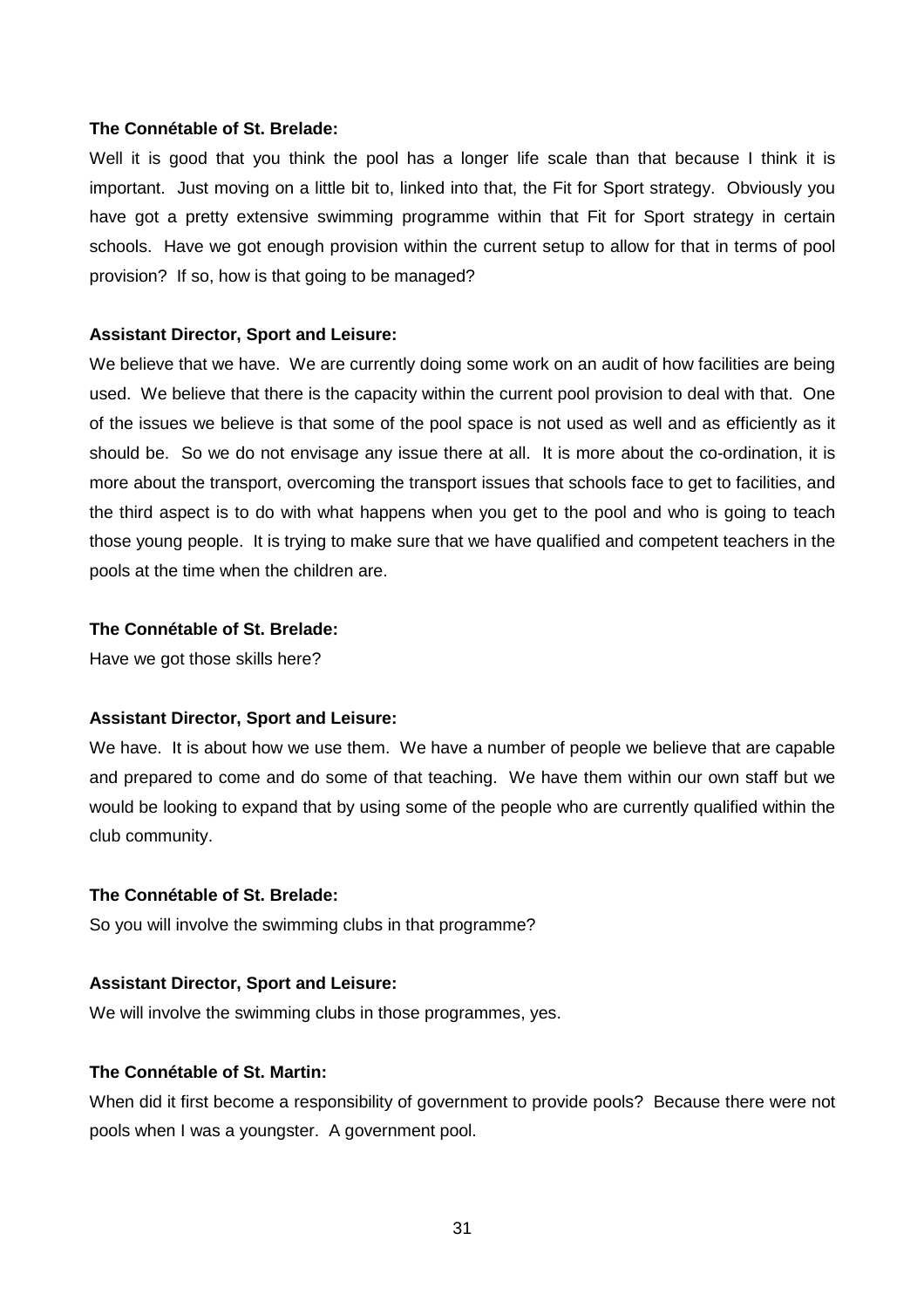## **The Connétable of St. Saviour:**

No, we were down at Holiday Park.

## **The Connétable of St. Martin:**

Why does the Government have to pay millions of pounds to provide pools? We live surrounded by sea.

## **The Minister for Education, Sport and Culture:**

That is a political question; I cannot give you the definitive answer to that. All I can say is that because we are surrounded by sea it is not always viable to have swimming in the middle of the winter unless you are particularly hardy. I am not so sure that mums and dads would want their children to be swimming in the sea in December and January, or February for that matter. It was felt to be, I presume, politically, a desirable thing for an Island community such as ours for children to be able to swim. In fact, we are making a lot of effort to improve that in our current sport strategy.

## **Director, Education, Sport and Culture:**

It is in the curriculum, Minister, that young people will be able to swim 25 metres by year 4.

## **Assistant Director, Sport and Leisure:**

By the end of Key Stage 2 which is in the National ...

## **The Connétable of St. Brelade:**

Prior to it but is that in the English curriculum? Probably not.

## **Assistant Director, Sport and Leisure:**

Yes.

## **The Connétable of St. Brelade:**

Is it? In the English curriculum?

## **Director, Education, Sport and Culture:**

Potentially the Government would have put swimming pools in schools. Traditionally when I say "the Government" I mean in England and that is what has happened in Jersey. When it comes to a major swimming pool for the population, swimming pools do not tend to make money. Public swimming pools tend to run at a loss so governments have tended to subsidise that.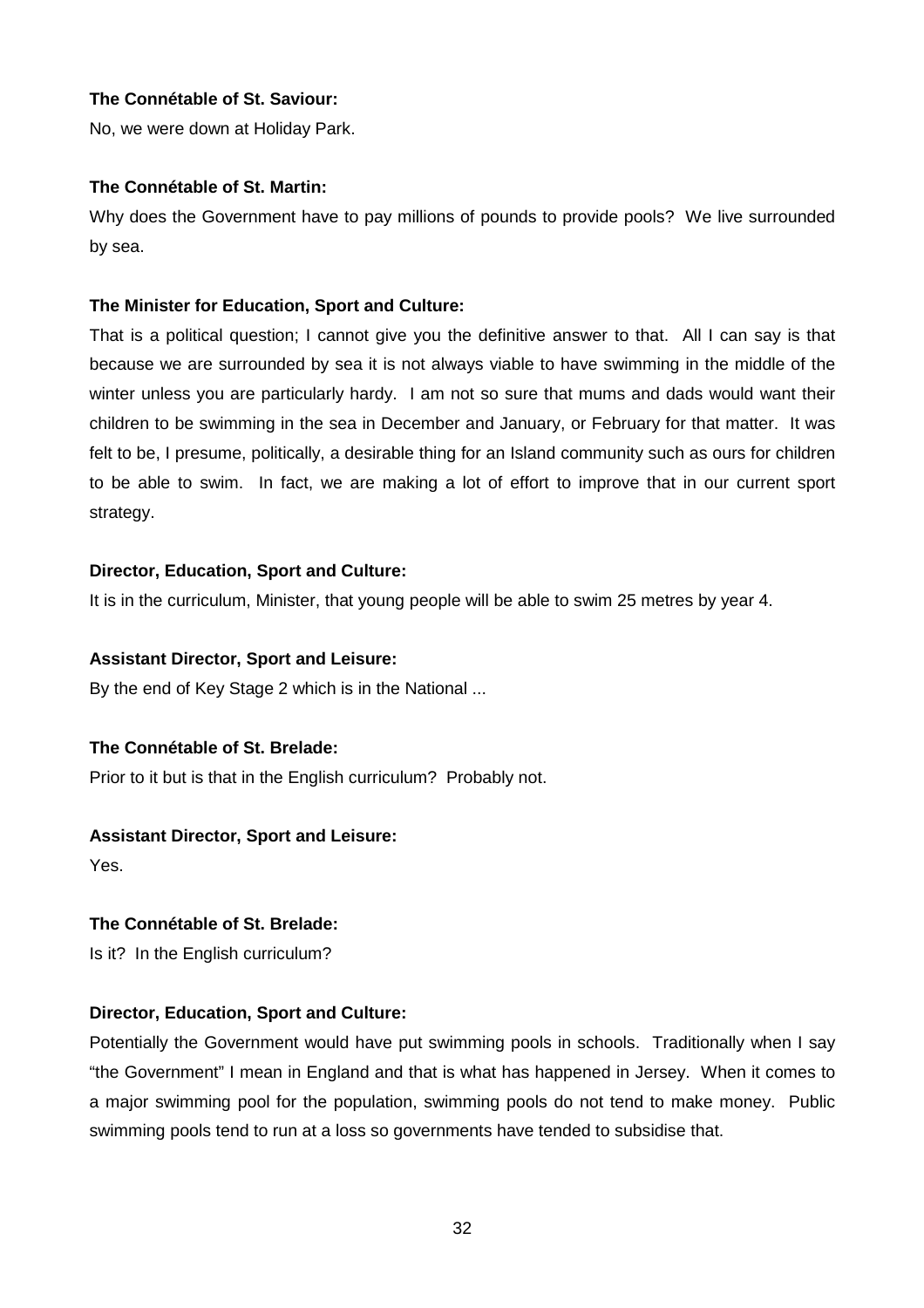## **The Connétable of St. Martin:**

The difference in funding between a 50 and a 25 metre?

## **Director, Education, Sport and Culture:**

I think, Minister, it would be probably helpful to point out that the difference has not been catered for. There is no capital set aside for a 50-metre pool; there is no revenue set aside for a 50-metre pool at this time.

## **The Connétable of St. Brelade:**

It does not matter whether it is a new or refurbished AquaSplash?

## **Director, Education, Sport and Culture:**

That is right.

## **The Connétable of St. Brelade:**

It is not currently in the M.T.F.P. (Medium-Term Financial Plan)?

## **Director, Education, Sport and Culture:**

There is no funding in the Medium-Term Capital Plan for that purpose.

## **The Connétable of St. Brelade:**

Yes. Just getting back to swimming, in terms of delivering that programme, how is that going to be done? I understand there is a co-ordinator that is going to be put in charge of that. Has that position been taken?

## **Assistant Director, Sport and Leisure:**

It has just been advertised. The closing date, I think, was in about a week's time. That person will be appointed and then will begin their work as soon as we possibly can depending on that person's notice period.

## **The Connétable of St. Brelade:**

Is that a short-term appointment or is it going to be full time?

## **Assistant Director, Sport and Leisure:**

The funding that is allied to the Fit for the Future strategy is 2-year funding so it is a 2-year post.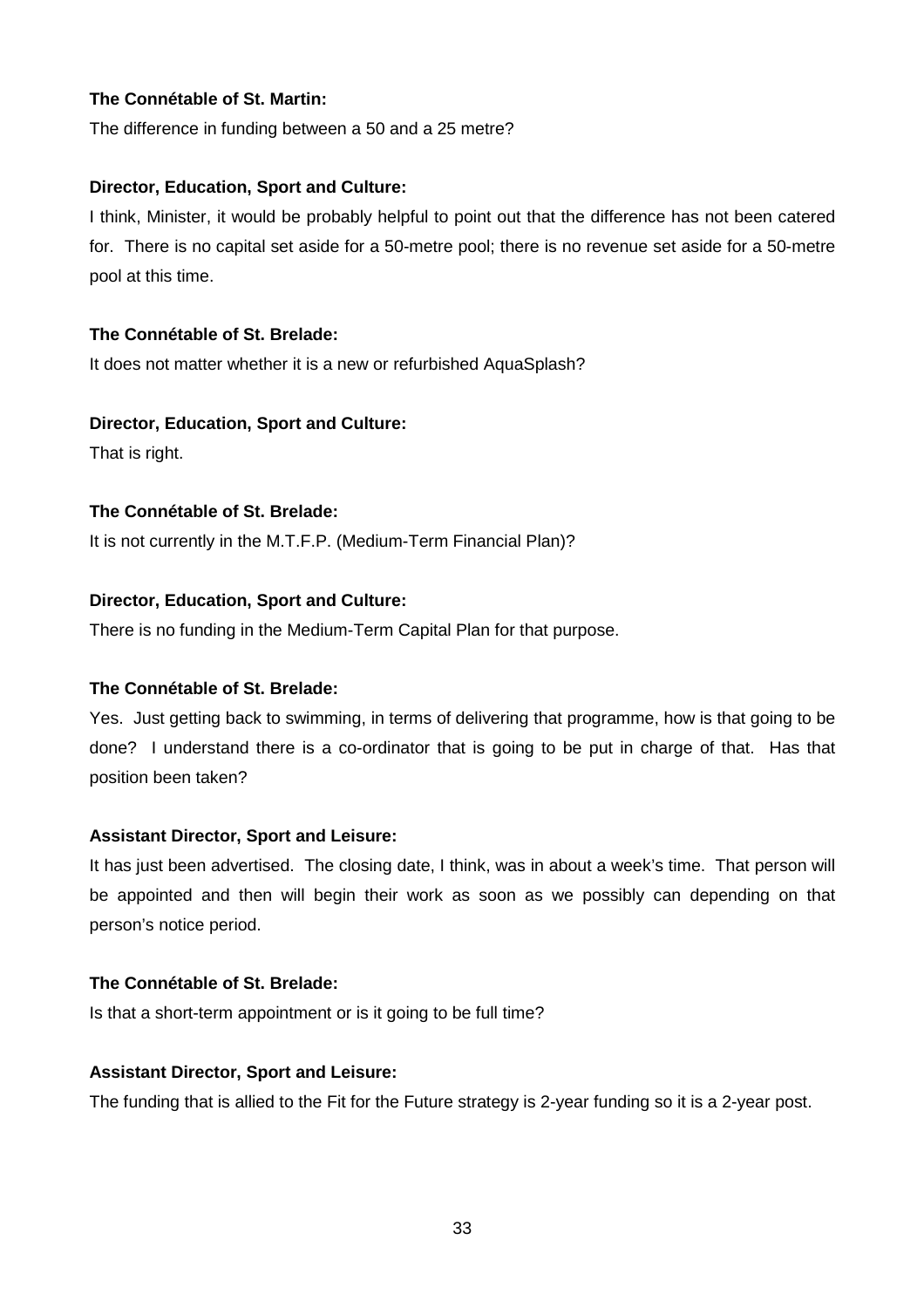### **The Connétable of St. Brelade:**

Okay. In terms of that provision within other pools, is that going to have any effect on the current active membership? For example, at Les Quennevais I know you want to use the spare capacity, and I presume there is going to be spare capacity at Les Quennevais, will that have any impact on the public using that pool?

## **Assistant Director, Sport and Leisure:**

No decisions have been made about that. As I say, we are looking at the audit at the moment and clearly we think they are. Currently swimming lessons take place during public time and generally that means using one lane. Potentially we might look to use more than one lane for those. But clearly we are undertaking that audit and I visit Les Quennevais on a fairly regular basis and take interest at the number of people using 8 lanes.

## [11:15]

I have to say that very often it might be a relatively few number of people during the daytime. The fact that somebody might not have their "own lane" I think is something that we need to look at and maybe it will reduce the amount of space for that.

#### **The Connétable of St. Brelade:**

You are bringing tears to my eyes there.

## **Assistant Director, Sport and Leisure:**

Constable, I am aware that you use the facility regularly. We have to maximise the space that we have available. I very rarely see the pool crowded, is what I would say.

#### **The Connétable of St. Brelade:**

In terms of the strategy, it is very early days for the Fit for Sport strategy, but one of the facilities that you are looking to bring forward is the Springfield and the all-weather surface on that. What consultation process have you been through with that? Have you got a costing on that yet?

## **Assistant Director, Sport and Leisure:**

The consultation process was twofold really. The first one was the Jersey Football Association undertook a facility strategy as part of the work that we were undertaking as a consultation towards the Fit for the Future strategy. They did that across the whole of the number of facilities they have in Jersey. Really, they brought forward a very comprehensive report and identified the desire to have artificial surfaces in Jersey. Indeed, within that report it identified Springfield as being the most suitable site. As a result of that, that fed into this strategy, we undertook further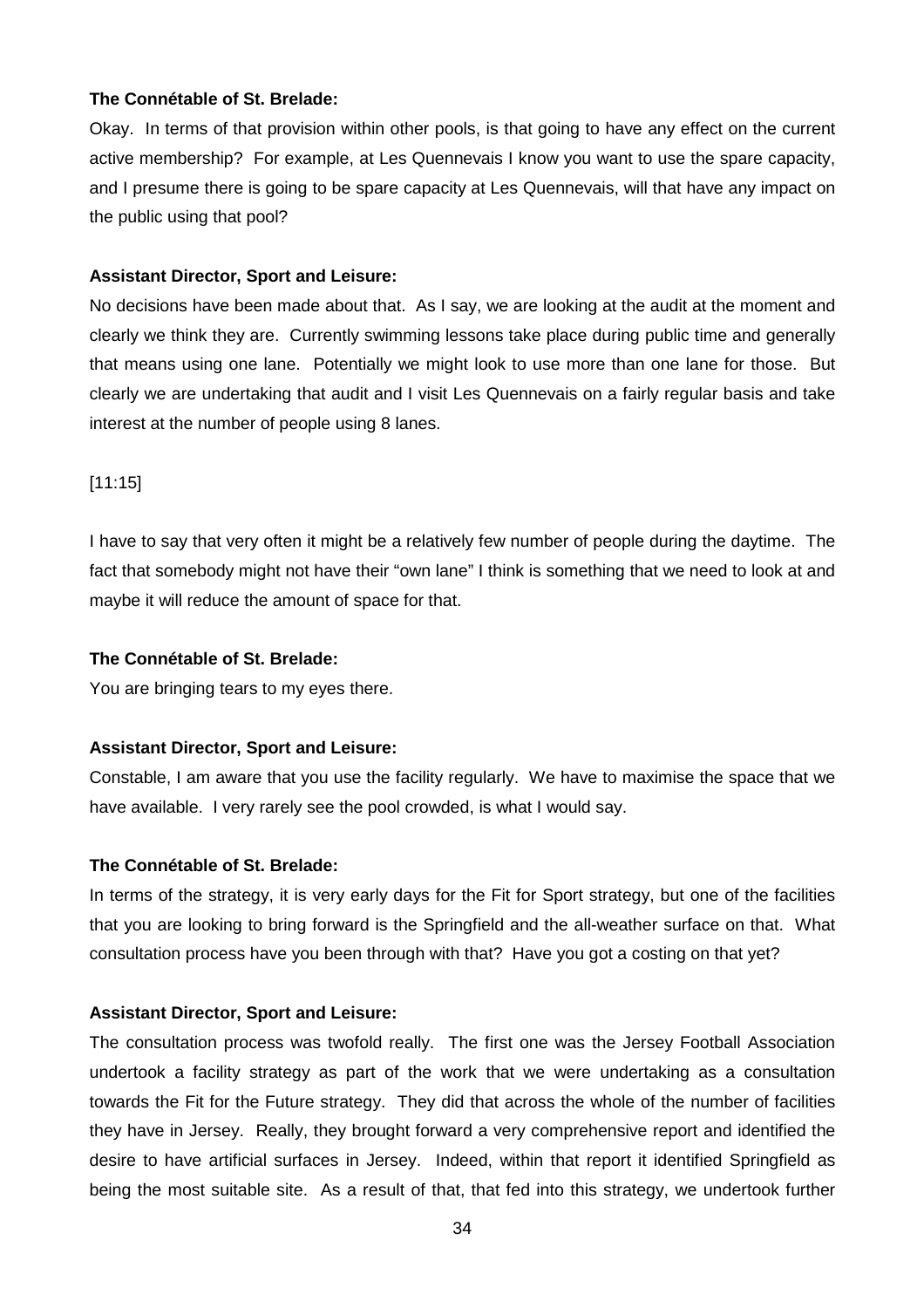consultation around that and we believe that that is the best site. The second part of your question was around the cost. We have got some ballpark figures but clearly we have not gone out to tender at the moment. The process of securing funding from the Football Foundation which is what we are hopeful to do is a little bit of chicken and egg situation because they require us to have planning permission before they will agree to fund, understandably. In order to get to the position that we know exactly how much it is going to be, we would like to undertake a mini tender process. In fact, that is what has just been agreed with the Football Association and the Football Foundation that we are going to begin that process while we are waiting for the planning application to go through the process and hopefully to be agreed.

## **The Connétable of St. Brelade:**

You mention you only have a ballpark figure, do you have an idea what the ballpark figure might be?

## **Assistant Director, Sport and Leisure:**

We know that artificial turf pitches cost somewhere in the region of £500,000 to £600,000.

## **The Connétable of St. Brelade:**

But the benefits of that is it is usable ... I think you put that in the report. The opportunities with an all-weather ...

## **Assistant Director, Sport and Leisure:**

There are lots of numbers that you could put around it but essentially at the moment the pitch gets used for 100 hours a year. There are about 50 football matches, each one taking 2 hours; that brings you to your 100 hours. You could then transfer that into the number of people who use it to being about 1,500 a year if you look at the number of games: 30 people times 50. We fully expect that there will be over 1,000 people each week using the facility, so it is a significant increase, and up to 2,500 hours per year.

#### **The Connétable of St. Brelade:**

Do you see that being used as a multi-sport facility rather than just a football facility in future?

## **Assistant Director, Sport and Leisure:**

Predominantly it will be for football. We see it as being used by several groups around football. So it would clearly be the Jersey Football Association with some of their activities; it would be the Jersey Football combination and some of their activities. We see the clubs having access to it for training. Clearly, schools will have an opportunity to be using the facility and then I guess, finally, some of the community groups, the groups organised by our community development group, to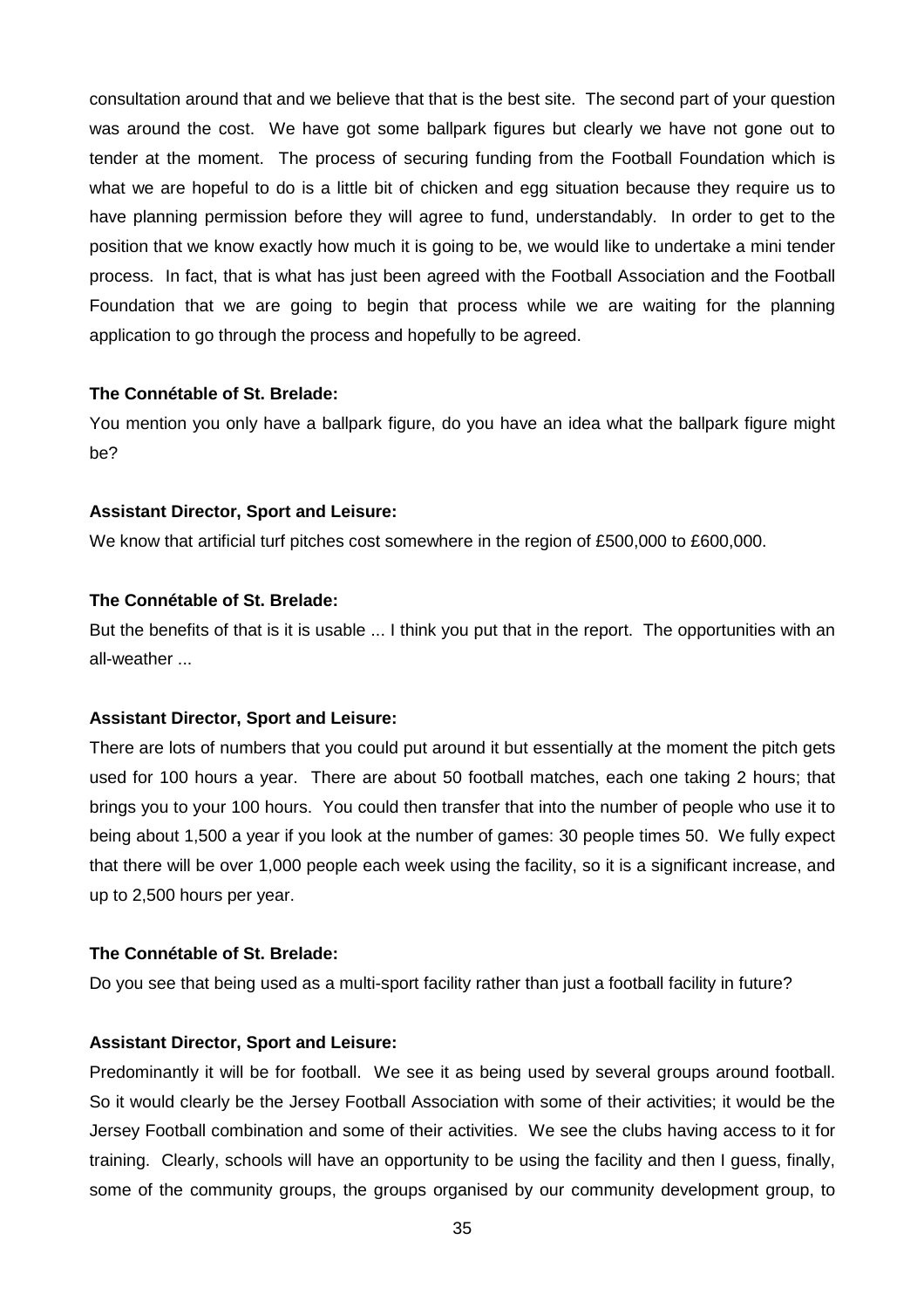have opportunity. So it is a range of different users, predominantly for football. However, I am getting a bit technical now, but the shock pad that is underneath can be of a certain dimension. It will be of a dimension which would allow rugby to be able to take part on that. However, we at the moment do not foresee that it is going to be specifically a rugby pitch where we would put posts, but rather an area that could be used for the training for rugby when it is available to be doing so.

## **The Connétable of St. Brelade:**

This is feeding into Island Games a little bit. In terms of spending at the present time, what other money are you spending in terms of upgrading sports facilities in the Island leading up to the Island Games that has got benefits in the Fit for Sport strategy as well?

## **Assistant Director, Sport and Leisure:**

The first thing is I break it down in 3 ways really. There is about £4.5 million being inscribed towards capital. The first was already in the capital budget so that is £600,000 and £800,000 for the development of the artificial surface at Les Quennevais and also at the FB Fields.

## **The Connétable of St. Brelade:**

That is the athletics track?

## **Assistant Director, Sport and Leisure:**

The athletics track. Those 2 projects are underway and will be taking place during this year. You asked about the NatWest Island Games specifically, that is only the FB Fields, the track. The facility at Les Quennevais is predominantly going to become a hockey facility so that is not something to do with the games. So that is the first aspect of it. We have also been fortunate in receiving another £1.5 million in 2014 and £1.5 million in 2015 in capital monies. £250,000 of that in each of those 2 years has boosted our minor capital budget and will be used to do a lot of upgrade work within our facilities. I would call that the smaller projects, so it is around changing rooms, it is about improving those kinds of facilities. The most significant one after that is the Springfield pitch where we have inscribed £300,000 at the moment towards that, depending on what the final figures come out. In addition to the work on the artificial turf pitch at Les Quennevais we will also be resurfacing the tennis courts which are currently operated by Les Mielles Tennis Club and the 4 adjoining courts. The proposal at the moment, and we are looking at the feasibility of it, is to resurface the 4 Les Mielles tennis courts, 2 of the courts adjacent to it but to change the other 2 into ballpark type of facilities. We have not agreed the type of surface but it is likely to be either a carpet or indeed a third generation pitch type of facility.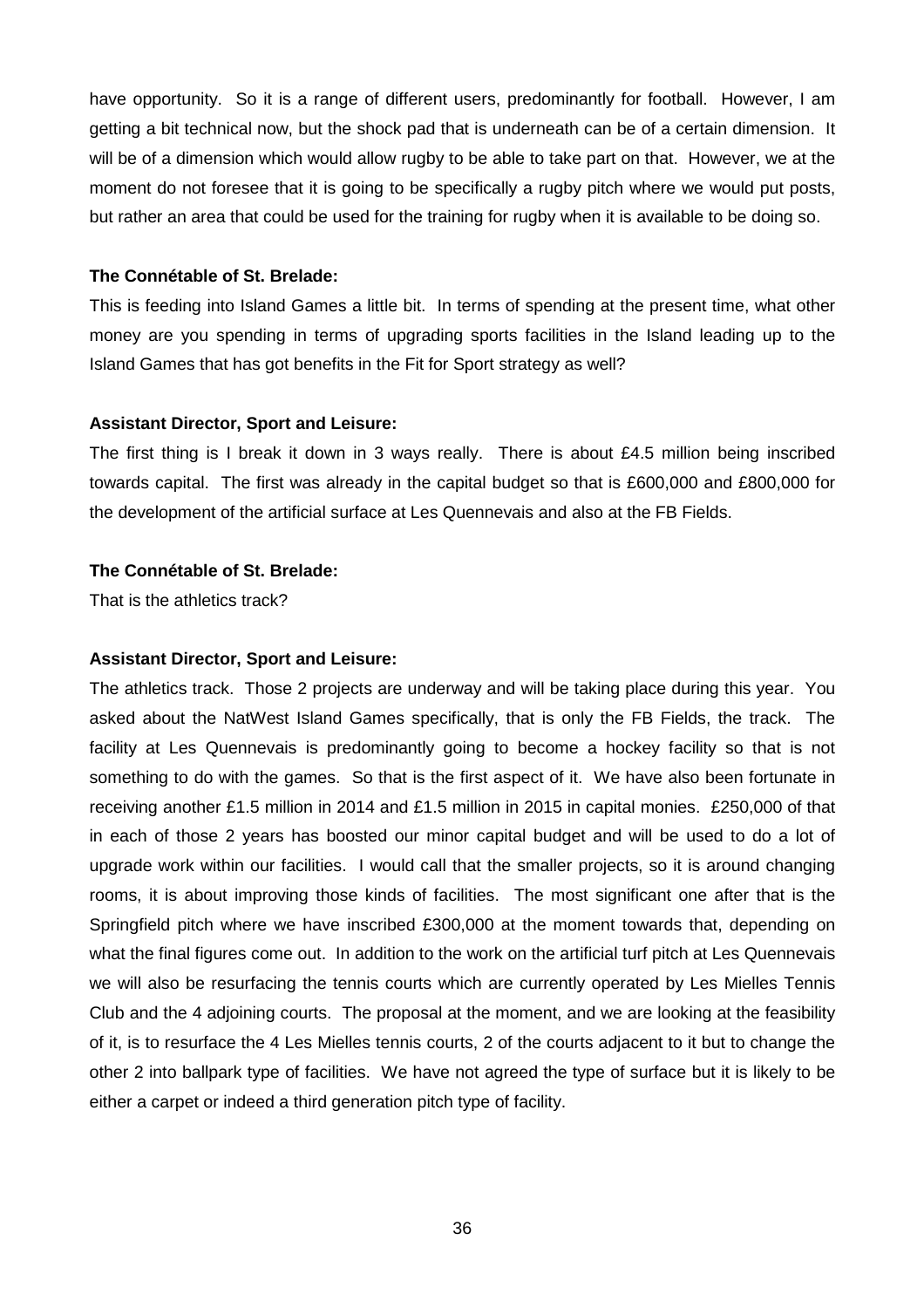#### **The Connétable of St. Brelade:**

Are you doing that in partnership with them in terms of funding or is it being purely funded within E.S.C.?

#### **Assistant Director, Sport and Leisure:**

It is being funded from within E.S.C. from this strategy. It is in line with what we are doing with some of the other clubs, this is the Les Mielles Tennis Club, because once that work has been undertaken we are working with Property Holdings about the lease agreement, the licence agreement that they have got going forward. That agreement will then give them responsibility for ongoing maintenance but also future development on those facilities. So they will have to, as part of the agreement, put a sinking fund into place so that they can demonstrate that they will be able to undertake ongoing development of those things which in part really is the States responsibility.

#### **The Connétable of St. Brelade:**

If we are putting money into a club like Les Mielles Tennis Club, for example, will there be any agreement for them to develop and move on with their coaching, not just for club members but for a more wider group of Islanders? Maybe teaching younger children, for example, through schools?

#### **Assistant Director, Sport and Leisure:**

Yes. They currently undertake that kind of work anyway but it will be part of the agreement to get them out into predominantly the schools on the west of the Island obviously.

#### **The Connétable of St. Brelade:**

Obviously you mentioned Les Mielles Tennis Club but presumably there are other clubs in other sports as well where they will be receiving some funding from E.S.C. to assist with ... certainly through the Island Games period?

#### **Assistant Director, Sport and Leisure:**

Yes. Some of the other work that is being undertaken as a club is shooting ranges where we are doing 2 things really. The first is, and we have already done this, is to look at the butts at the back to do considerable amounts of work on that to improve them but also to ensure safety. Then the second thing is to put in a network supply which is reliable. At the moment, one or 2 of the clubs rely on generators, or indeed those relying on electricity, they are unable to put on too many appliances at the same time or it goes, tut-tut, and cuts out. So that is happening. One of the other things that we are doing is looking at some of our school sites which could be used by the community. The first one that has been agreed is at D'Auvergne School where the school is moving from a 2 form to a 3 form entry going forward and that funding has been secured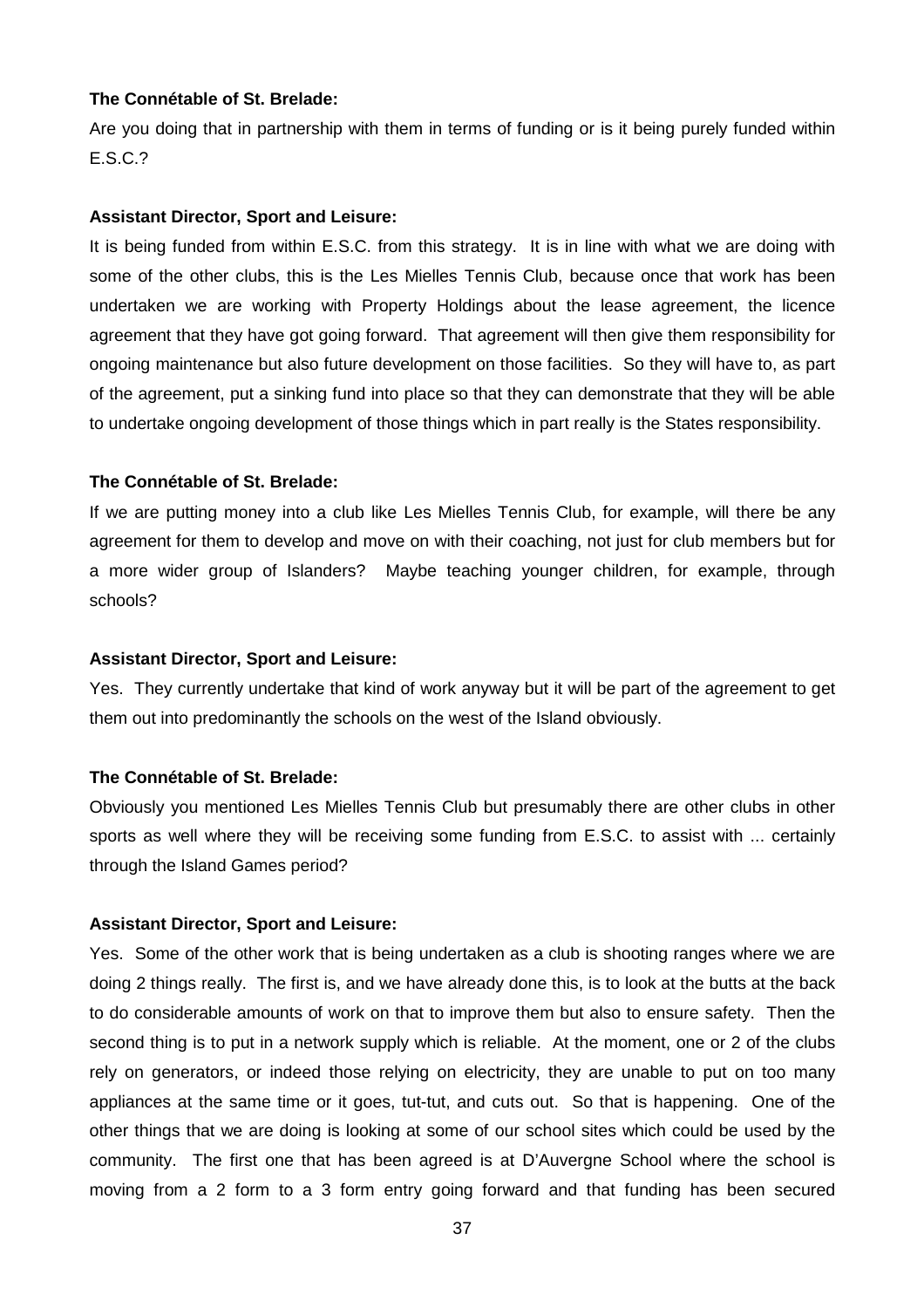separately. We looked at the provision of outdoor area and believe that if they are able to put an artificial pitch there it is going to considerably increase the amount of use that it will be able to have, particularly during the wet periods. So that is something we are looking to do and are currently seeking planning permission to do and that planning application has gone in. We are also looking at one or 2 of our other school sites to see if we can improve those facilities, not only for the school to increase the amount of use in line with the strategy but also to have some community use as well. But no decisions have been made about those sites at this stage. We are doing the feasibility work at the moment.

## **The Connétable of St. Brelade:**

I think you mentioned, I am trying to remember because I was thinking of something else you said, in terms of the all-weather surface at Les Quennevais, that is at the end of its life I think, is it not? Is that something you are going to be looking at in terms of replacing? I know that the Hockey Club had ideas revamping what they do there. Is that something you would be doing in partnership with them?

## **Assistant Director, Sport and Leisure:**

Yes. Again, that is very much in line with what we are trying to do with other clubs. We are going to make it predominantly a hockey facility. Again, it is technical but essentially it is making it a better surface for them rather than a multi-use facility. The Hockey Association are looking at potentially how they could develop their activities by having a club house facility there. Those discussions are ongoing but if that does happen, that is something they would fund. However, going forward, we would very much seek to have a relationship with the association which gives them more responsibility for replacement works going forward. That is in line with what we are doing with several of the sports really. It is reduced in the liability of the States going forward but increasing the ... "ownership" is the wrong word but you understand what I am saying by the "ownership" and the responsibility that the clubs or the sports have for those facilities. We believe that is a model that has benefits for both the sports but also for the States.

## **The Connétable of St. Brelade:**

So it would be more of a sustainable club for them in terms of what they will be able to do on the site?

## **Assistant Director, Sport and Leisure:**

Correct.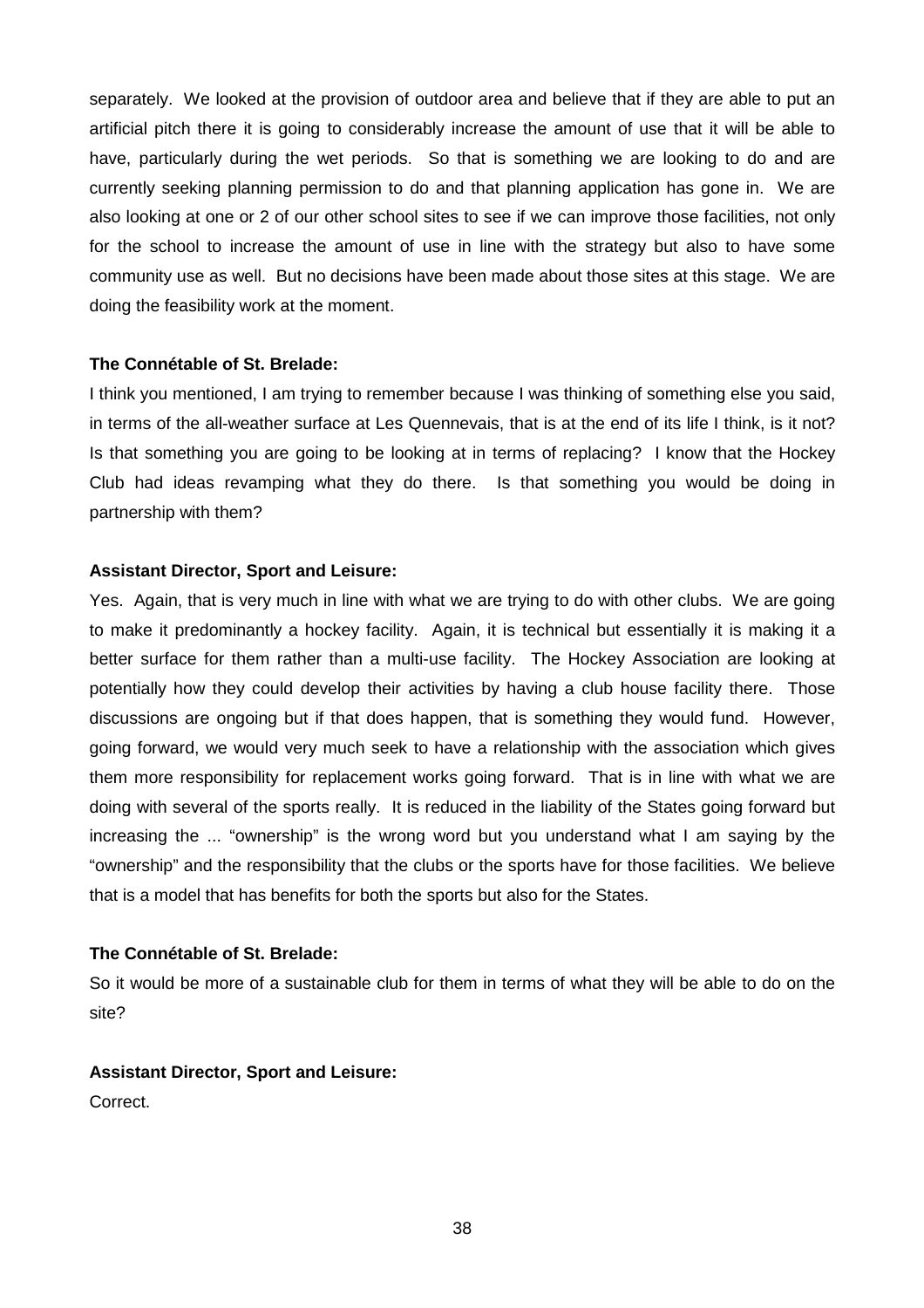## **The Connétable of St. Brelade:**

Okay. Any other questions on the Island Games? One subject I wanted to get into was ... and this is more general than any specific role. Obviously we have had a new Highlands' principal appointed fairly recently and obviously we know the director is going to be moving on this summer. Both of those roles are being taken by people from outside of the Island. In terms of the department in general, in terms of a succession plan, is that something you are looking at in future in terms of trying to provide those roles from within Island-wide or from outside of?

#### **The Minister for Education, Sport and Culture:**

Well the States has a policy, a general policy, on succession planning and career progression is the first thing to say. E.S.C. works to that whenever it can. Just to be ...

#### **The Connétable of St. Brelade:**

I am being no way critical of those appointments, they are just ...

#### **The Minister for Education, Sport and Culture:**

Sure, I understand. I think what I should point out is that 10 of the most recent head teacher appointments, including Hautlieu and Les Quennevais, 2 of our crucial secondary schools, were successful local applicants. So, also on the primary side we have not had a primary head teacher appointed off-Island for about 20 years. I do not think that is generally known but I think that should be pointed out. Last year we had 5 of those primary head appointments made locally. With 11 to 16 schools though, although, as I said, Hautlieu and Les Quennevais have recruited successful local candidates, 11 to 16 schools are very, very important schools of course. Sometimes an experienced head from off-Island is needed in those schools for the benefit of everyone.

#### **The Connétable of St. Brelade:**

Is that purely because of the issues that sometimes come up with the new schools and so on?

#### **The Minister for Education, Sport and Culture:**

I will let the director answer that.

#### **Director, Education, Sport and Culture:**

When you are looking at a small number of secondary schools then really the people who are going to be applying for headships are usually the deputy heads. So you are talking about a very small pool of people and each will be at different stages in their career in terms of readiness. We have got a good, strong succession planning ethos as the Minister said. We have appointed, I think, 6 primary head teachers last year from on-Island and overall we have appointed, I do not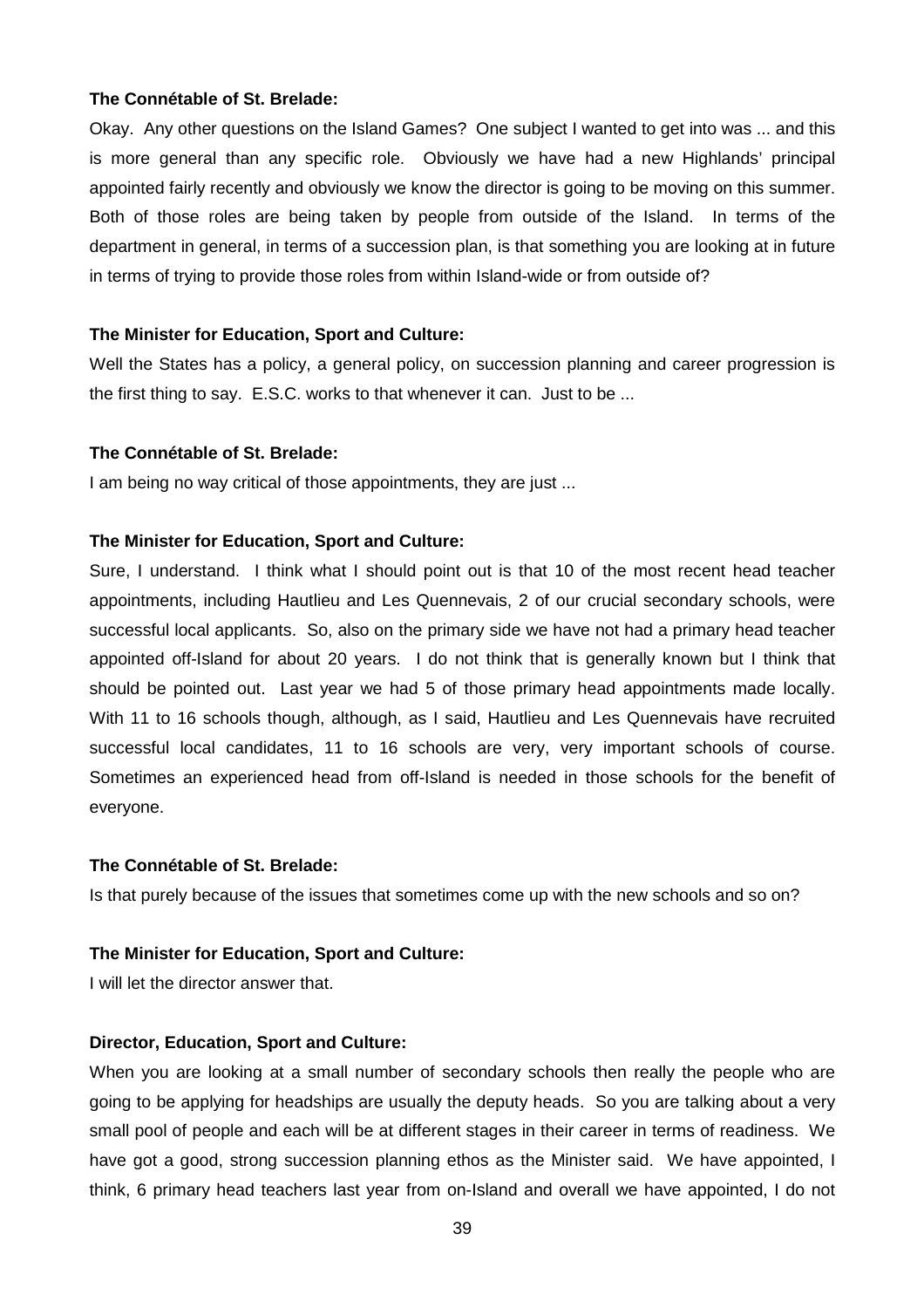know, about 10 head teachers. When we appointed the head teacher at Les Quennevais, the head teacher, albeit a local appointment, won that against the national field. So we had advertised the post outside of the Island.

## [11:30]

I think it is important potentially with our 11 to 16 schools, with all of our schools, that when we recruit to a headship that candidates are able to demonstrate that they are in fact the best person for the job. That does not mean we do not prepare people locally. We do prepare people locally to compete. Sometimes with some of our schools we want someone who has a lot of experience at headship. So I think we are quite comfortable with the succession planning that we have in place but given the low numbers of applicants locally for secondary headships sometimes, depending on the needs of the school, we will want to see local applicants compete against national applicants. Indeed, that is the case with the upcoming post for Haute Vallée School. We would like to see local applicants compete against national applicants. When it comes to the department, it is slightly different. I think it is partly about the age profile in the department as well. With all due respect to the assistant director, not everybody has seen themselves moving into the director's post at this stage of their career. So it is a question of whether people are interested in the post and working at chief officer level and Jersey can be quite interesting and challenging. You have to want to be able to do that. But head teachers of course might see themselves as preparing for that role but it is very different working as a head teacher in charge of a school, as you know, and having the experience of working in this context, more of a political context than a strategic context. So it is important that, I think, in future if the Island sees head teachers moving into that particular role, we do something additional to prepare those head teachers for it. I was fortunate enough to come into the department as an assistant director at the right age in order to be prepared to compete for the post.

#### **The Connétable of St. Brelade:**

Are there also issues around levels of remuneration when you are coming from a head teacher's role if you are going to be looking to come in at a deputy director, for example, that may put them off going ...

#### **Director, Education, Sport and Culture:**

Yes, there are differences. The head teacher would probably have to step down to take the risk of being able to step up. So there is something there about the way that transition is managed.

#### **The Connétable of St. Brelade:**

So there is work to be done possibly there in terms of ...?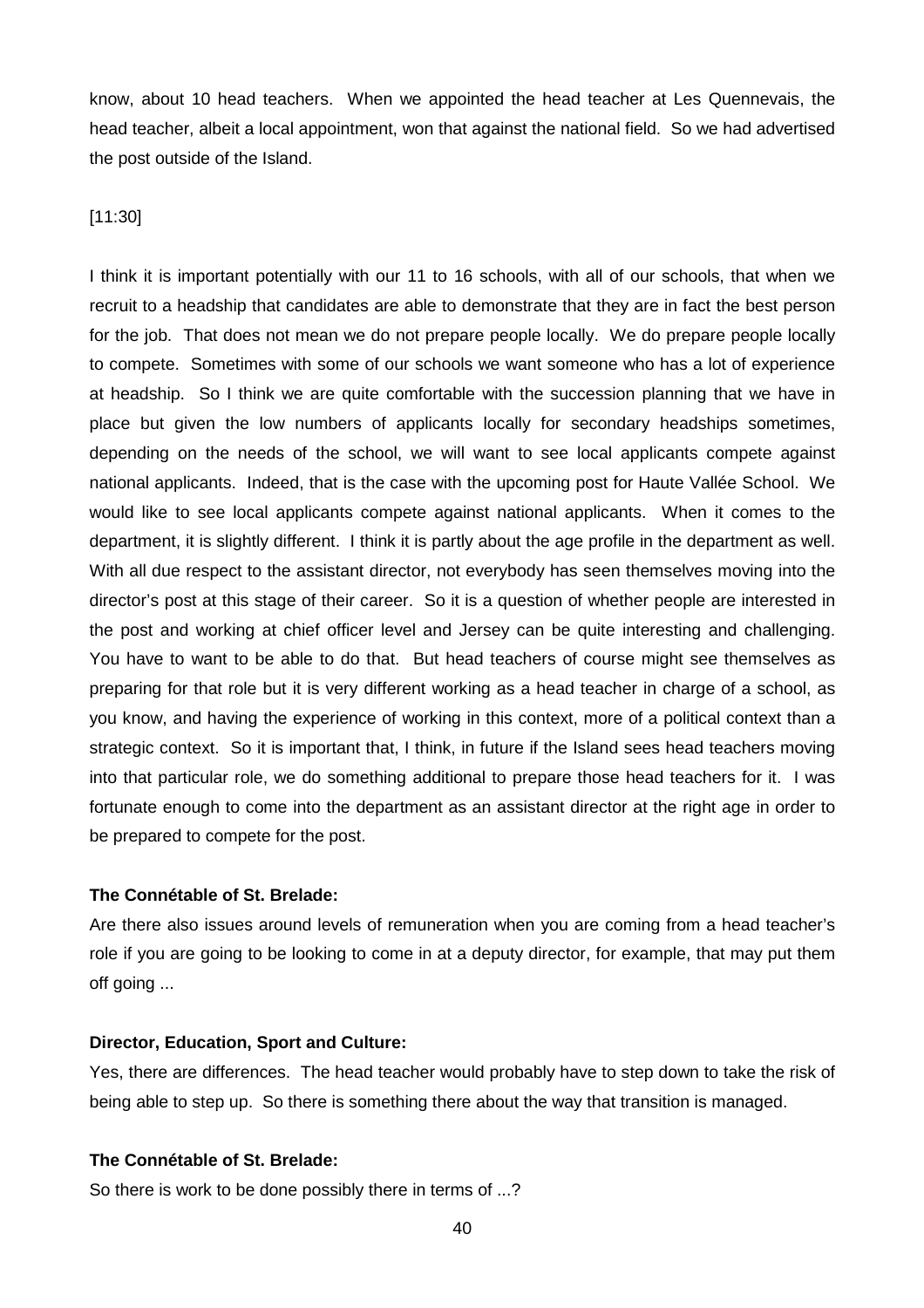Certainly, if it is seen as an appropriate progression. Of course, the trend has recently changed, particularly with ministerial government, where if you have a chief officer you would expect them to have some experience in working in a political ...

#### **The Connétable of St. Brelade:**

Have you got any questions on that?

## **The Connétable of St. Martin:**

Not on that one.

#### **The Connétable of St. Brelade:**

Okay, I will move on then to a slightly different subject. It would be wrong if I did not mention the Youth Service because it is a very important part of the role that the department plays. Obviously there have been some good news stories recently. But in terms of the spending cuts, and I know they go back 18 months now, do you think there has been any negative impact on the Youth Service compared with those cuts when they did come in or do you think the department managed that well?

#### **Director, Education, Sport and Culture:**

The Youth Service managed that particularly well because it provided them with an opportunity to look at the structure. The Youth Service themselves would say that the structure that they have today which resulted in the loss of a management post is effective and probably more where they would want to have been. So I think structurally they feel that it is quite sound at the moment. But of course financially the Youth Service, what they lost from the C.S.R. (Comprehensive Spending Review), they were able to gain in terms of additional income and sponsorship into the Youth Service. So the financial resources are still there, just coming from a different source.

#### **The Minister for Education, Sport and Culture:**

Can I just make a point at that point though, that a very, very important part of the whole of the modus operandi of the Youth Service is around the volunteers. I would just like to publicly put on record our thanks and appreciation of the fantastic work that volunteers provide assisting the Youth Service, whether that is at a Parish level or an Island-wide level. Fantastic. I think that needs to be publicly recognised.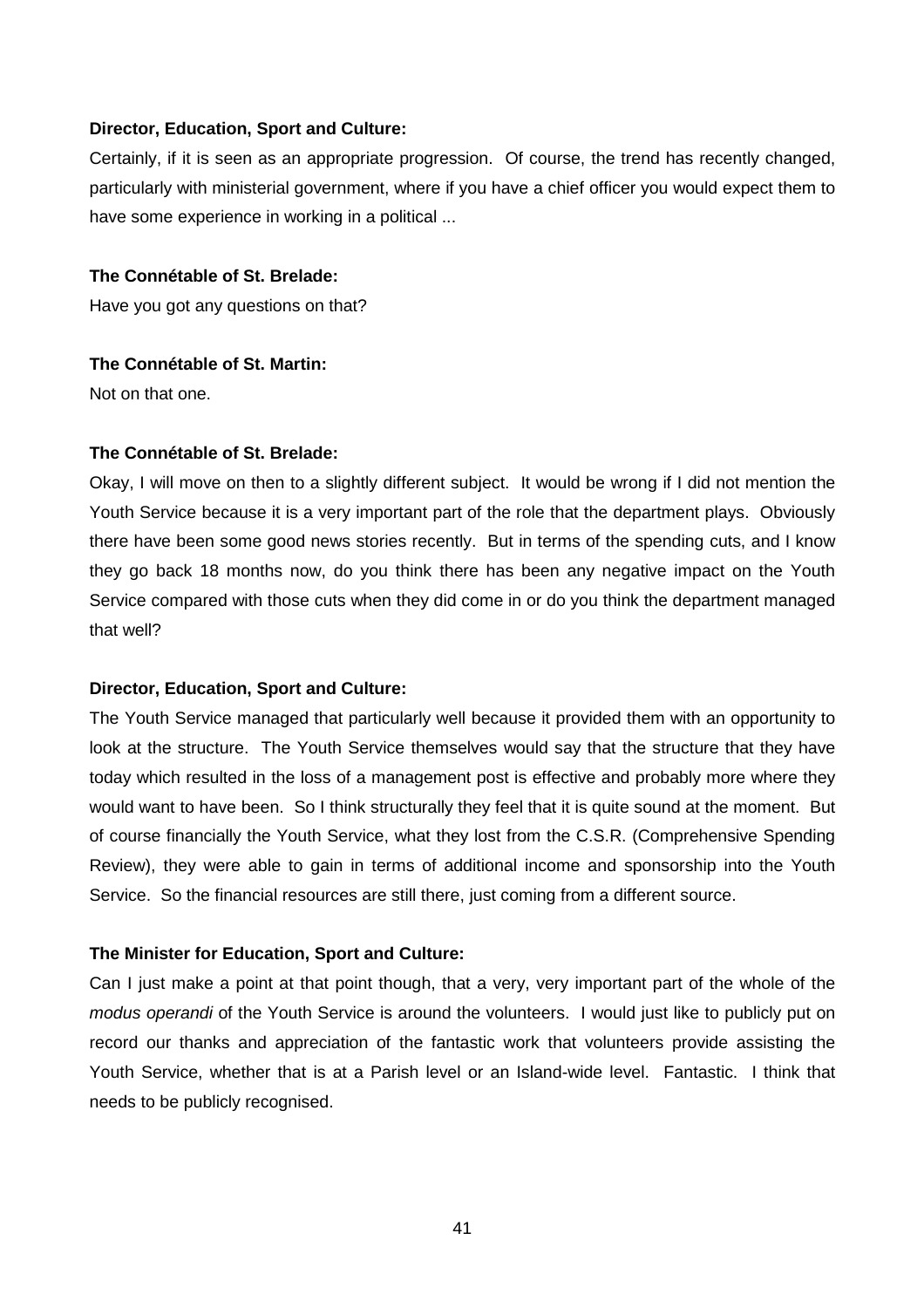#### **The Connétable of St. Brelade:**

I will echo that because I was at the recent Youth Service annual dinner and it was extremely friendly, enthusiastic ... just a fantastic night all round. But in terms of some of the changes that were made, do you think that ... some of it was difficult. I am involved with a youth club myself. Do you think there were good lessons learnt by the changes that were made? Because I know some staff were moved around and there has been some benefits of that in terms of revitalising. Sometimes a change is as good as a ...

#### **Director, Education, Sport and Culture:**

Any time we go through a change process inevitably there are lessons to be learned. They never seem to be smooth. In fact, it is often said that if it is smooth you probably are not going through a change process at all. So quite clearly you have got to do as much communication as possible, as much consultation as possible, in order to minimise the uncertainty for people who are going through a change process. There are always lessons to be learned. The outcomes have led to a more efficient and more effective Youth Service and we are very comfortable with it.

#### **The Connétable of St. Saviour:**

I would like to say at this stage, although the States withdrew some funding, or they moved it around, the Parishes stepped in when the begging bowl was put because I support Grand Vaux. I used to support Maufant at St. Martin. Now St. Martin has taken over Maufant and we, as a Parish at St. Saviour, help Grand Vaux. They came with the begging bowls to us. Although the States relinquished a lot, the Parishes then stepped in to help the youth of their Parish and vice versa.

#### **Director, Education, Sport and Culture:**

That is great.

#### **The Minister for Education, Sport and Culture:**

I think politically speaking that is a brilliant example of co-operation between the States and the Parishes. But I think it would be wrong to say that the Parishes have just stepped in to provide the funding that was cut out of the C.S.R. I think there is a lot more than that that needs to be said which there was not a huge amount of money that was cut from the Youth Service in the C.S.R. It resulted in one management post that disappeared but we have managed that very well within the Youth Service. But now I think what we have ended up with are significant improvements overall to the Youth Service. Whether it is as a result of the C.S.R. I would not like to say but it is always healthy for any organisation to go through a process of looking at what it does and how it does it and whether it does it as efficiently as it can and how it can improve. We have been very fortunate, we have a very proactive leadership team within the Youth Service under Derek and I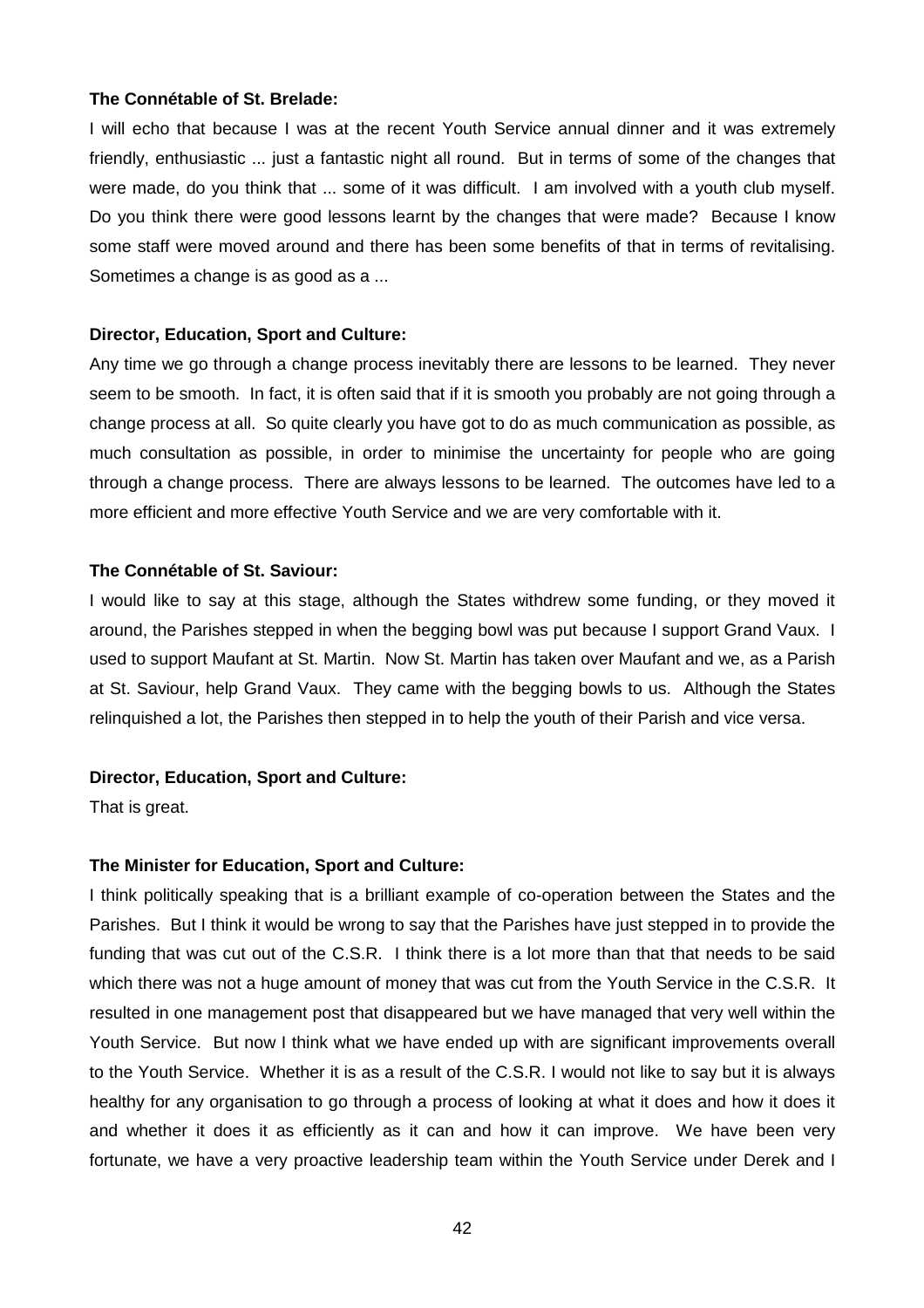think all praise to them, really, including Derek and all the way down. I think the whole exercise has resulted in improvements all round to the Youth Service.

#### **The Connétable of St. Brelade:**

I presume you will be supportive of funding from private funding in youth clubs if it is done in the right way ...

## **The Minister for Education, Sport and Culture:**

Absolutely. I am supportive of any funding from anywhere for anything to do with enhancement.

## **Assistant Director, Sport and Leisure:**

I think it is strength of the Youth Service. I think it is really probably one of the strongest partnership examples of where we work. Clearly the Parishes, and you 3 are representing 3 of those Parishes here today, it does genuinely make one of the strengths. But we have also received partnership funding from other agencies, be they charities, be they corporates, wherever they may be coming from. I think that genuinely is the strength of some of these things. It is not just about, dare I say, the States doing something on behalf of other people. There is some fantastic work going on out there at the cutting edge. I just think there is a great strength personally.

#### **The Connétable of St. Brelade:**

I am trying to think back. I think there were some issues around some funding for the Y.E.S. (Youth Enquiry Service) programme. Is that something that is being dealt with? I can remember reading something not too long ago about that. Is that something that is being dealt with?

## **Assistant Director, Sport and Leisure:**

It is. The management group for Y.E.S. are seeking more funding because the workload is increasing. But we are hopeful that will be successfully concluded.

#### **The Minister for Education, Sport and Culture:**

But that is almost a victim of their own success situation. They have been so good at what they do that suddenly there is a lot of demand.

## **The Connétable of St. Brelade:**

Well I was going to move on to a victim of their own success, because I am just wary of the time, and that is Trackers. I will lead this into you, how successful has it been?

## **The Minister for Education, Sport and Culture:**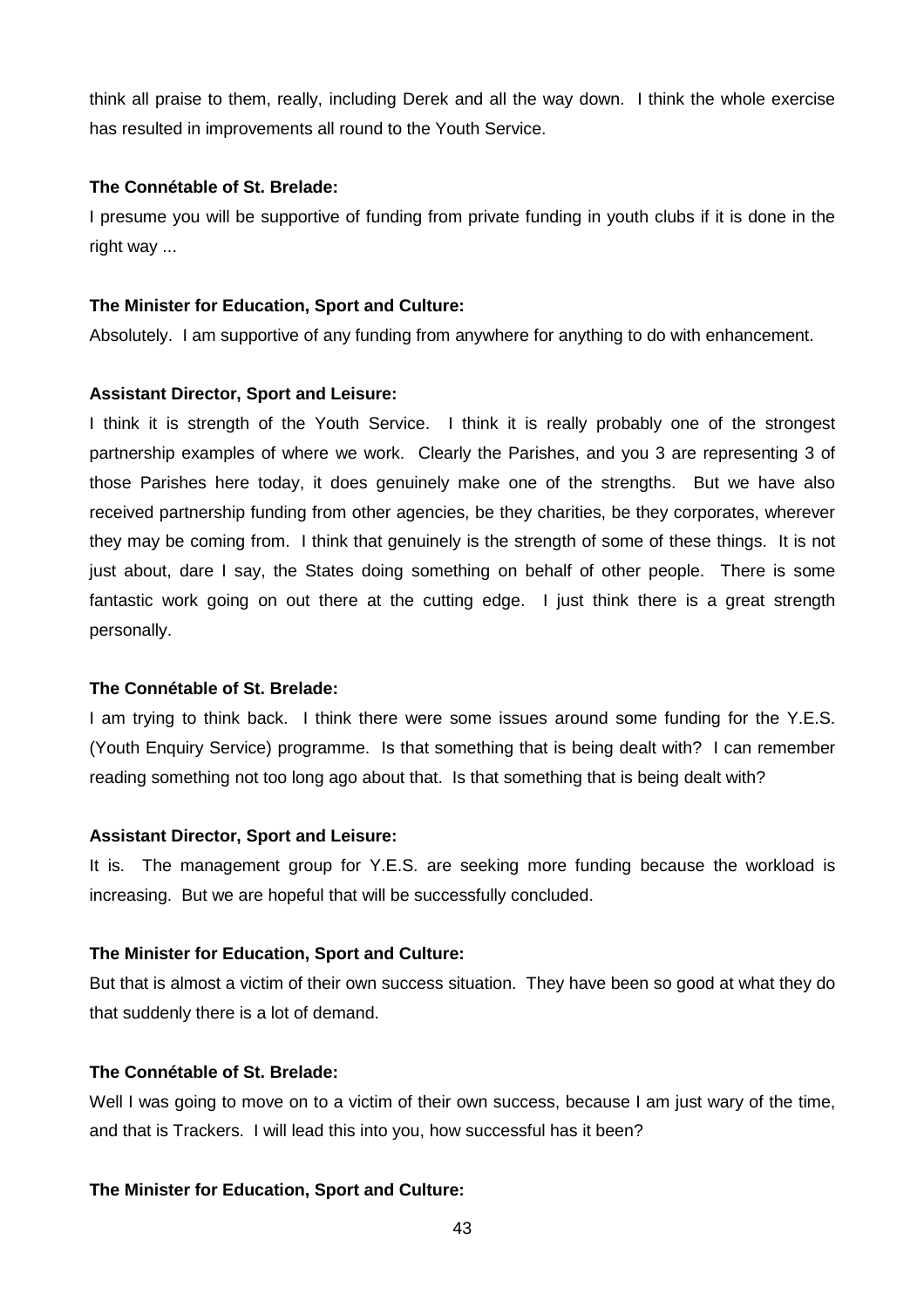Trackers is a star among many stars in the Education Department. I am just trying to find my notes for a second on the actual detail for a moment. Just bear with me. After a year we had achieved our 3-year target for Trackers.

#### **The Connétable of St. Brelade:**

How many was that? Was it 120?

#### **The Minister for Education, Sport and Culture:**

It is not just a question in the number of students but I think it is important to note that the retainment rate for apprentices now in the first year was 100 per cent. Now that compares with something like a 40 per cent drop-out in the old apprenticeship scheme.

#### **The Connétable of St. Brelade:**

Is that the way it is run and the relationship you ...

#### **The Minister for Education, Sport and Culture:**

The key to it is the mentors. That was probably one of the most important things we do. It is also the whole team of Trackers is very proactive, very keen, works extremely hard.

#### **The Connétable of St. Brelade:**

Can you briefly explain to us the mentors' role that they play now? Because it is an important role.

#### **The Minister for Education, Sport and Culture:**

Yes. We started with mentors in Advance to Work when it was under Education and Advance Plus and that proved the value of the mentors for getting people into work, I think. But we did not really need proving because I think there was evidence from all over the place that mentors are the way to go with apprenticeships. In the old days, and the old apprenticeship schemes going back into the 1960s and 1970s, you did not have mentors as such. You had people employed just to run apprenticeship schemes within large companies. That is all gone as we know. So governments are now operating apprenticeship schemes themselves rather than relying on the private sector to do it. Nevertheless an important part of an apprenticeship scheme is work experience and placements within companies but very few companies now - certainly in Jersey because of the overall nature of our companies not being that big - we do not have that many really large companies here that would run their own apprenticeship schemes. In fact, we do not have any, I do not think, with probably the exception of the States and one or 2 others maybe. So we are left with the situation where there are a lot of small and medium-size businesses that would like to run apprentices but cannot afford to have an apprenticeship department or cannot afford to have their apprentices properly organised and maintained because there is pressure on the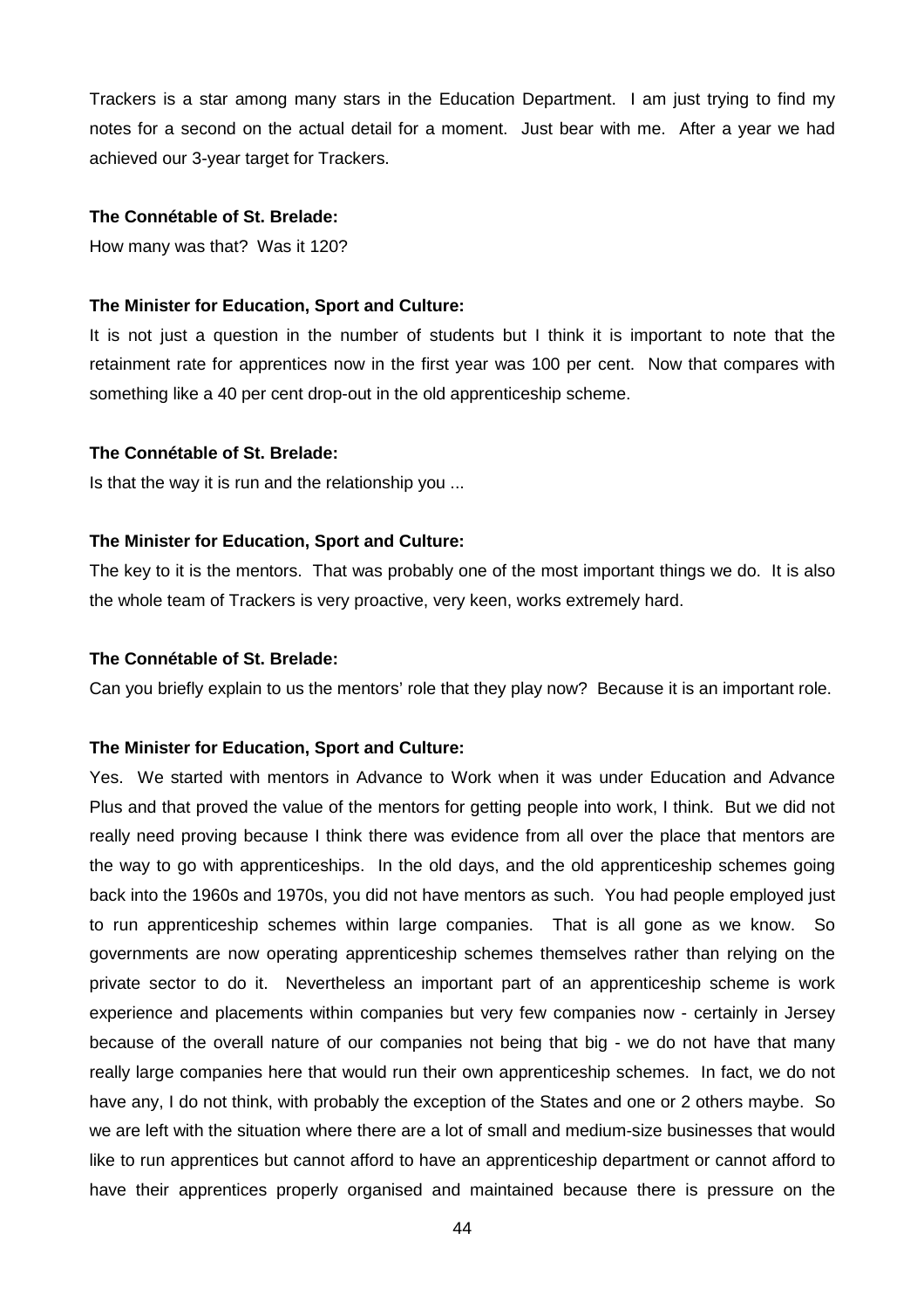management structures in those small companies. They just simply do not have the time to organise apprenticeship schemes the way they should be done and as they were done in the old days. So what the mentors do is effectively replace that and work across several businesses with several different apprentices doing several different forms of apprenticeship or whatever the trade happens to be. So they act as the organiser of the training, they act as the counsellor for the student and ensure that the student is happy in getting the proper training that it should get and it is properly organised and is tracked.

## **The Connétable of St. Brelade:**

Was that a problem before?

## **The Minister for Education, Sport and Culture:**

This is where the name "Trackers" came from. The mentors track the apprentices ...

## **The Connétable of St. Brelade:**

What is going on.

## **The Minister for Education, Sport and Culture:**

... and track what is going on.

## **The Connétable of St. Brelade:**

But was that a problem in the previous scheme where maybe people were not getting the sort of training ...

## **The Minister for Education, Sport and Culture:**

I do not really want to talk about the previous scheme. I only want to talk about Trackers.

## **The Connétable of St. Brelade:**

What, because it was that bad?

## **The Director for Education Sport and Culture:**

We did not run the previous scheme.

## **The Minister for Education, Sport and Culture:**

I do not want to talk about the previous scheme. I think let us just be positive and talk about what we are now doing which is the current scheme which we think we have got set up in the right way. The mentors do the ...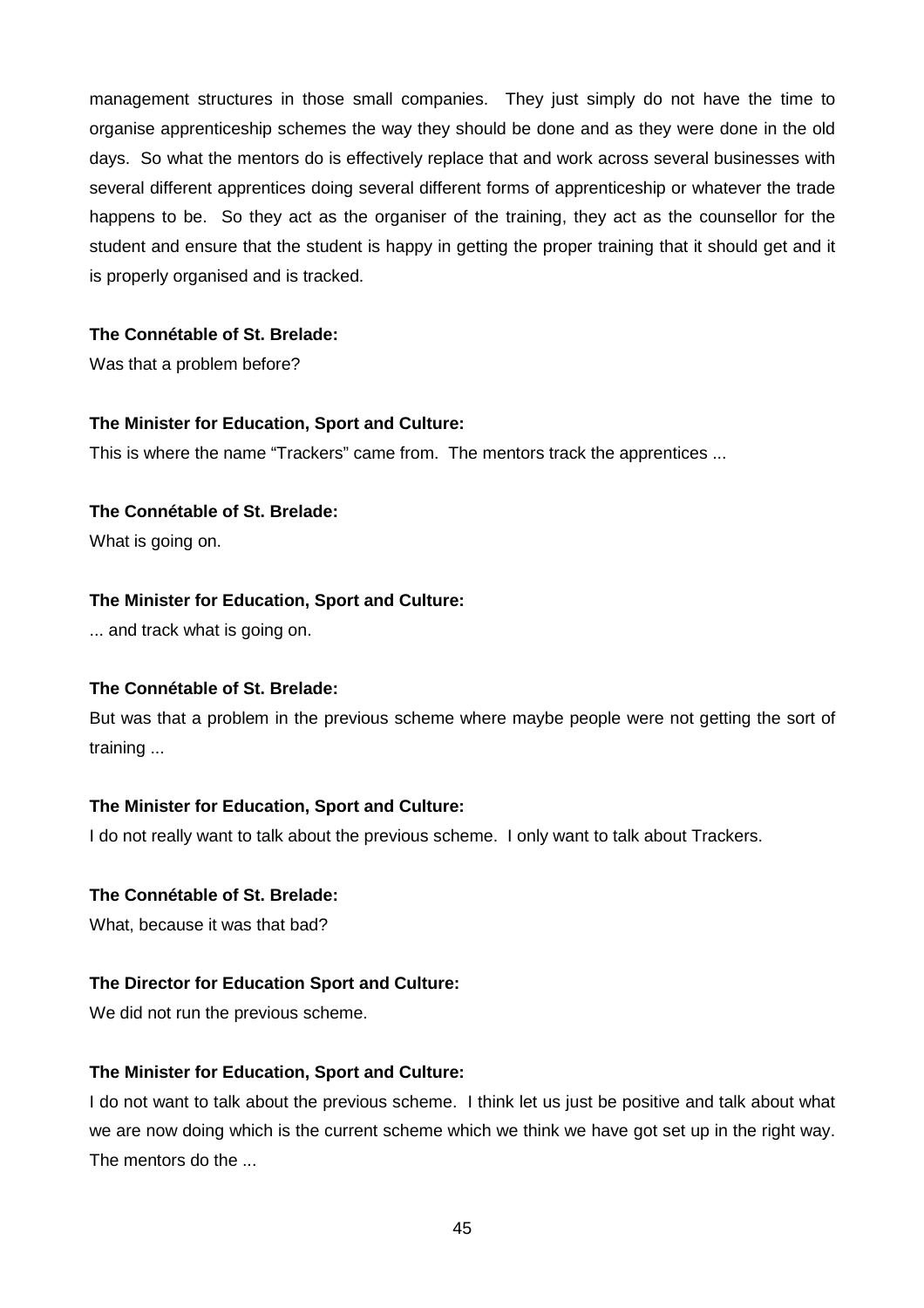## **The Connétable of St. Brelade:**

But it accounts for less of the drop-out rate, put it that way.

#### **The Minister for Education, Sport and Culture:**

I think it probably does, yes. The mentors track the student, the young person, through his career progression and they also help the employer to track the employee properly through their training programmes and development and professional developments of all kinds and ...

## **The Connétable of St. Brelade:**

Do the mentors do it voluntarily or just ...

#### **The Minister for Education, Sport and Culture:**

No, we have to employ mentors.

#### **The Connétable of St. Brelade:**

How many have you got?

#### **The Minister for Education, Sport and Culture:**

They are highly-valued people. We have 5 at the moment and we need to double that as a minimum. In fact, where will this go in the end? I really do not know. I hope the apprenticeship scheme goes to the point where we have 15, 20 mentors in 3 to 5 to 6 years' time. I hope so.

## **The Connétable of St. Brelade:**

How many students have you got at the present time?

#### **The Minister for Education, Sport and Culture:**

About 128.

#### **The Connétable of St. Brelade:**

Okay. So it is getting to the point it is oversubscribed?

#### **The Minister for Education, Sport and Culture:**

Yes. We are developing now the width of the apprenticeship schemes that we are offering. There are the traditional trades, yes, but as the apprenticeship scheme becomes better recognised, better marketed, better accepted it becomes more aspirational for younger people because that is the key to it. It has to become aspirational and it has to become something that the young people want to be and compete to get into and smaller businesses want to become involved in in order to have the right kind of reputations.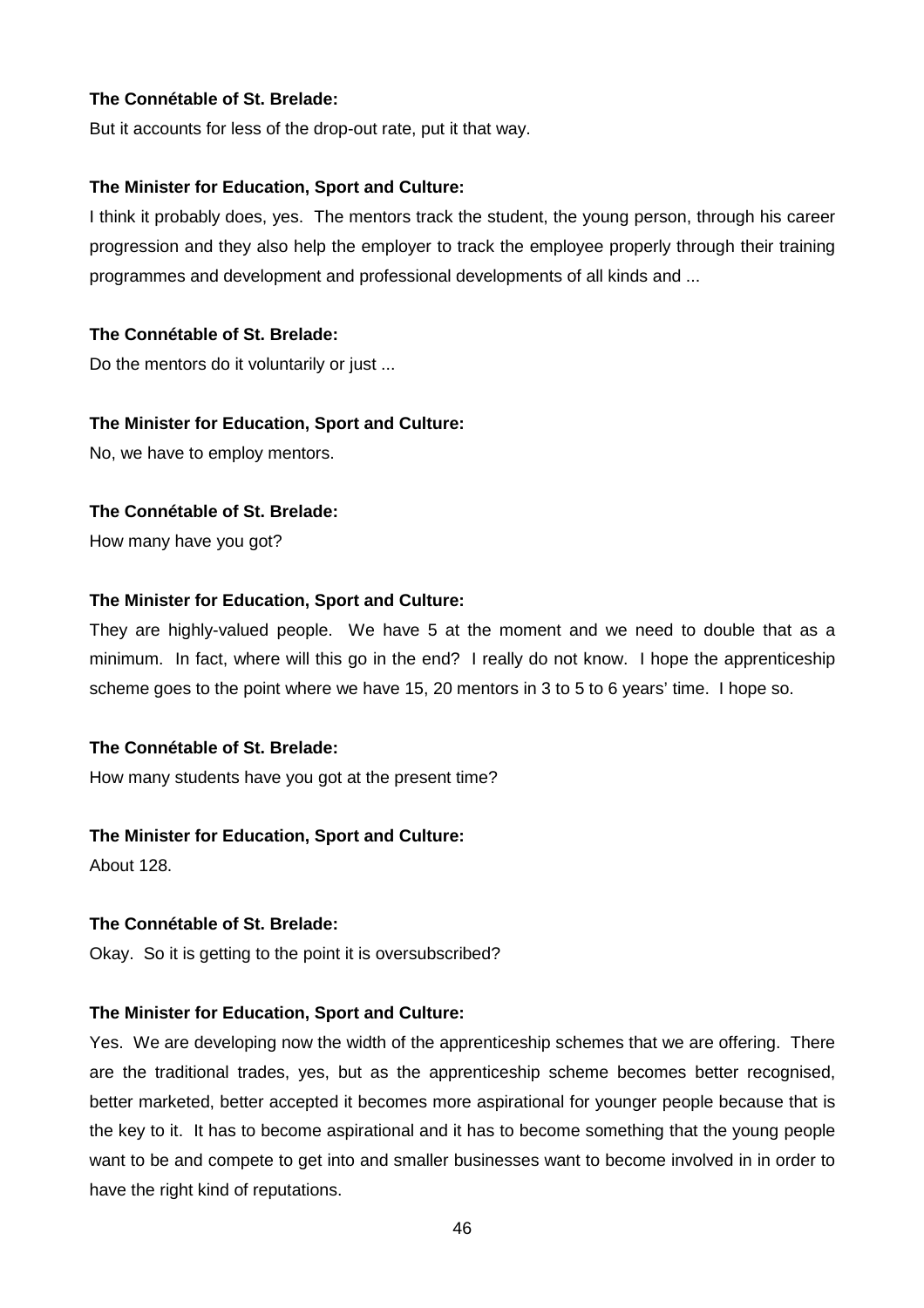## [11:45]

## **The Connétable of St. Brelade:**

Have you got enough businesses that want to be involved with this to ...

## **The Minister for Education, Sport and Culture:**

It is growing. It is growing but we need more. We always need more. But it is growing and as the scheme gets accepted and the buzz grows around this as a concept, then I envisage that it will become more and more sought after and more and more ...

## **The Connétable of St. Brelade:**

Any idea where you are going to get further funding for this at all?

## **The Minister for Education, Sport and Culture:**

We are currently looking at the next Medium-Term Financial Plan. There will be a significant growth bid put into the next Medium-Term Financial Plan. Obviously we have the Skills Board and the Skills Executive that are keen to develop it further, as are a lot of other members of the Council of Ministers. The Treasurer, for example, and the Chief Minister are very kind of keen, shall we say?

## **The Connétable of St. Brelade:**

Obviously you have got some money available with your under-spends this year so presumably that will help to some regard?

## **The Minister for Education, Sport and Culture:**

I am not sure that the under-spends are possible for Trackers.

## **Director, Education, Sport and Culture:**

The underspends are not targeted at Trackers at the moment. The scheme that is running at the moment is fully funded. The question is whether or not we can secure further investment to expand it in the future. It is never wise to use under-spends that could be used for a one-off purpose to fund something that needs sustainable funding.

## **The Connétable of St. Brelade:**

True.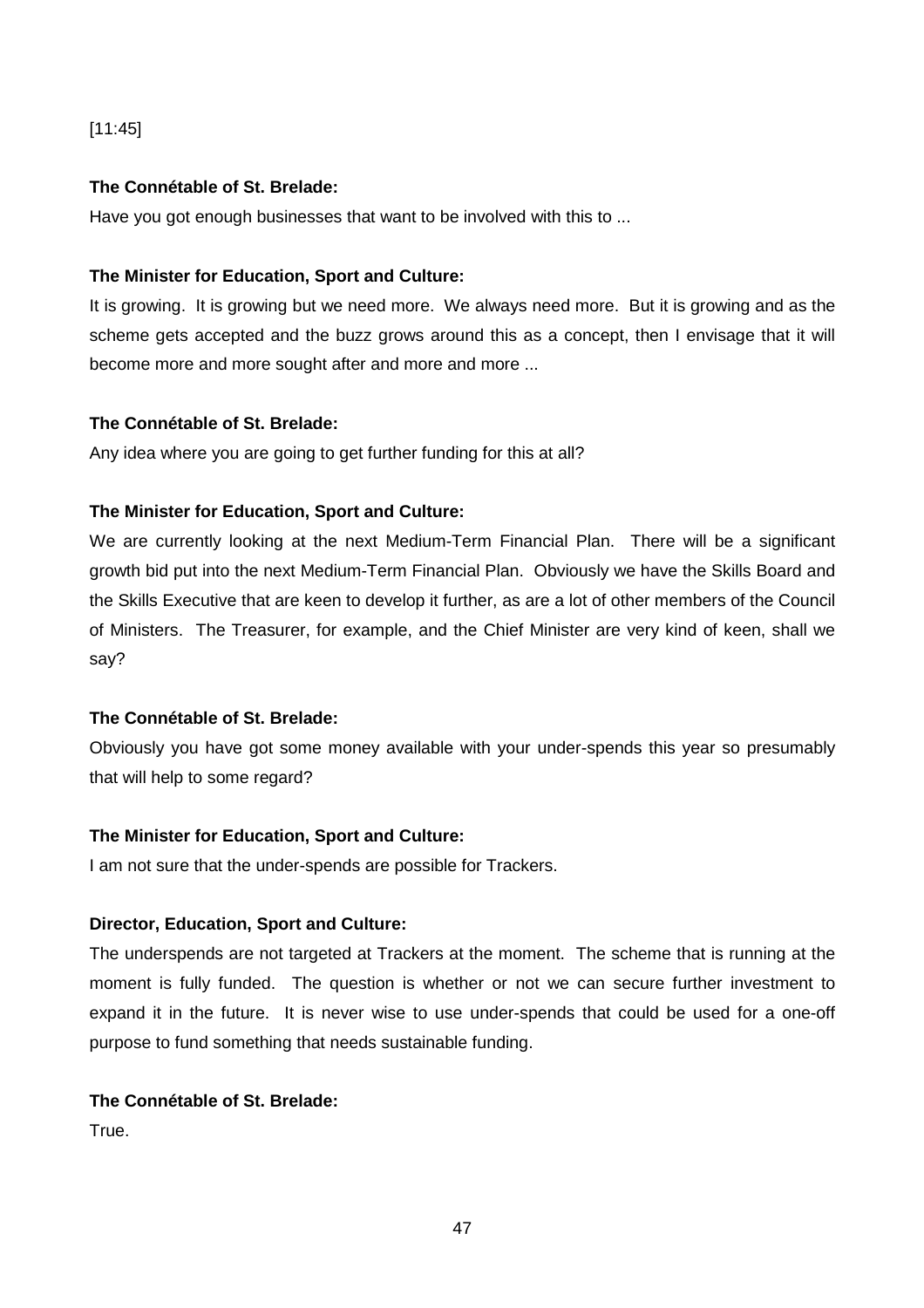It is fine to use it for, as I say, a one-off but if it needs sustainable funding you are better on a firm footing, particularly if you are going to employ people on contracts that will require that funding to be available.

## **The Connétable of St. Brelade:**

So you have got funding through this M.T.F.P.?

#### **Director, Education, Sport and Culture:**

Through this M.T.F.P.

#### **The Connétable of St. Brelade:**

Around about the level you have got at the current stage?

#### **Director, Education, Sport and Culture:**

For the level that we need. What Trackers have managed to do for people who are involved in leading it who have done an exceptional job is to achieve a level of apprenticeships that we thought would take us about 3 years, so they have been very quick in recruiting. Not just recruiting apprentices but recruiting sectors. I think we are across 12 sectors at the moment and they have got a target to expand across about 20 sectors. The most recent one is a partnership with Hospitality and Highlands College.

## **The Minister for Education, Sport and Culture:**

Can I just make one last point, though, on apprenticeship schemes which is that what we are doing here is something slightly different to (although very definitely connected to) the Back to Work initiatives being led by the Chief Minister and the Social Security Department. Obviously, naturally, their focus is on getting employment or getting people back to work that are currently actively seeking work. The apprenticeship scheme is a longer-term focus. What we are trying to do is get a whole process which stops younger people getting on to the Actively Seeking Work programme in the first place. But it will take time. It will take time to build but I am confident that it will be a very important and significant system of training young people between the ages of 16 to 21, whatever, into the future but that will naturally take more time.

#### **The Connétable of St. Martin:**

So are you saying this at the moment, we have not reached the stage where someone has finished an apprenticeship because it is still quite new?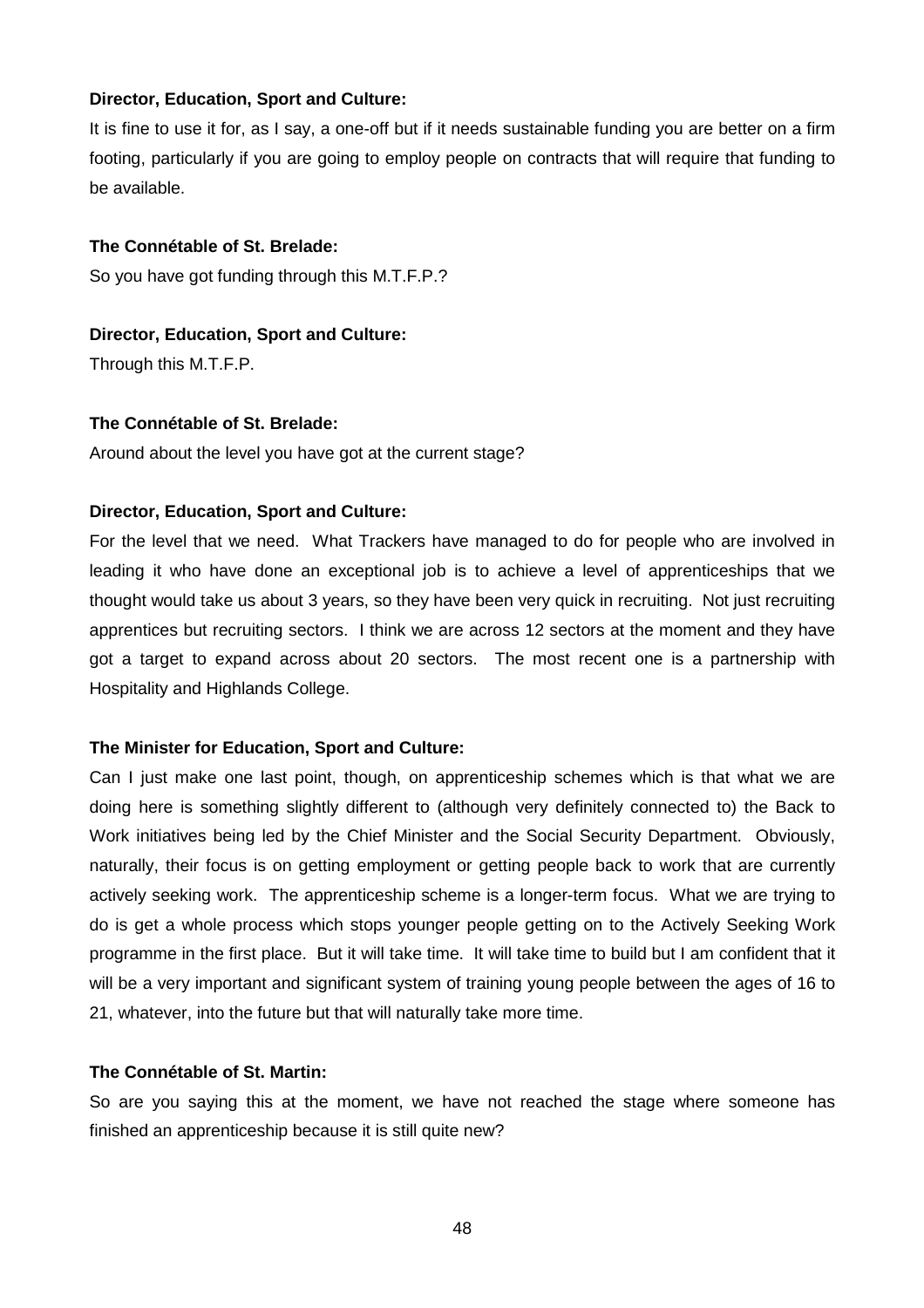## **The Minister for Education, Sport and Culture:**

Well we have got a range of different apprenticeships.

## **The Connétable of St. Martin:**

Some of them are going to be shorter?

## **The Minister for Education, Sport and Culture:**

Some of them are relatively short-term apprenticeships. The healthcare one is a one-year programme, is it not, Mario, I think?

## **Director, Education, Sport and Culture:**

I have not got that material but we can certainly provide you with the detail. The numbers here are completed automatically.

## **The Minister for Education, Sport and Culture:**

Some of them are longer term. Some of the I.T. (Information Technology) ones go through level 1, level 2 and level 3 so they take longer. Then you can go into foundation degrees after that which would have an element of ... you might find people studying higher education degrees at Highlands that will be tracked as apprentices because they will have done a lot of training and will go to a third or fourth year where they will still be apprentices. But they will go on to a full-time course at Highlands as the final year maybe of their Trackers' apprentice, for example.

## **The Connétable of St. Martin:**

How would they be paid then?

## **The Minister for Education, Sport and Culture:**

The funding for that usually would come from the employer. Those foundation degrees do not need to be full time.

#### **The Connétable of St. Martin:**

Like day release?

## **The Minister for Education, Sport and Culture:**

They can be part time, they can be weekend, they can be short term and they could be sandwich course day release for 2 or 3 weeks at a time, that kind of thing. It is all sorts of flexibilities.

## **The Connétable of St. Martin:**

That is paid by the employer?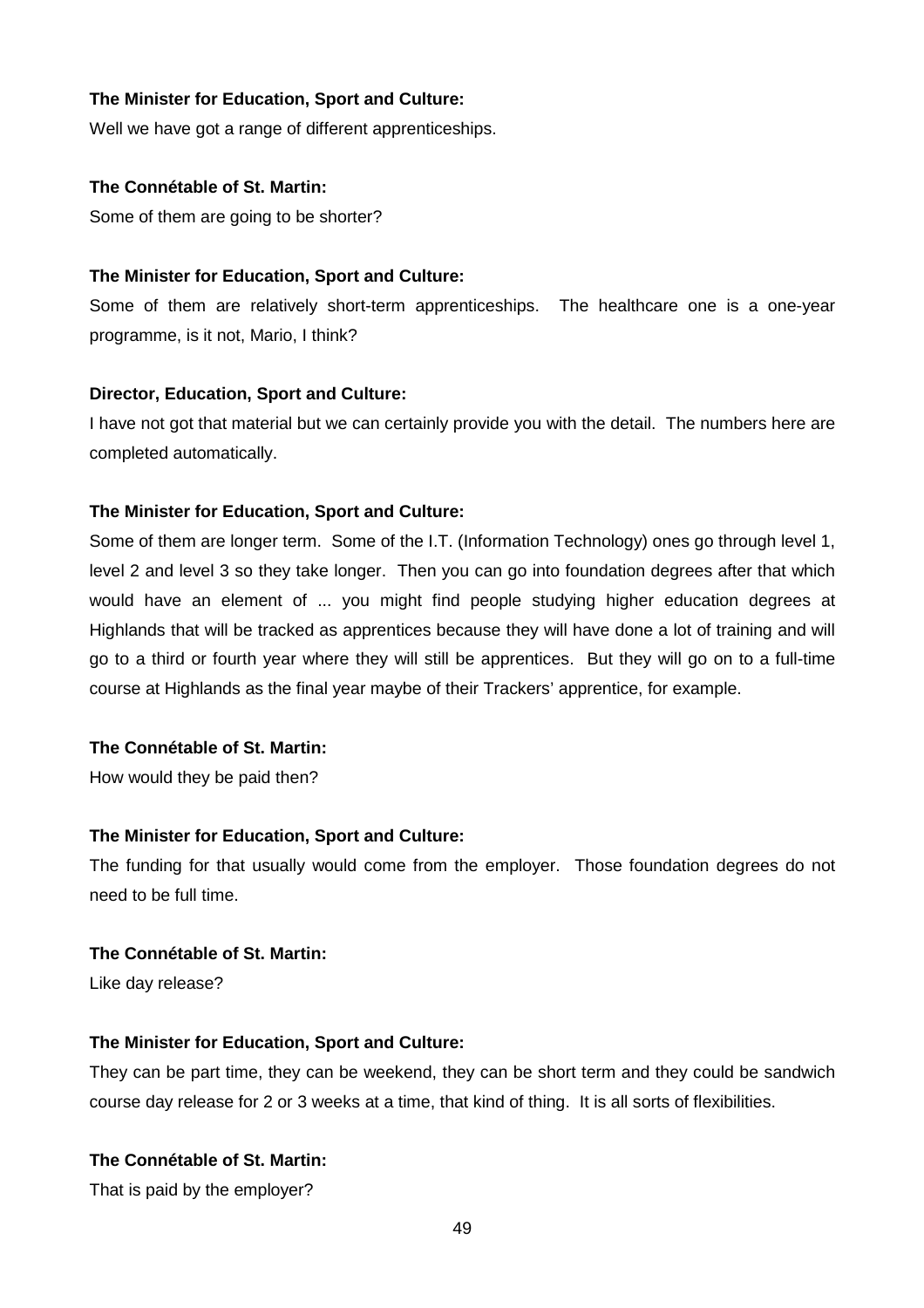## **The Minister for Education, Sport and Culture:**

One of the keys to Trackers is that it can be extremely flexible and it can work in different ways with different employers depending upon what is suitable for that particular employer.

## **Director, Education, Sport and Culture:**

With the previous scheme, funding was provided to the employer and the employer then would pay for the training. With this scheme, the employer is not paid by the States. The training is provided so the employer does not pay for the training.

## **The Connétable of St. Martin:**

So if they are a day away from their employment, the employer does not pay their wage?

## **Director, Education, Sport and Culture:**

That would be very dependent on the employers.

## **The Minister for Education, Sport and Culture:**

That would be between the employer and the student. Generally speaking, they do but ...

#### **The Connétable of St. Brelade:**

Have we got a full range of sectors that employers ...

## **Director, Education, Sport and Culture:**

We have got about 12 sectors. I can provide you with details of the sectors. But we do have among the sectors pathways that are not the traditional pathways and we would want to expand that, particularly with I.T. given the investment that the Island is making in the programme.

## **The Connétable of St. Martin:**

The employer would want to keep the student at the end, would he not? They do not want to lose him, having paid all the way through. So is that the intent: that you keep your member of staff?

## **The Minister for Education, Sport and Culture:**

I think that is just only healthy, is it not? If you can offer full-on full employment to a fully-trained person that knows your company and everything then I think that has got to be the ultimate aim. Certainly it was in my day and I think it is no different now.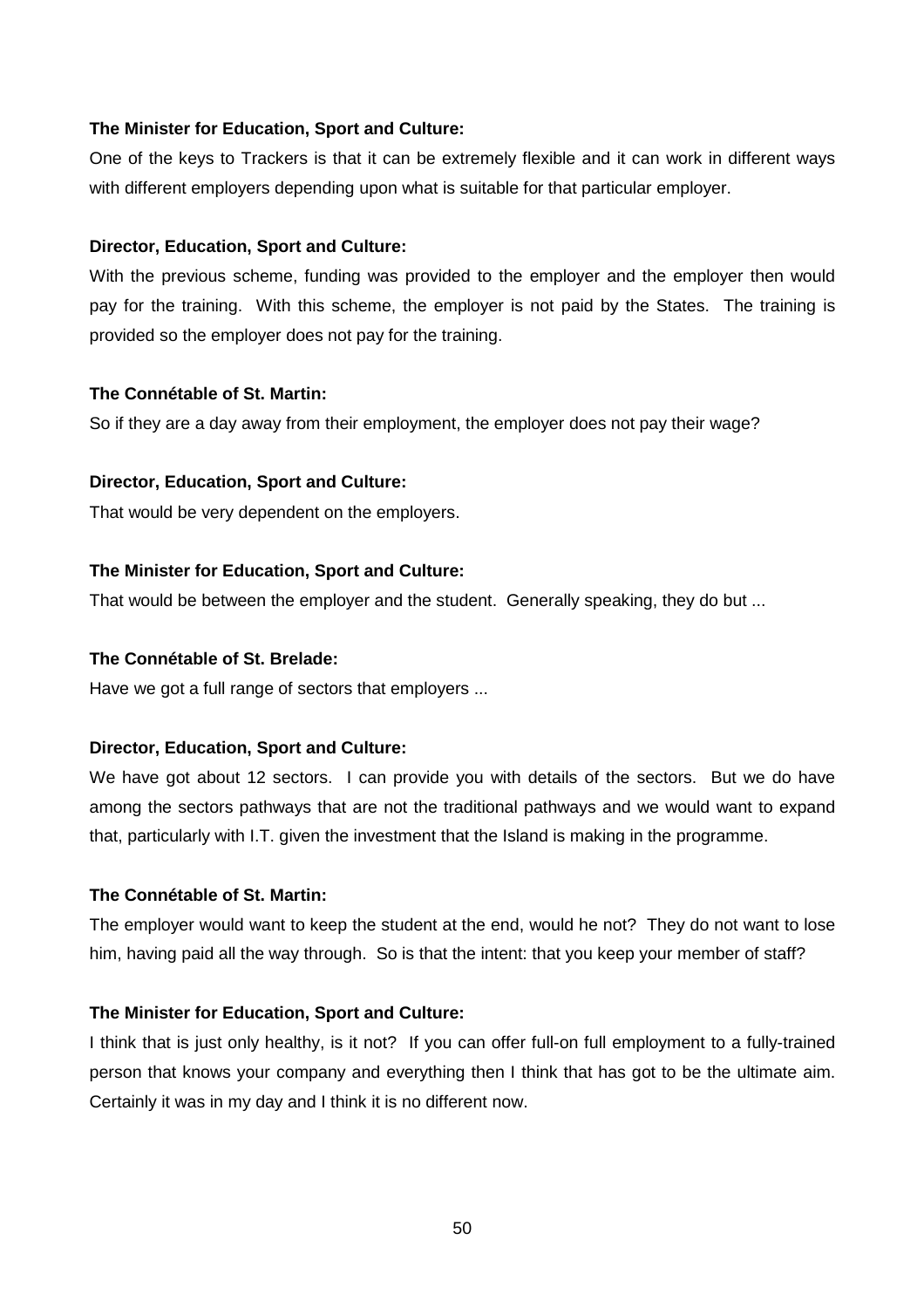## **The Connétable of St. Brelade:**

I just want to move on to one last subject before we finish and that is childcare regulation. Do you think there needs to be any change in regards to your policy relating to childcare registration?

## **The Minister for Education, Sport and Culture:**

I am quite happy with childcare registration per se and the development of it since it first came in with the law in 2002. We already have slightly tighter regulation in Jersey than within the U.K. However, I think that it is very important ... there is increasing focus on zero to 3 now. That is not specifically childcare registration, I have to say, there are overlaps. I think we are looking to try to improve that as part of our zero to 3 future strategies and the things that we are giving a lot of thought to at the moment.

## **The Connétable of St. Brelade:**

Obviously the day care provision within schools is regulated and the checks and balances are done by Ofsted. In terms of the checks and balances and the regulator for private ...

## **The Minister for Education, Sport and Culture:**

I think that is slightly wrong, Constable.

#### **The Connétable of St. Brelade:**

Put me right.

## **Director, Education, Sport and Culture:**

No, they are not done by Ofsted. Ofsted have no jurisdiction to operate within Jersey.

#### **The Connétable of St. Brelade:**

So who regulates the ...

#### **Director, Education, Sport and Culture:**

Through the School Evaluation programme and sometimes we use Ofsted inspectors in our programme but it is not Ofsted. The only reason we would use them is because it gives us access to a pool of trained inspectors but it is not Ofsted.

## **The Connétable of St. Brelade:**

If you do not use Ofsted, who do you use?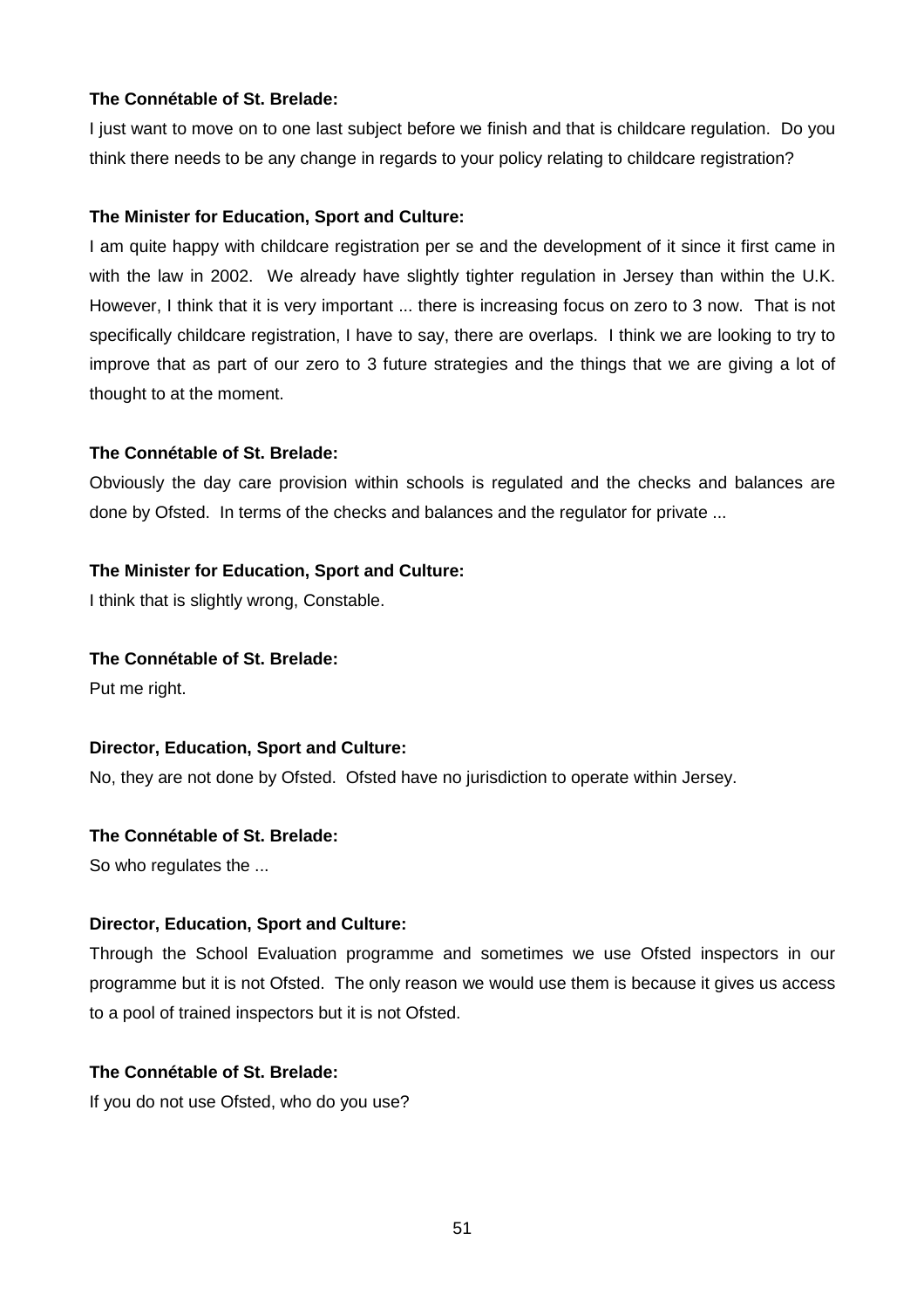Well we have our own team of professional partners at the department. A small team of 3 people who are responsible for monitoring and evaluating the performance of schools and when they would look at the performance of a primary school ...

**The Connétable of St. Brelade:** 

When you say "schools", you ...

**Director, Education, Sport and Culture:** 

All schools.

## **The Connétable of St. Brelade:**

When you say "schools", though, do you mean just day care ...

## **Director, Education, Sport and Culture:**

No, no, the whole school. Then if a primary school has got a nursery then the nursery would be ...

## **The Connétable of St. Brelade:**

Will be part of that?

## **Director, Education, Sport and Culture:**

... looked at in the context of the whole school. The Day Care Registration Law does not apply to schools, it applies to other providers of early years' education childcare for young children. In essence, the department's role and the Minister's role in registering those particular providers is one of ensuring that the facilities and the staffing are appropriate for the protection of children.

## **The Connétable of St. Brelade:**

If it is a privately-run day care centre, obviously there is a childcare registration team, a specific team that deal with that.

## **Director, Education, Sport and Culture:**

Yes.

## **The Connétable of St. Brelade:**

Which have got specific skills dealing with that.

**Director, Education, Sport and Culture:** 

Yes.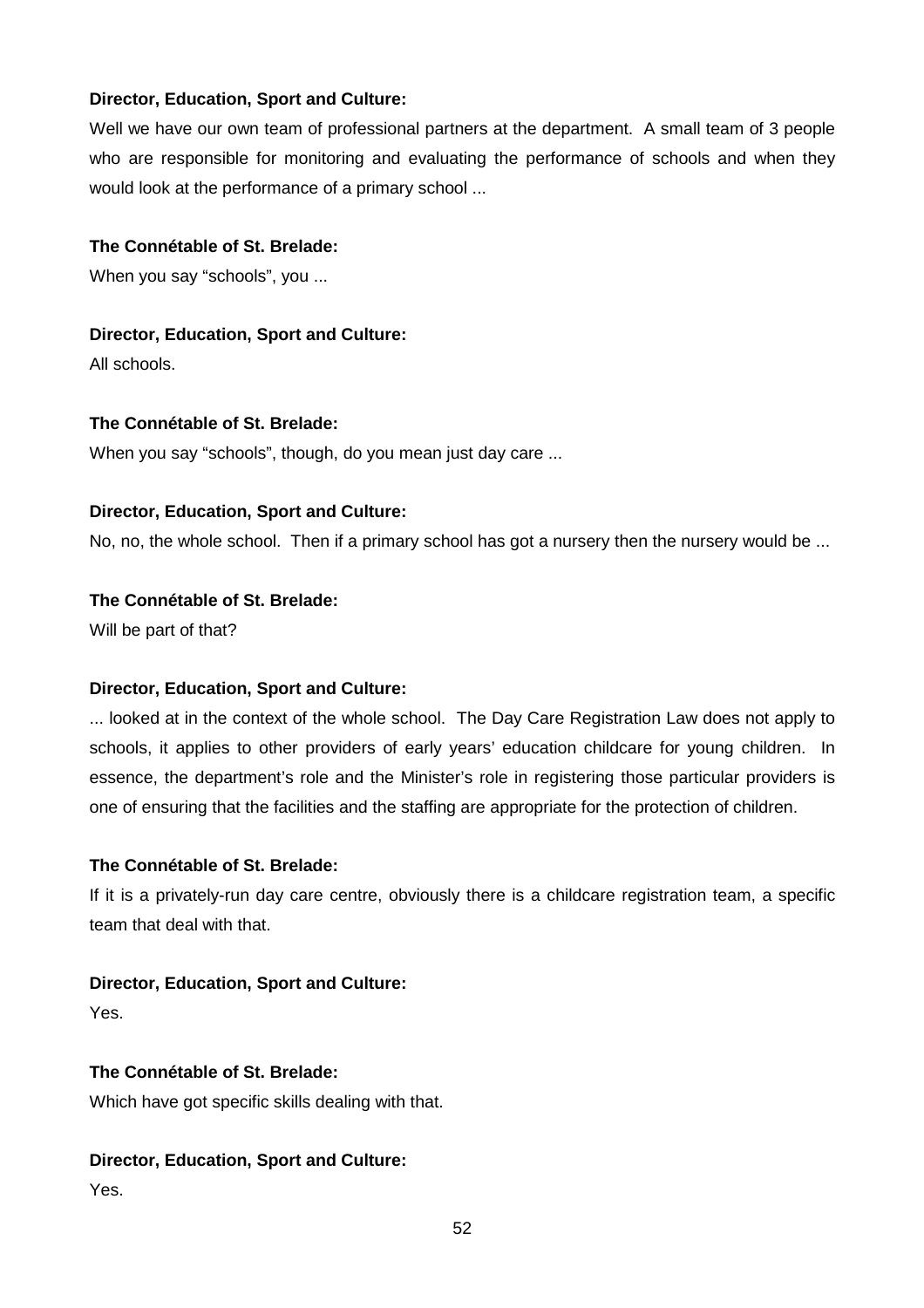#### **The Connétable of St. Brelade:**

Do you think the people, those that are involved in the registration and the regulation of the school site, have the same specific skills to deal with making sure that the school day care centres are regulated in the same way?

#### **Director, Education, Sport and Culture:**

Yes. In fact, the criteria that would apply in a school setting is broader than the criteria that would apply in a nursery setting. So registration in a nursery setting is about making sure you have got the right staff ratios, you have got the right skills there and the premises are suitable for the purposes that you are intending. In the school setting, we would expect all those to be right because obviously most of the schools have got purpose-built nursery facilities. But then on top of that we are looking at the quality of teaching and learning, the quality support for young children and the progress that young children are making in that. So there is more of an educational emphasis on the quality of provision. This is something that we are advising because we used to have a head of Early Years Advisory Service that supported what was going on in schools and then the ...

## **The Connétable of St. Brelade:**

You say "used to have", why is it used to have?

#### **Director, Education, Sport and Culture:**

Well we still have the post but alongside that we have the head of Day Care Registration and we are trying to bring those 2 teams together under one leadership because essentially they are both about the services for young children. So there will be a single head of Early Years. We have advertised that post recently, and the head of Early Years will oversee provision in both sectors.

## **The Connétable of St. Brelade:**

Are there any issues or have there been any problems with the private sector in terms of childcare registration that you are aware of that concern you?

## **Director, Education, Sport and Culture:**

We work very effectively with the private sector. There are occasionally issues where we would need to work very closely with a single provider. Those issues could be any number of things. It could be helping them to ensure that their premises are suitable for purpose, it could be supporting them with the development of their staff and it could be supporting them in terms of the Early Years' curriculum. There are a broad range of issues but ...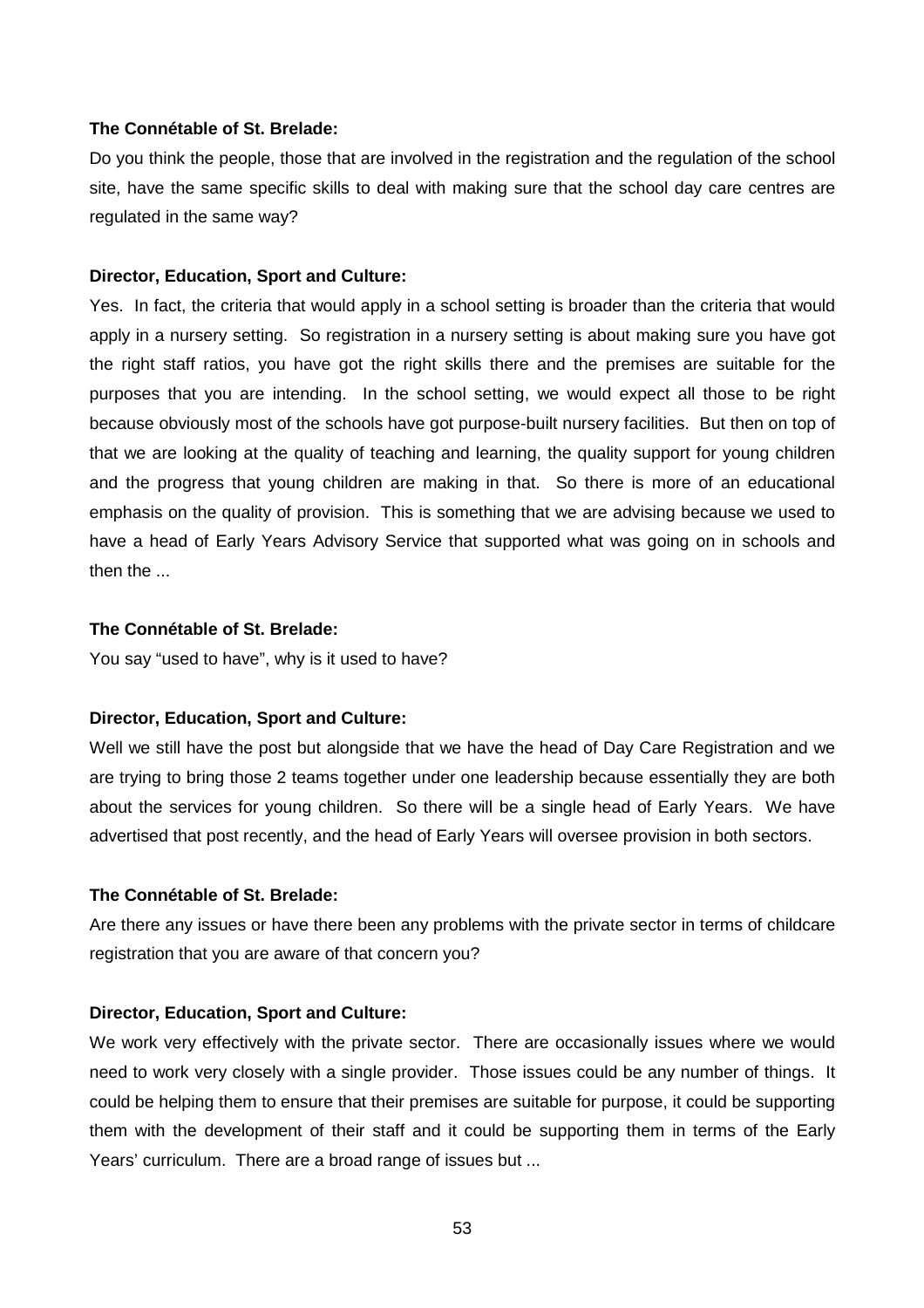## **The Connétable of St. Brelade:**

Do you support them in terms of staff training and things like that?

#### **Director, Education, Sport and Culture:**

Their staff generally have access to our training which we think is a good thing and I think they appreciate that as well. There are occasionally issues that we would need to address with an individual or individual providers but you would expect that there are occasionally issues that we have to address when we are working with schools.

## **The Minister for Education, Sport and Culture:**

You will always get a certain amount of attention where there is a commercial aspect and a regulator which is there to ensure standards. You will always get some attention with it sometime; that is inevitable.

## **The Connétable of St. Martin:**

It is quite interesting, obviously for our Parish, because we will be getting a nursery school back and I would very much like to keep the nursery school as a private one. So we would have to be regulated in exactly the same buildings that are being used today for a nursery and then be regulated under this legislation and examined ...

## **Director, Education, Sport and Culture:**

Not if the nursery is being provided by school staff who ...

## **The Connétable of St. Martin:**

It would not be the school staff because you will have your own school staff in your own nursery where it had the old ...

#### **Director, Education, Sport and Culture:**

Any private nursery would have to be regulated under the Day Care Registration Law.

## **The Connétable of St. Martin:**

Yes. I see there is a fee but I could not find it because I could not find regulations under the law that covered that fee. So I was not sure where I should have been looking for it. I am sorry. I spent the weekend but I could not find it.

#### **The Minister for Education, Sport and Culture:**

Should we take this offline, Connétable, when we talk to you separately about St. Martin?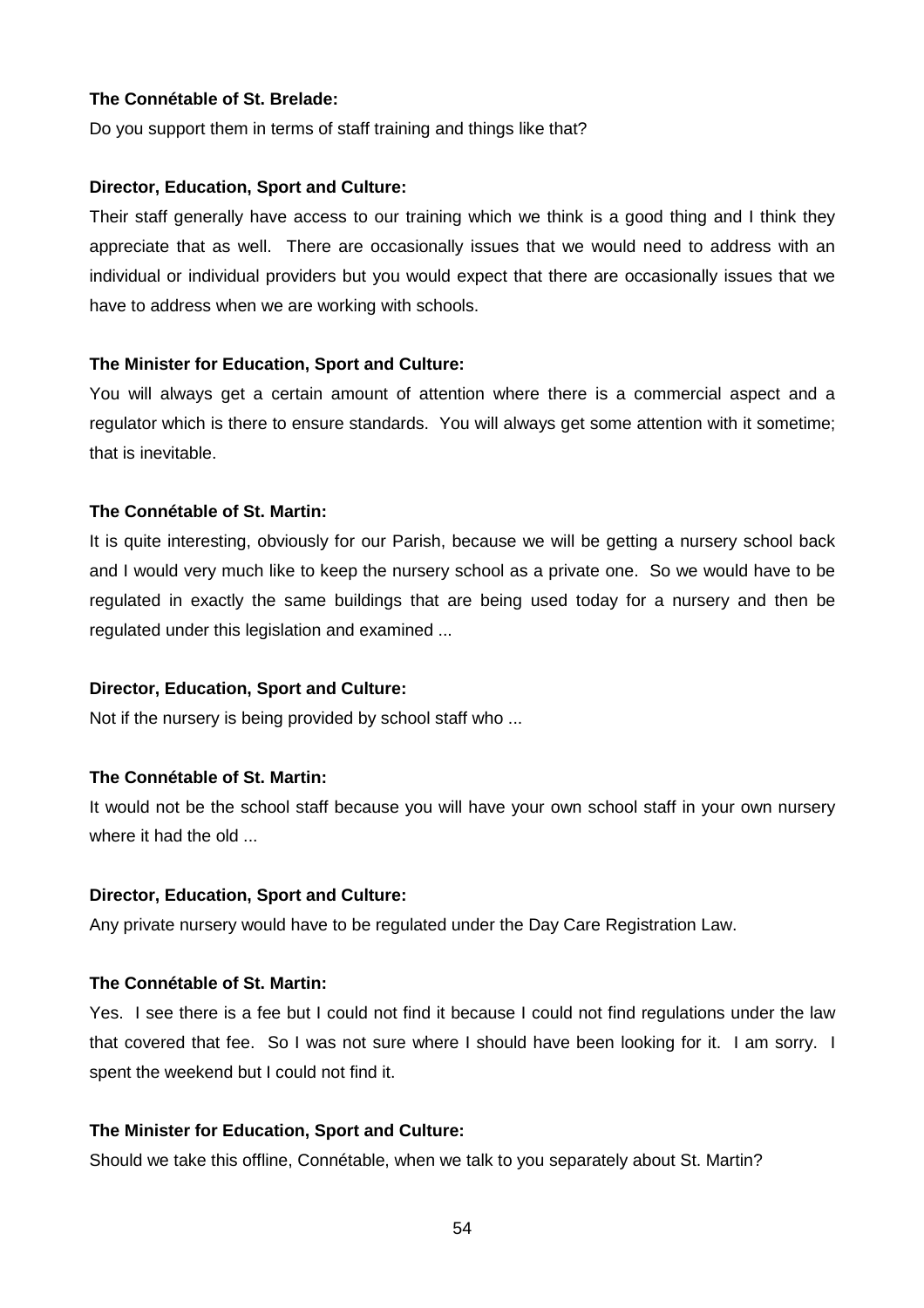## **The Connétable of St. Martin:**

No, it is interesting. Are there many premises registered under the Child Care ...?

## **Director, Education, Sport and Culture:**

Yes, about half the children in the under-10 private arrangements.

## **The Connétable of St. Brelade:**

That includes before school and after school as well, does it not? It is not just always about during school?

## **Director, Education, Sport and Culture:**

The private sector obviously provides a different ... some private providers offer 48 to 52 weeks a year; they offer a longer day. The Early Years' strategy that we brought in in 2006 was to enable parents to make the right choice that suited family needs and help the parents reconcile work and family life. So parents who simply want a nursery education for their children often look to the school nurseries. Parents who want all-day cover for more weeks a year will look to private providers. That is generally the sort of pathway.

## **The Connétable of St. Brelade:**

Okay. One last subject just before we finish and I am not sure where we are going to go with this. Fort Regent and Education's role or what role you are playing within the steering group and ...

## **The Minister for Education, Sport and Culture:**

Well my 2 Assistant Ministers are on the steering group but it is led by Treasury.

## **The Connétable of St. Brelade:**

Do you still see a long-term role for sport ... do you think it is viable to keep sport at Fort Regent? Is it something you want to see there?

## **The Minister for Education, Sport and Culture:**

Well I think everybody does, really.

[12:00]

I think the working group itself is on record as saying that they want to see that.

## **The Connétable of St. Brelade:**

Is that what you see it as: as a centre of sporting excellence or something?